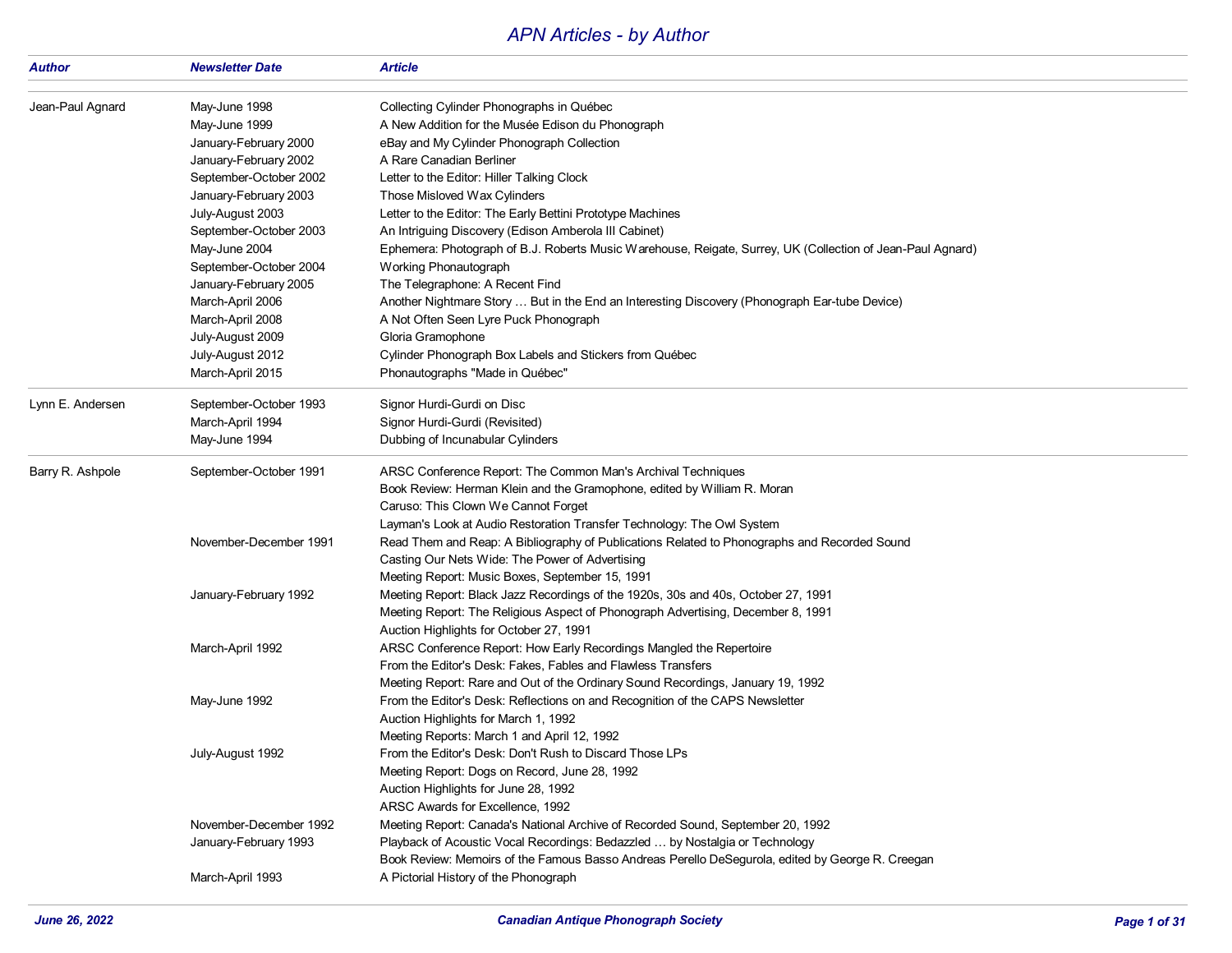| Author                | <b>Newsletter Date</b> | <b>Article</b>                                                                                                                          |
|-----------------------|------------------------|-----------------------------------------------------------------------------------------------------------------------------------------|
| Barry R. Ashpole      | March-April 1993       | Meeting Report: Collector's Choice - Phonographs, January 17, 1993                                                                      |
|                       |                        | Meeting Report: Season's Greetings - On the Record: Spoken Word and Vocal Classical Recordings, December 6, 1992                        |
|                       |                        | Auction Highlights for December 6, 1992                                                                                                 |
|                       | May-June 1993          | Editor's Notebook                                                                                                                       |
|                       |                        | Meeting Report: A CBC Earful of Canadiana, March 7, 1993                                                                                |
|                       |                        | Auction Highlights for March 7, 1993                                                                                                    |
|                       | July-August 1993       | Beniamino Gigli: Italian Patriot or Fascist Sympathiser                                                                                 |
|                       |                        | Meeting Report: Phonograph Repair and Restoration, April 18, 1993                                                                       |
|                       | November-December 1993 | Editor's Notebook: Beniamino Gigli                                                                                                      |
|                       | March-April 1994       | Meeting Report: The History of Automated Musical Instruments, December 5, 1993                                                          |
|                       |                        | Meeting Report: Record Rarities  in Jazz and Opera, January 16, 1994                                                                    |
|                       | May-June 1994          | Meeting Report: Sounds Fantastic: Sound Effects on Record + Bill Tarling Uncrates a 1919 Edison Amberola 30, March 6, 1994              |
|                       |                        | Auction Highlights for March 6, 1994                                                                                                    |
|                       | July-August 1994       | Enrico Caruso: The Electrical Recordings                                                                                                |
|                       |                        | Meeting Report: The Great Phonograph Sound Off, April 17, 1994                                                                          |
|                       |                        | Meeting Report: Historic Recordings Featuring Great Composers Performing Their Own Music, May 15, 1994                                  |
|                       | September-October 1994 | Meeting Report: Collector's Choice: The Worst and Weirdest on Record, June 26, 1994                                                     |
|                       |                        | Recognition for CAPS Members: William Moran and John Rutherford                                                                         |
|                       | November-December 1994 | Meeting Report: Records About Records, September 18, 1994                                                                               |
|                       | January-February 1995  | Meeting Report: Massey Hall  the Early Years, October 23, 1994                                                                          |
|                       | March-April 1995       | The Starr Phonograph                                                                                                                    |
|                       |                        | Meeting Report: Video - The Sound and the Story: A Rare RCA Film Short of the Making of a Record and Laughing Records, December 4, 1994 |
|                       |                        | Auction Highlights for December 4, 1994                                                                                                 |
|                       |                        | Meeting Report: Disasters on Record, January 15, 1995                                                                                   |
|                       |                        | Auction Highlights for January 15, 1995                                                                                                 |
|                       | May-June 1995          | The Vitaphone Project                                                                                                                   |
|                       |                        | Index to Editions of Antique Phonograph News, July-August 1992 through March-April 1995                                                 |
|                       | July-August 1995       | Introducing CAPS New Executive for 1995-1998                                                                                            |
|                       | September-October 1995 | Additions to the Collector's Reading List                                                                                               |
|                       |                        | Editor's Notebook: Re-Issues of Early Recordings on CD, etc.                                                                            |
|                       | January-February 1996  | Disposing of a Record Collection                                                                                                        |
|                       | March-April 1996       | Meeting Report: The Berliner Gram-O-Phone Company of Canada, December 3, 1995                                                           |
|                       |                        | Meeting Report: National Anthems on Record, January 14, 1996                                                                            |
|                       | May-June 1996          | From the Editor's Desk: A Window on the Remarkable History of Sound Recording and Reproduction                                          |
|                       |                        | Thomas Alva Edison: Commemorative Coin Proposed, Earliest Recording of Edison's Voice, Interpreting Edison, Heritage Day                |
|                       |                        | Index to Editions of Antique Phonograph News, July-August 1992 through March-April 1996                                                 |
|                       |                        | Canada's Audio-Visual Legacy is Fading Away                                                                                             |
|                       | September-October 1996 | Meeting Report: Collector's Choice: Spoken Word Recordings, June 9, 1996                                                                |
|                       | November-December 1996 | New Old Name in Town (Emil Berliner Strasse)                                                                                            |
|                       | January-February 1997  | List of Phonograph and Record Collecting Publications                                                                                   |
|                       | May-June 1997          | Caruso's Silver Screen Debut a Bust                                                                                                     |
|                       |                        | Index to Editions of Antique Phonograph News, July-August 1992 through March-April 1997                                                 |
| Joan Parkhill Baillie | November-December 1991 | The Recorded Vocal Art of Canadians During the Golden Age of Opera                                                                      |
| Colin Bain            | July-August 1993       | Beniamino Gigli: Italian Patriot or Fascist Sympathiser                                                                                 |
| Steven C. Barr        | January 1982           | On the Record: Brown Records                                                                                                            |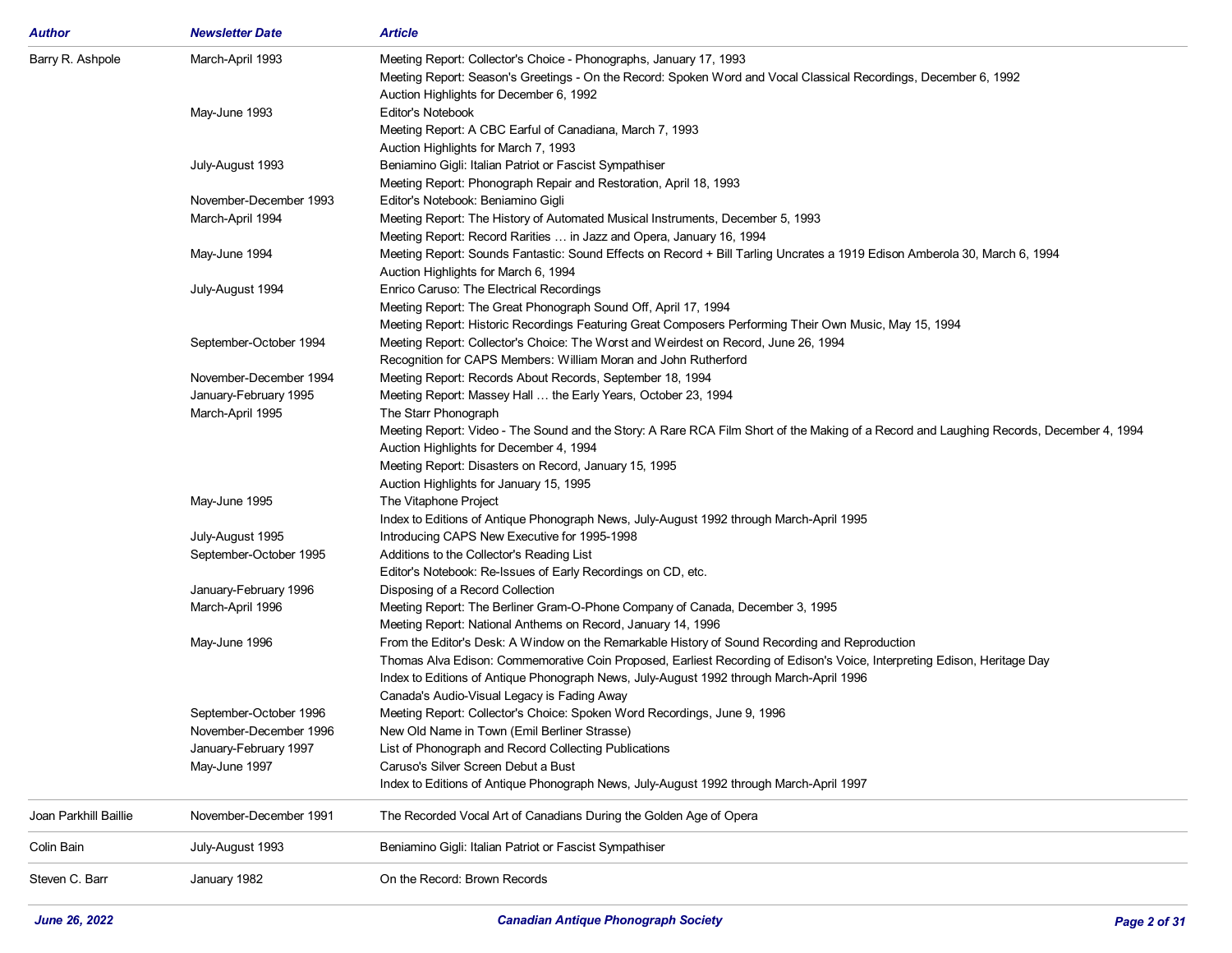| Author                 | <b>Newsletter Date</b> | <b>Article</b>                                                                                                                        |
|------------------------|------------------------|---------------------------------------------------------------------------------------------------------------------------------------|
| Steven C. Barr         | February 1982          | On the Record: From Berliner to Victor                                                                                                |
|                        | April 1982             | On the Record: From Berliner, to Victor, to RCA                                                                                       |
|                        | May 1982               | On the Record: RCA Victor Through the 30s                                                                                             |
|                        | June 1982              | Record Collector's Resource List                                                                                                      |
|                        | September 1982         | On the Record: The Rise, Decline and Fall of 78s                                                                                      |
|                        | October 1982           | On the Record: Hail, Columbia!                                                                                                        |
|                        | December 1982          | On the Record: New Process, Viva-Tonal and Royal Blue                                                                                 |
|                        | January 1983           | 78s on Your Stereo  Without Spending a Fortune                                                                                        |
|                        | February 1983          | On the Record: Columbia ** The Reds Take Over!                                                                                        |
|                        | May 1983               | Records by Mail - the How-To's of Auction Lists                                                                                       |
|                        | June 1983              | On the Record: Light Rays, Panatropes and Red Records                                                                                 |
|                        | September 1983         | On the Record: They Also Sold Records  (Early Canadian Independent Labels)                                                            |
|                        | December 1983          | On the Record: Left-Overs  Additions, Corrections and Thoughts on Past Installments of the History                                    |
|                        | January 1984           | On the Record: The History of the Compo Company, Part 1                                                                               |
|                        | February 1984          | On the Record: The History of the Compo Company, Part 2                                                                               |
|                        | April 1984             | On the Record: The History of the Compo Company, Part 3                                                                               |
|                        | May 1984               | On the Record: The History of the Compo Company, Part 4                                                                               |
|                        | <b>June 1984</b>       | On the Record: The History of the Compo Company, Part 5                                                                               |
|                        | November 1990          | The Canadian Connection, Part 1                                                                                                       |
|                        | January 1991           | The Canadian Connection, Part 2                                                                                                       |
|                        | February 1991          | The Canadian Connection, Part 3                                                                                                       |
|                        | March 1991             | The Canadian Connection, Part 4                                                                                                       |
|                        | March-April 1999       | Book Review: Note the Notes: An Illustrated History of the Columbia Record Label, 1901-1958, by Mike Sherman and Kurt Nauck           |
|                        | July-August 2000       | Book Review: Pathé Records and Phonographs in America, 1914-1922, by George A. Copeland and Ronald Dethlefson                         |
| Mike Batsch            | October 1982           | Phonograph Collection of T.G. Fernihough, West Australia                                                                              |
|                        | April 1989             | <b>Collecting Vintage Radios</b>                                                                                                      |
| Ernie Bayly            | July-August 1998       | Book Review: Brass Band Cylinder & Non-Microgroove Disc Recordings, 1903-1906, by Frank Andrews                                       |
|                        |                        |                                                                                                                                       |
| <b>Oliver Berliner</b> | July-August 1992       | The Berliner Gramophone Company: Personal Recollections, Part One                                                                     |
|                        | September-October 1992 | The Berliner Gramophone Company: Personal Recollections, Part Two                                                                     |
|                        | November-December 1994 | Letter to the Editor: Belated Advent of Electrical Recordings                                                                         |
|                        | May-June 1997          | Letter to the Editor: Radio and the First Twenty Years of Electrical Sound Recording in Canada                                        |
|                        | July-August 1998       | Letter to the Editor: His Master's Voice: A Study of Figural Nippers in the United States, Part I                                     |
|                        | March-April 2004       | Letter to the Editor: Origin of the "78" Speed                                                                                        |
|                        | May-June 2004          | American National Recording Registry                                                                                                  |
|                        | May-June 2008          | Letter to the Editor: The Development of Chinese Records to 1911                                                                      |
|                        | September-October 2010 | Letter to the Editor: "That ain't the way I heared it." (Fibber McGee's famous line on NBC radio)                                     |
|                        | July-August 2011       | Letter to the Editor: Playing Pathé Vertical-cut Discs on an Orthophonic, Bettini and Playback Needles                                |
|                        | May-June 2012          | Letter to the Editor: The Barraud Painting of Nipper                                                                                  |
|                        | November-December 2013 | Getting it Right When We Write: Comments on Mike Bryans's Article: A Brief History of the Antique Phonograph                          |
|                        | March-April 2014       | Letter to the Editor: 56th Grammy Awards                                                                                              |
|                        | May-June 2015          | Letter to the Editor: Edison Appropriates Credit for Inventions of Others                                                             |
|                        | Autumn 2016            | Letter to the Editor: Glenn Miller Articles in Summer Issue                                                                           |
|                        | Winter 2017            | How 'On Record: The Soundtrack of our Lives' Crashed When it Became 'Sound Breaking: Stories from the Cutting Edge of Recorded Sound' |
|                        | Spring 2017            | Letter to the Editor: Observations of Leon F. Douglass and Lt. Gianni Bettini                                                         |
|                        | Autumn 2018            | Getting our History Straightfor Once                                                                                                  |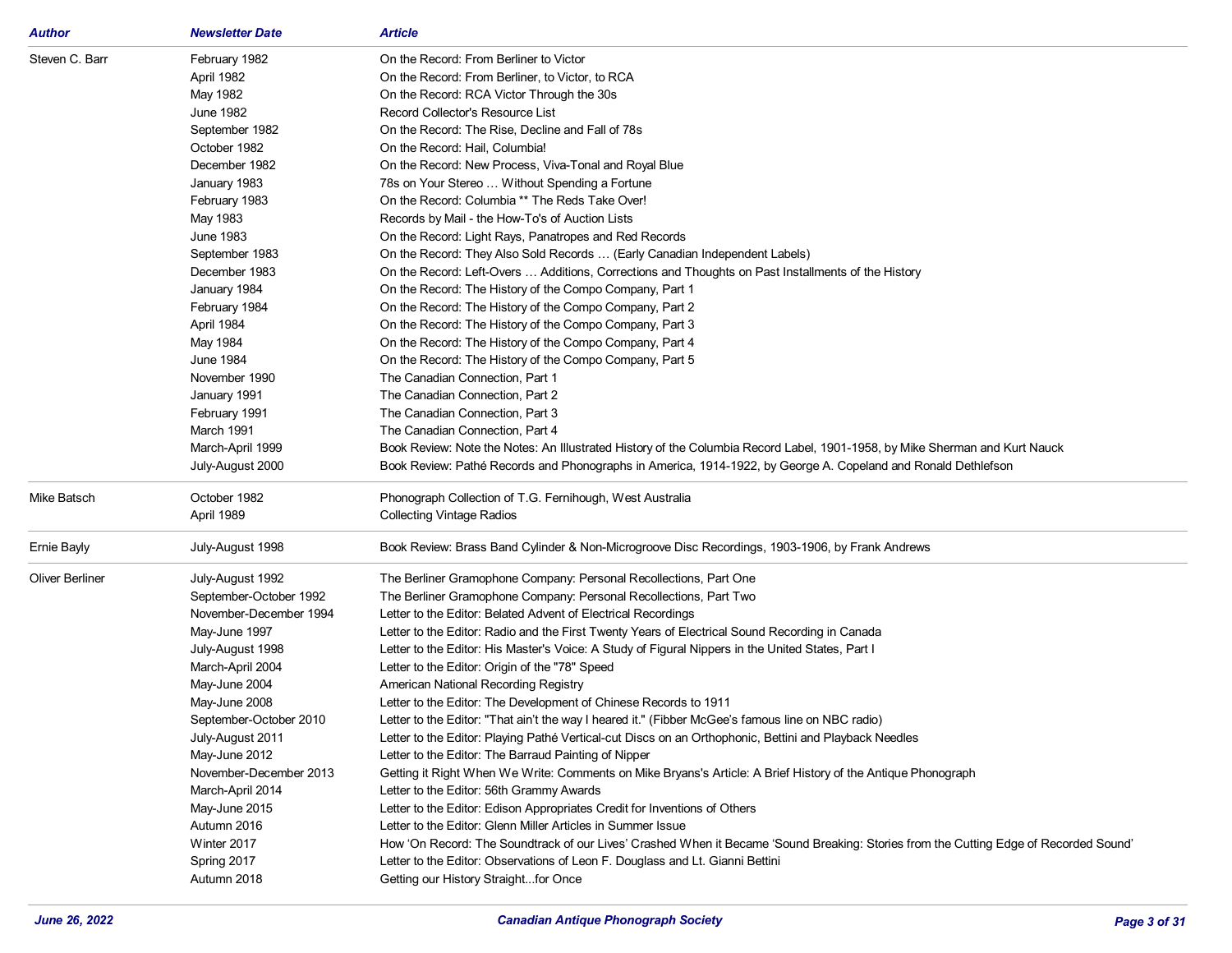| Author                 | <b>Newsletter Date</b> | <b>Article</b>                                                                                                                |
|------------------------|------------------------|-------------------------------------------------------------------------------------------------------------------------------|
| <b>Oliver Berliner</b> | Autumn 2020            | What Did it Take to Get us Here?                                                                                              |
|                        | Spring 2021            | Confessions - Concessions - Clarifications - Conclusions: The author sheds some light on some inventions of the "Great Emile" |
| John Black             | October 1984           | Letter to the Editor: A Dealer's Lot!                                                                                         |
|                        | September 1988         | Meeting Report: CAPS 20th Anniversary Celebration and the President's Wine and Cheese Party, June 4-5, 1988                   |
|                        |                        | ARSC Conference Report: May 25-28, 1988                                                                                       |
|                        | October 1988           | The Editor's Corner: Ste-Anne de Beaupré Museum, Québec                                                                       |
|                        |                        | Auction Highlights for September 18, 1988                                                                                     |
|                        | December 1988          | The Editor's Corner: Reflections - The Trouble With Harry (O'Donnell)                                                         |
|                        |                        | Auction Highlights for October 30, 1988                                                                                       |
|                        | February 1989          | Wound Down: Beatrice Lillie (1894-1989)                                                                                       |
|                        |                        | Meeting Report: 1920s and 30s Jazz and Dance Recordings with Jeff Healey, January 15, 1989                                    |
|                        |                        | Auction Highlights for January 15, 1989                                                                                       |
|                        |                        | Early Attempts to Ban Jazz                                                                                                    |
|                        | May 1989               | Auction Highlights for April 2, 1989                                                                                          |
|                        |                        | Meeting Report: Phonograph Display, April 2, 1989                                                                             |
|                        | June 1989              | Introducing Candidates for CAPS President: Lynda Black and Derek Morley                                                       |
|                        |                        | Auction Highlights for May 7, 1989                                                                                            |
|                        |                        | Meeting Report: Demonstration of Home Recording, May 7, 1989                                                                  |
|                        | September 1989         | Consuming Passions (to collect objects)                                                                                       |
|                        |                        | Wound Down: Vida Schwab (1915-1989)                                                                                           |
|                        |                        | Report on the 18th Canadian Collectors' Congress                                                                              |
|                        |                        | Report on the Michigan Antique Phonograph Society's 11th Annual Phonovention                                                  |
|                        |                        | Auction Highlights for June 18, 1989                                                                                          |
|                        | October 1989           | Consuming Passions: The Record as an Art Object, Part I                                                                       |
|                        |                        | Auction Highlights for September 24, 1989                                                                                     |
|                        | December 1989          | Consuming Passions: The Record as an Art Object, Part II                                                                      |
|                        |                        | Auction Highlights for October 29, 1989                                                                                       |
|                        |                        | Meeting Report: Unreleased Clips from Film Musicals of 1939-1954, October 29, 1989                                            |
|                        | January 1990           | Consuming Passions: The Record as an Art Object, Part III                                                                     |
|                        |                        | Auction Highlights for December 13, 1989                                                                                      |
|                        |                        | Meeting Report: Vogue Picture Discs, December 3, 1989                                                                         |
|                        | February 1990          | The Art of Being Unique: Echophone                                                                                            |
|                        |                        | Meeting Report: Recordings of Canadian Tenors, January 14, 1990                                                               |
|                        |                        | Auction Highlights for January 14, 1990                                                                                       |
|                        | April 1990             | Auction Highlights for February 18, 1990                                                                                      |
|                        |                        | Meeting Report: The Life and Music of Beniamino Gigli, February 18, 1990                                                      |
|                        | May 1990               | Meeting Report: Guess That Vintage Popular Tune from a Short Introduction, April 1, 1990                                      |
|                        |                        | Auction Highlights for April 1, 1990                                                                                          |
|                        | <b>June 1990</b>       | Meeting Report: Profiles of My Favourite Edison Artists, May 6, 1990                                                          |
|                        |                        | Auction Highlights for May 6, 1990                                                                                            |
|                        | September 1990         | Report of the Auction of the Bruce Mountjoy Collection                                                                        |
|                        |                        | Meeting Report: Phonograph Demonstration 1897-1911, June 24, 1990                                                             |
|                        |                        | Auction Highlights for June 24, 1990                                                                                          |
|                        | October 1990           | From the Editor: Vintage Music Available on CD                                                                                |
|                        | November 1990          | From the Editor: Nipper in Advertising                                                                                        |
|                        |                        | Meeting Report: Then and Now - A Comparison of Early and Late Recordings by the Same Artist, October 21, 1990                 |
|                        |                        | Auction Highlights for October 21, 1990                                                                                       |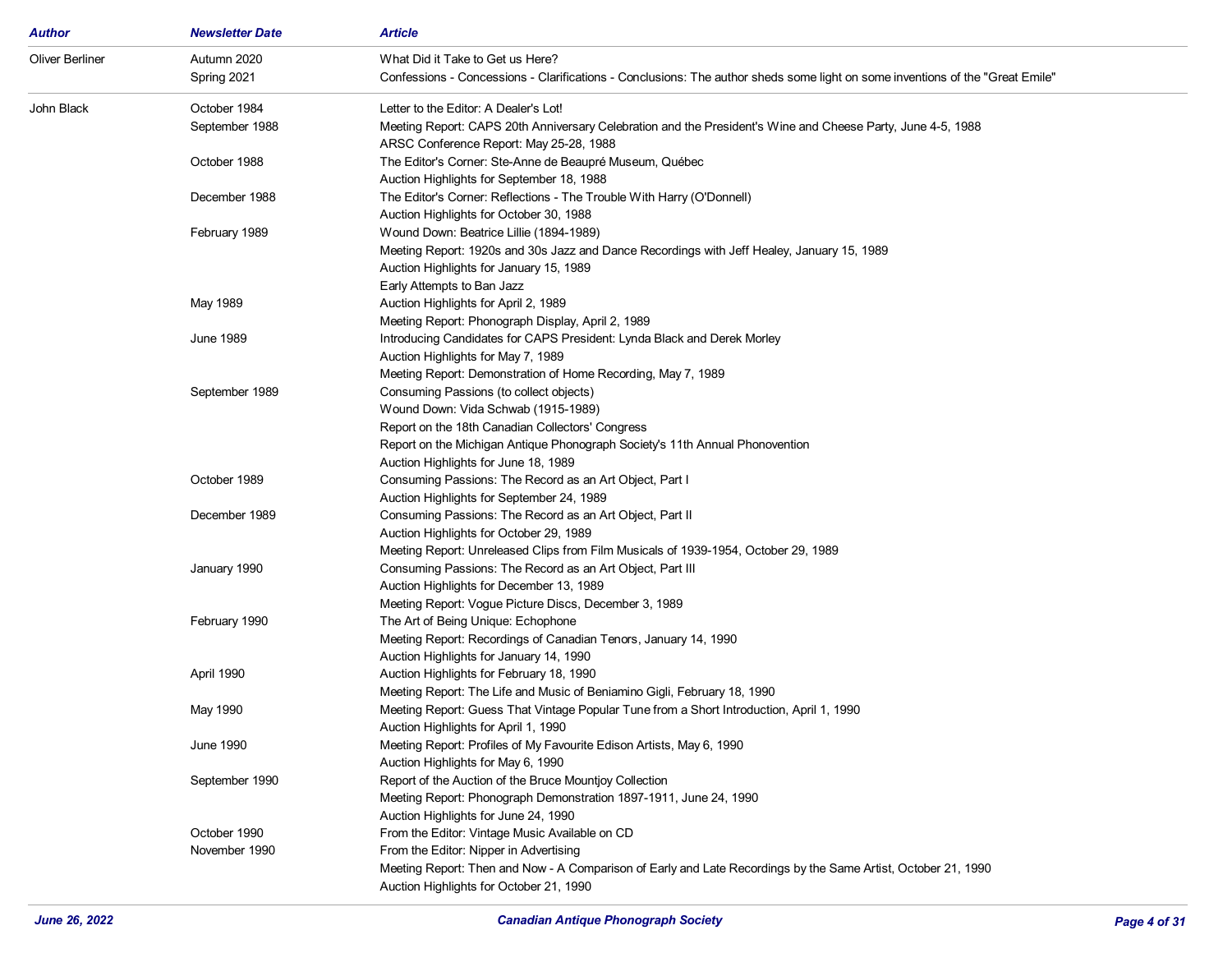| Author               | <b>Newsletter Date</b> | <b>Article</b>                                                                                                 |
|----------------------|------------------------|----------------------------------------------------------------------------------------------------------------|
| John Black           | January 1991           | Meeting Report: Last of the Great Minstrel Men, November 25, 1990                                              |
|                      |                        | Auction Highlights for November 25, 1990                                                                       |
|                      | February 1991          | Auction Highlights for January 6, 1991                                                                         |
|                      | March 1991             | Meeting Report: The History of CAPS, February 10, 1991                                                         |
|                      |                        | Wound Down: Brian Boyd (1947-1991)                                                                             |
|                      |                        | Auction Highlights for February 10, 1991                                                                       |
|                      | May 1991               | Auction Highlights for March 24, 1991                                                                          |
|                      |                        | Meeting Report: Digital Reproduction of 78 rpm Recordings, March 24, 1991                                      |
|                      |                        | <b>Governing Passions</b>                                                                                      |
|                      | June 1991              | Announcement of New Editor, Barry R. Ashpole                                                                   |
|                      |                        | Wound Down: Al Parrish (1934-1991)                                                                             |
|                      |                        | Auction Highlights for May 5, 1991                                                                             |
|                      |                        | Meeting Report: The Life and Music of Enrico Caruso, May 5, 1991                                               |
|                      | September-October 1996 | Wound Down: Jim Hadfield (died 1996)                                                                           |
| Lynda Black          | September 1988         | Peer's Wax Wanes (Oldest Recorded Cylinder)                                                                    |
|                      | October 1988           | Meeting Report: Conversation With the Blues, September 18, 1988                                                |
|                      | September 1989         | Meeting Report: The History of 5-Inch Columbia Concert Cylinders, June 18, 1989                                |
|                      | October 1989           | Meeting Report: Unusual Items: Machines, Records or Related Artifacts, September 24, 1989                      |
|                      | January 1991           | The President's Message: Information About the Proposed CAPS Gram-O-Vention '91                                |
|                      | May-June 1992          | President's Report: Clarification of CAPS Founding Date                                                        |
|                      | September-October 2008 | Wound Down: John Black (1935 -2008)                                                                            |
| <b>Bruce Bland</b>   | April 1987             | My Method of Cleaning Discs and Celluloid Blue Amberol Cylinders                                               |
|                      | <b>June 1987</b>       | Hidden Treasure (Mint 78 rpm Recordings)                                                                       |
| <b>Brian Boyd</b>    | May 1987               | <b>Collecting Early Radio Programs</b>                                                                         |
|                      | <b>June 1991</b>       | The Canadian Connection: Brunswick                                                                             |
|                      | November-December 1991 | The Columbia Phonograph Company of Canada                                                                      |
|                      | January-February 1992  | Victor Records in the '20s and '30s                                                                            |
|                      | March-April 1992       | Victor, Columbia and Brunswick Pressings in the '20s                                                           |
|                      | May-June 1992          | Two Areas That Need Further Research: Some Comments (Compo and Victor Recording Ledgers)                       |
| <b>Harold Braker</b> | January-February 1995  | Victor-Victrola Motor Identification (and Repair Information)                                                  |
|                      | September-October 1997 | Victor-Victrola Motor Identification Supplement: What Motor Fits an Empty Case?                                |
| Colin J. Bray        | September-October 1991 | Meeting Report: Victor Herbert and the Early Musical Life of America: The Canadian contribution, June 23, 1991 |
|                      | January-February 1993  | Label Types of Bluebird Records With Particular Reference to Differences in Canadian and American Issues       |
|                      | July-August 1993       | Book Review: The Complete 78 rpm Dating Guide, by Steven C. Barr                                               |
|                      | September-October 1993 | The Canadian Columbia Group of Labels 1921-1931: How to Distinguish Canadian from American                     |
|                      | May-June 1995          | Canadian Record Labels: Pre-1942                                                                               |
|                      | May-June 2008          | Wound Down: Jeff Healey (1966-2008)                                                                            |
|                      |                        |                                                                                                                |
| Judy Brinkmann       | March-April 2003       | Ephemera: Compo Company Limited letterhead, November 25, 1942 (Collection of Judy Brinkmann)                   |
| Norman F. Brooks     | March-April 1995       | Ephemera: An Edison A-100's Paperwork, April, 1936 (Collection of Norman F. Brooks)                            |
|                      | January-February 1997  | The Pathéphone in Halifax                                                                                      |
|                      | September-October 1998 | The Cremonaphone Story                                                                                         |
|                      | Spring 2022            | Virtual Meeting Report for February 13, 2022                                                                   |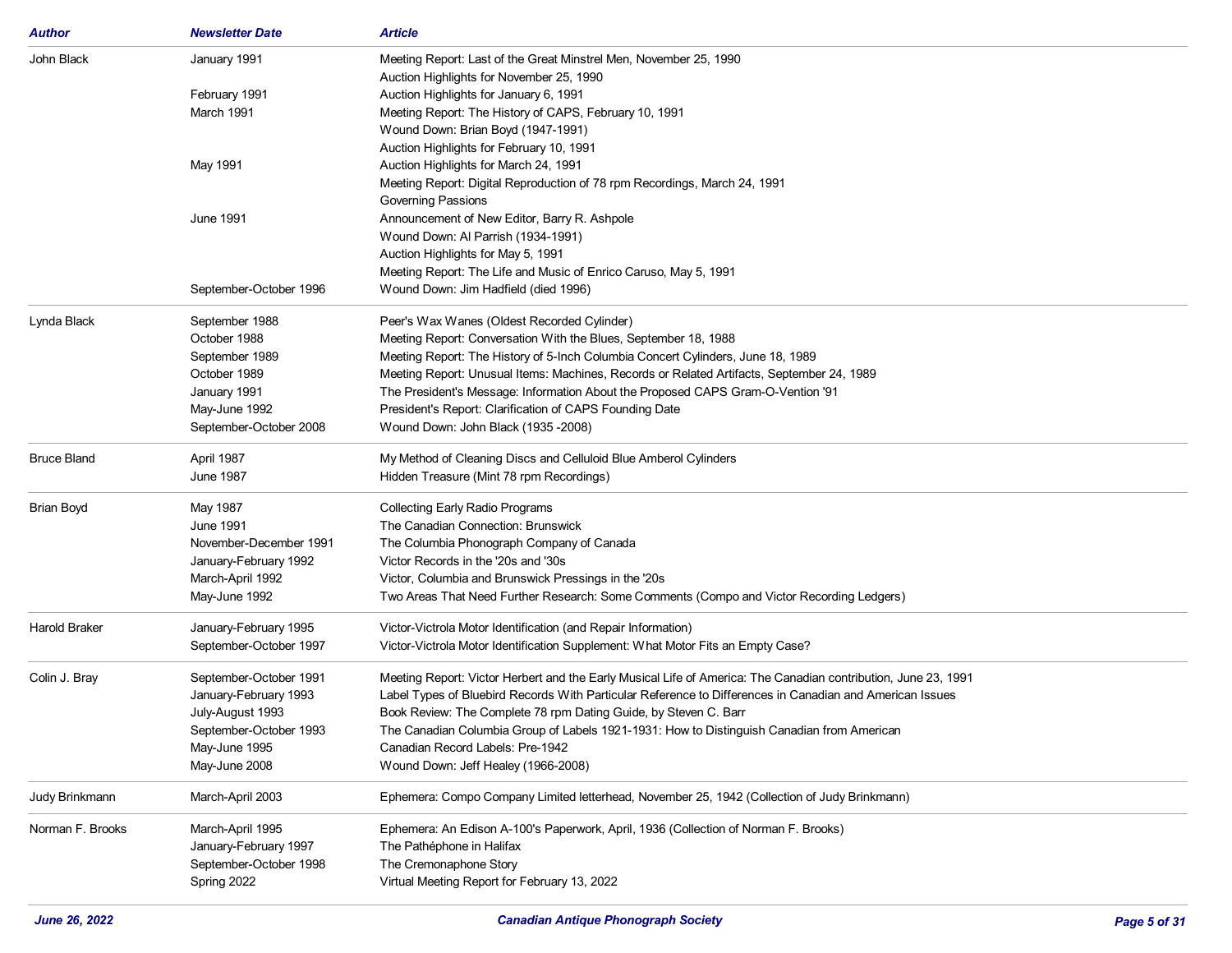| Author           | <b>Newsletter Date</b>            | <b>Article</b>                                                                                                               |
|------------------|-----------------------------------|------------------------------------------------------------------------------------------------------------------------------|
| Norman F. Brooks | Summer 2022                       | Virtual Meeting Reports for March 27 and April 24, 2022                                                                      |
| Tim Brooks       | September-October 1996            | Wound Down: William Robyn (1895-1996)                                                                                        |
| Jana F. Brown    | March-April 2010                  | Reprint: Sons of the Phonograph, "Alumni Horae", the St. Paul's School Alumni Association's magazine, Concord, New Hampshire |
| Mike Bryan       | January-February 1994             | Auction Highlights for October 24, 1993                                                                                      |
|                  | March-April 1994                  | Auction Highlights for December 5, 1993                                                                                      |
|                  |                                   | Auction Highlights for January 16, 1994                                                                                      |
|                  | July-August 1994                  | Auction Highlights for April 17, 1994                                                                                        |
|                  |                                   | Auction Highlights for May 15, 1994                                                                                          |
|                  | September-October 1994            | Auction Highlights for June 26, 1994                                                                                         |
|                  | November-December 1994            | Auction Highlights for September 18, 1994                                                                                    |
|                  | January-February 1995             | Auction Highlights for October 23, 1994                                                                                      |
|                  | May-June 1995                     | Auction Highlights for February 26, 1995                                                                                     |
|                  | July-August 1995                  | Auction Highlights for April 2, 1995                                                                                         |
|                  |                                   | Auction Highlights for May 7, 1995                                                                                           |
|                  | January-February 1996             | Auction Highlights for September 17, 1995                                                                                    |
|                  |                                   | Auction Highlights for October 22, 1995                                                                                      |
|                  | March-April 1996                  | Auction Highlights for December 3, 1995                                                                                      |
|                  |                                   | Auction Highlights for January 14, 1996                                                                                      |
|                  | July-August 1996                  | Meeting Report: Rare Phonographs in the Collections of CAPS Members, March 31, 1996                                          |
|                  |                                   | Auction Highlights for March 31, 1996                                                                                        |
|                  | September-October 1996            | Rare Talking Machines from the Collections of CAPS Members                                                                   |
|                  |                                   | CAPS - in Review (1995-1996)                                                                                                 |
|                  |                                   | Auction Highlights for June 9, 1996                                                                                          |
|                  | May-June 1997                     | Wound Down: John Steffen (1936-1997)                                                                                         |
|                  | July-August 1997                  | Meeting Report: Rare Talking Machines from the Collections of CAPS Members, March 31, 1996                                   |
|                  |                                   | Book Review: The Talking Machine: An Illustrated Compendium, 1877-1929, by Timothy C. Fabrizio and George F. Paul            |
|                  | September-October 1997            | CAPS First Trip to Antique Music Sale in Union, Illinois                                                                     |
|                  |                                   | Seeing Double: A Visit to the Other CAPS (California)                                                                        |
|                  | November-December 1997            | Heaven in Ohio: The Richfield Antique Music Show                                                                             |
|                  | July-August 1998                  | Meeting Report: Phonograph Show and Tell Presentation, March 29, 1998                                                        |
|                  |                                   | Mystery Chain Drive Machine Identified                                                                                       |
|                  | September-October 1998            | Life on Earth Before the Phonograph (Music Boxes)                                                                            |
|                  |                                   | Antique Music Sale at Union, Illinois (Photographs)                                                                          |
|                  | May-June 1999                     | Meeting Report: Toy Gramophones and Unusual Portables, February 28, 1999                                                     |
|                  | May-June 2000                     | Bill Tarling Receives CAPS Loyal Service Award                                                                               |
|                  |                                   | John Rutherford Receives CAPS Honorary Life Membership                                                                       |
|                  |                                   | Auction Highlights for February 20, 2000                                                                                     |
|                  | May-June 2002<br>July-August 2002 | It Seemed Like a Good Idea at the Time, Part 1<br>It Seemed Like a Good Idea at the Time, Part 2                             |
|                  | November-December 2006            |                                                                                                                              |
|                  | January-February 2008             | Canadian Songwriters Hall of Fame Gala<br>A Source of Information and Knowledge, but Don't Forget the Social Connection      |
|                  |                                   |                                                                                                                              |
|                  | May-June 2008<br>March-April 2009 | One Day Your Collection Will Pass On<br>Finding It, Digging It Up and Presenting It                                          |
|                  | July-August 2009                  |                                                                                                                              |
|                  | January-February 2010             | The Psycho-Phone<br>More Value from Your CAPS Membership                                                                     |
|                  |                                   |                                                                                                                              |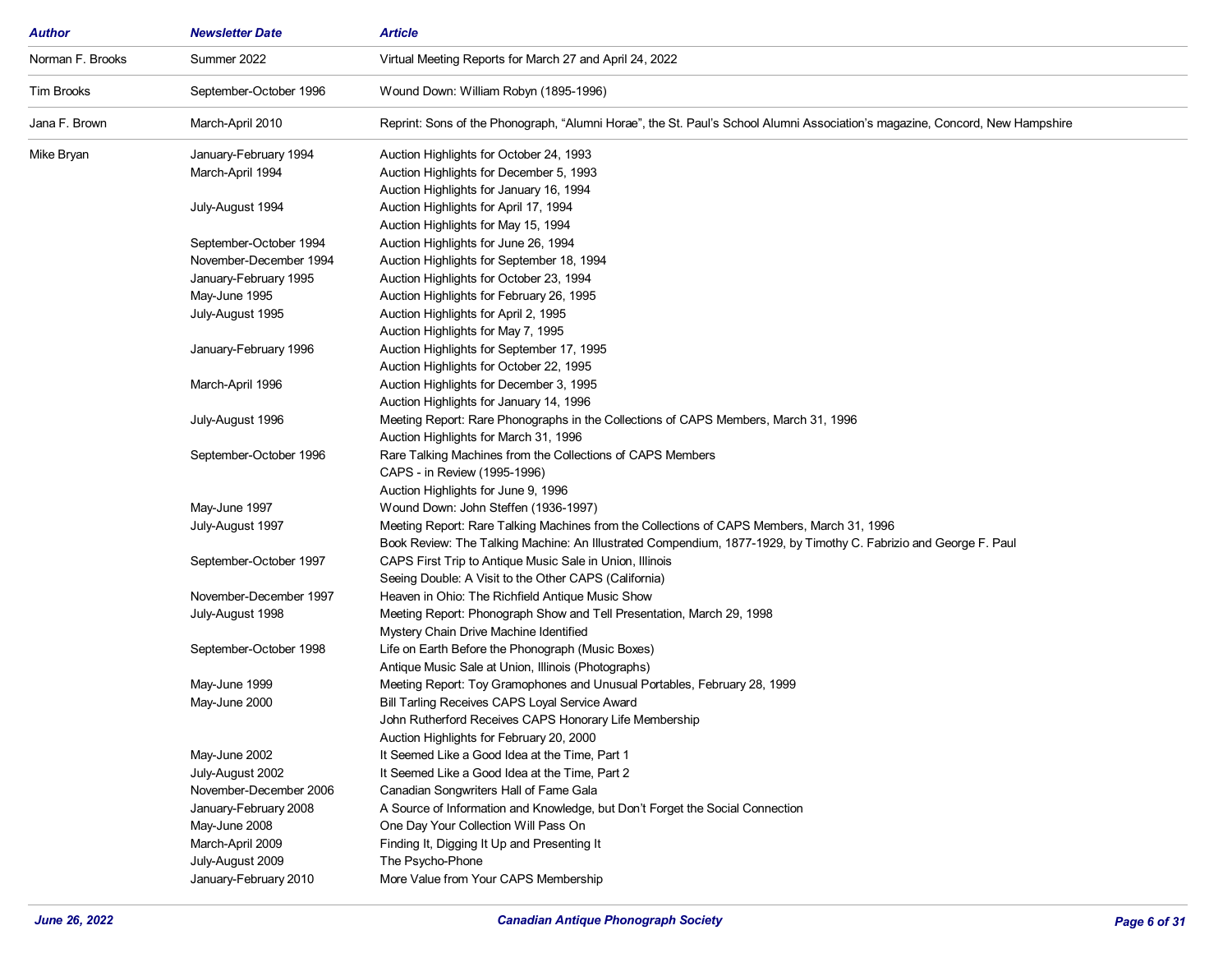| <b>Author</b>       | <b>Newsletter Date</b> | <b>Article</b>                                                                                                                 |
|---------------------|------------------------|--------------------------------------------------------------------------------------------------------------------------------|
| Mike Bryan          | July-August 2010       | <b>CAPS Election Results and Comments</b>                                                                                      |
|                     |                        | "Union" - the Total Experience                                                                                                 |
|                     | November-December 2010 | Wound Down: Harry Matthews (1935-2010)                                                                                         |
|                     | January-February 2011  | Wound Down: Jack Palmer (1924-2010)                                                                                            |
|                     | March-April 2011       | Wound Down: Doug Platt (1924-2011)                                                                                             |
|                     | July-August 2013       | Be Proud of Your Phonograph Hobby and Show It Off (CAPS Phonograph Display and Demonstration at Lang Pioneer Village, Ontario) |
|                     | September-October 2013 | A Brief History of the Antique Phonograph: A Primer, A Reference and Just Enough to Make You Knowledgeable!                    |
|                     | May-June 2015          | <b>CAPS Membership Survey Results</b>                                                                                          |
|                     | November-December 2015 | Announcing Important Changes to Antique Phonograph News                                                                        |
|                     | Winter 2016            | Welcome to the New Format Antique Phonograph News                                                                              |
|                     | Autumn 2016            | Meet the Executive, Part 2: Mike Bryan                                                                                         |
|                     | Spring 2017            | Edison the Man and His Life, Part One: The First 30 Years - Chapter I                                                          |
|                     | Summer 2017            | Edison the Man and His Life, Part One: The First 30 Years - Chapter II                                                         |
|                     | Autumn 2017            | Edison the Man and His Life, Part One: The First 30 Years - Chapter III                                                        |
|                     | Spring 2018            | A Victrola Featured on TV and My 15 Minutes of Fame                                                                            |
|                     | Spring 2020            | CAPS Visit to the Noordermeer Collection                                                                                       |
|                     | Autumn 2020            | Maybe No Longer A Newbie                                                                                                       |
|                     | Summer 2021            | CAPS Past President Bob Nix, aka the Gramophone Doctor                                                                         |
|                     | Autumn 2021            | Keith Wright, Always the Entertainer                                                                                           |
|                     | Winter 2022            | A Different Kind of Day at the Museum: Bringing 1907 Indigenous Recordings Back to Life                                        |
| Tyler P. Burgess    | Summer 2016            | Ephemera: Original Drawing of the Canadian Berliner "GT", 2016 (Drawing by Tyler Burgess)                                      |
| Cecil Byers         | November-December 2010 | Wound Down: Harry Matthews (1935-2010)                                                                                         |
| Ian Calderbank      | November-December 1999 | Letter to the Editor: Victor Victrola Credenza Model                                                                           |
| <b>CAPS Members</b> | December 1986          | Letters to the Editor                                                                                                          |
|                     | February 1990          | <b>CAPS Constitution</b>                                                                                                       |
|                     | October 1990           | Wound Down: Bruce Mountjoy (1918-1990)                                                                                         |
|                     | January-February 1992  | Letters to the Editor                                                                                                          |
|                     | September-October 1999 | Auction Highlights for June 20, 1999                                                                                           |
|                     | November-December 1999 | Auction Highlights for September 12, 1999                                                                                      |
|                     | January-February 2000  | Auction Highlights for October 24, 1999                                                                                        |
|                     |                        | Auction Highlights for November 28, 1999                                                                                       |
|                     | November-December 2000 | Auction Highlights for September 17, 2000                                                                                      |
|                     | January-February 2001  | Auction Highlights for December 3, 2000                                                                                        |
|                     | May-June 2002          | Wound Down: John Vanderjagt (died 2002)                                                                                        |
|                     | November-December 2004 | Auction Highlights for September 26, 2004                                                                                      |
|                     | March-April 2005       | Auction Highlights for January 9, 2005                                                                                         |
|                     |                        | Auction Highlights for February 20, 2005                                                                                       |
|                     | May-June 2005          | Wound Down: George Wonch (1921-2005)                                                                                           |
|                     | July-August 2005       | Auction Highlights for April 3, 2005                                                                                           |
|                     | January-February 2006  | Auction Highlights for November 27, 2005                                                                                       |
|                     | July-August 2013       | Wound Down: Ray Ball (1928-2013)                                                                                               |
|                     | March-April 2014       | Wound Down: Don Scafe (1936-2014)                                                                                              |
|                     | Autumn 2019            | Auction Highlights for February 24, 2019, March 24, 2019, April 28, 2019                                                       |
|                     | Winter 2020            | Meeting Report: September 8, 2019                                                                                              |
|                     |                        |                                                                                                                                |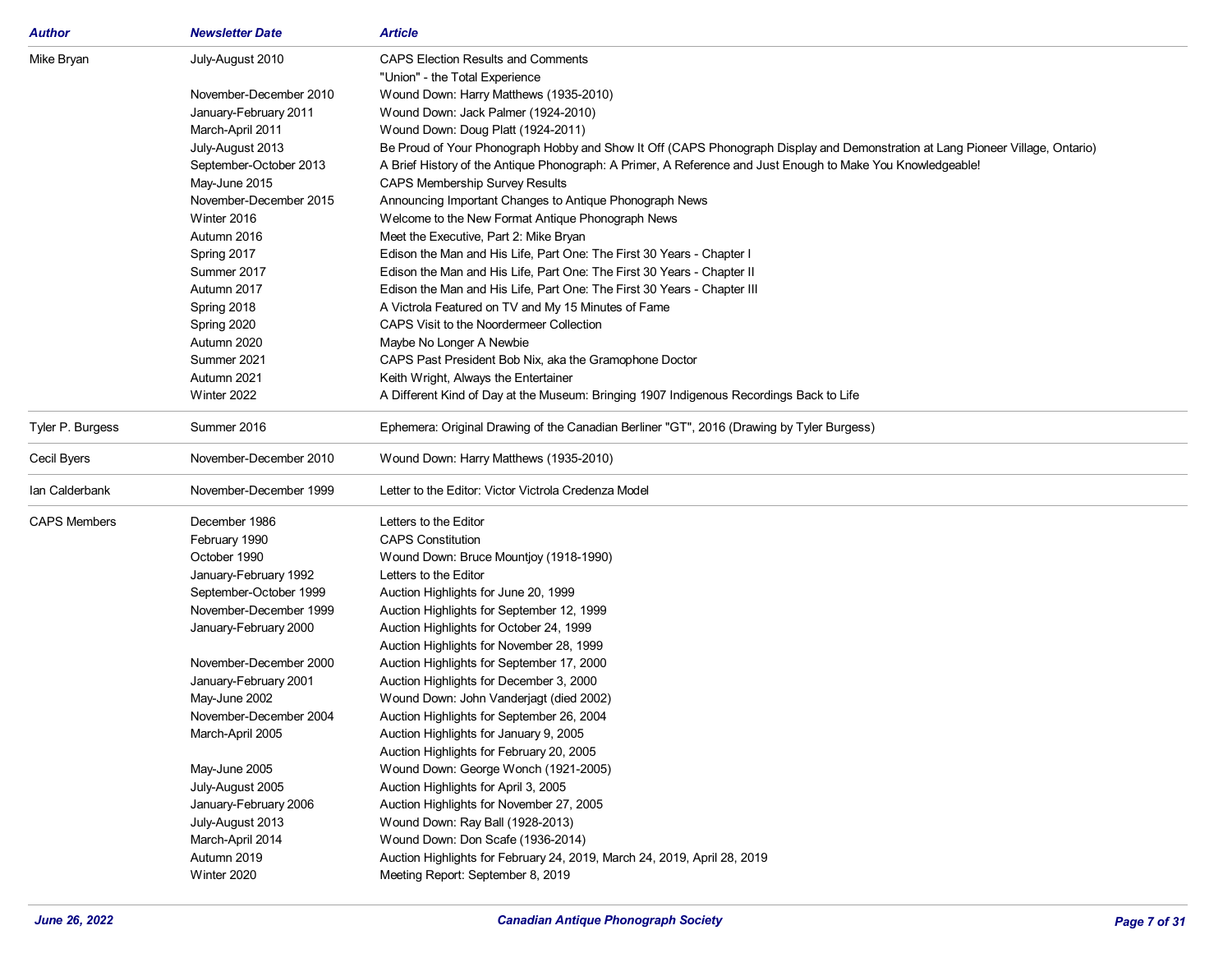| <b>Author</b>       | <b>Newsletter Date</b> | <b>Article</b>                                                                                                                           |
|---------------------|------------------------|------------------------------------------------------------------------------------------------------------------------------------------|
| <b>CAPS Members</b> | Winter 2020            | Auction Highlights for June 2, 2019, September 8, 2019                                                                                   |
|                     | Spring 2020            | Auction Highlights for October 20 and November 17, 2019                                                                                  |
| James A. Carino     | March-April 2011       | The Brunswick Panatrope, "Cortez" Model                                                                                                  |
|                     | September-October 2011 | Victor's Orthophonic Credenza                                                                                                            |
|                     | November-December 2012 | Off-Brand Phonographs                                                                                                                    |
| Chris Carola        | July-August 2013       | Soundtrack to History: 1878 Edison Audio Unveiled                                                                                        |
| Mark Caruana-Dingli | May-June 1996          | Auction Highlights for February 25, 1996                                                                                                 |
|                     | September-October 1996 | Auction Highlights for May 5, 1996                                                                                                       |
|                     | November-December 1996 | Auction Highlights for September 15, 1996                                                                                                |
|                     | January-February 1997  | Auction Highlights for October 20, 1996                                                                                                  |
|                     | March-April 1997       | Auction Highlights for December 1, 1996                                                                                                  |
|                     |                        | Auction Highlights for January 12, 1997                                                                                                  |
|                     | November-December 1997 | Edison: The Wizard of Light                                                                                                              |
|                     |                        | The Paraphernalia of the Talking Machine                                                                                                 |
|                     | January-February 1998  | History of the Victor Gramophone                                                                                                         |
|                     | November-December 1998 | Meeting Report: Picture Discs from Then to Now, September 20, 1998                                                                       |
|                     | March-April 1999       | Auction Highlights for January 17, 1999                                                                                                  |
|                     | May-June 1999          | Book Review: Antique Phonograph Gadgets, Gizmos & Gimmicks, by Timothy C. Fabrizio and George F. Paul                                    |
|                     |                        | Florida Museum Sold (Harold and Ione Staie Museum)                                                                                       |
|                     | July-August 1999       | Automated Music Show, Delaware, April, 1999                                                                                              |
|                     | September-October 1999 | Meeting Report: Phonograph Restoration and Repair, May 16, 1999                                                                          |
|                     | November-December 1999 | Automated Music Show, Ohio, September, 1999                                                                                              |
|                     | March-April 2000       | Phonograph and Record Auctions                                                                                                           |
|                     |                        | The History of Berliner Gramophones, Part 1                                                                                              |
|                     | May-June 2000          | Book Review: Discovering Antique Phonographs, by Timothy C. Fabrizio and George F. Paul                                                  |
|                     |                        | Book Review: Columbia Phonograph Companion, Volume 1, by Howard Hazelcorn                                                                |
|                     |                        | The History of Berliner Gramophones, Part 2                                                                                              |
|                     | July-August 2000       | Book Review: Magic Moments: First Twenty Years of Moving Pictures in Toronto (1894-1914), by Robert W. Gutteridge                        |
|                     |                        | Auction Highlights for June 4, 2000                                                                                                      |
|                     | September-October 2000 | CAPS 30th Anniversary                                                                                                                    |
|                     | March-April 2001       | Ephemera: Original Guarantee for a Berliner Gramophone, December 9, 1904 (Collection of Darren J. Wallace)                               |
|                     | July-August 2001       | Ephemera: Rare Stereo View of Early Tinfoil Phonograph (Collection of Mark Caruana)                                                      |
|                     |                        |                                                                                                                                          |
|                     |                        | Auction Highlights for May 6, 2001                                                                                                       |
|                     | September-October 2001 | Auction Highlights for June 3, 2001<br>Book Review: Phonograph Dolls That Talk and Sing, by Bessie & Floyd Seiter and Joan & Robin Rolfs |
|                     |                        |                                                                                                                                          |
|                     | November-December 2001 | Rare Phonograph Collectable (Beatles Phonograph Box)                                                                                     |
|                     |                        | At the Auction (eBay)<br>Book Review: Tinfoil Phonographs, by René Rondeau                                                               |
|                     |                        |                                                                                                                                          |
|                     |                        | The Musée Edison du Phonographe                                                                                                          |
|                     |                        | Auction Highlights for September 16, 2001                                                                                                |
|                     | January-February 2002  | At the Auction (eBay)                                                                                                                    |
|                     |                        | Auction Highlights for December 2, 2001                                                                                                  |
|                     | March-April 2002       | At the Auction (eBay)                                                                                                                    |
|                     |                        | Auction Highlights for January 13, 2002                                                                                                  |
|                     |                        | Auction Highlights for February 24, 2002                                                                                                 |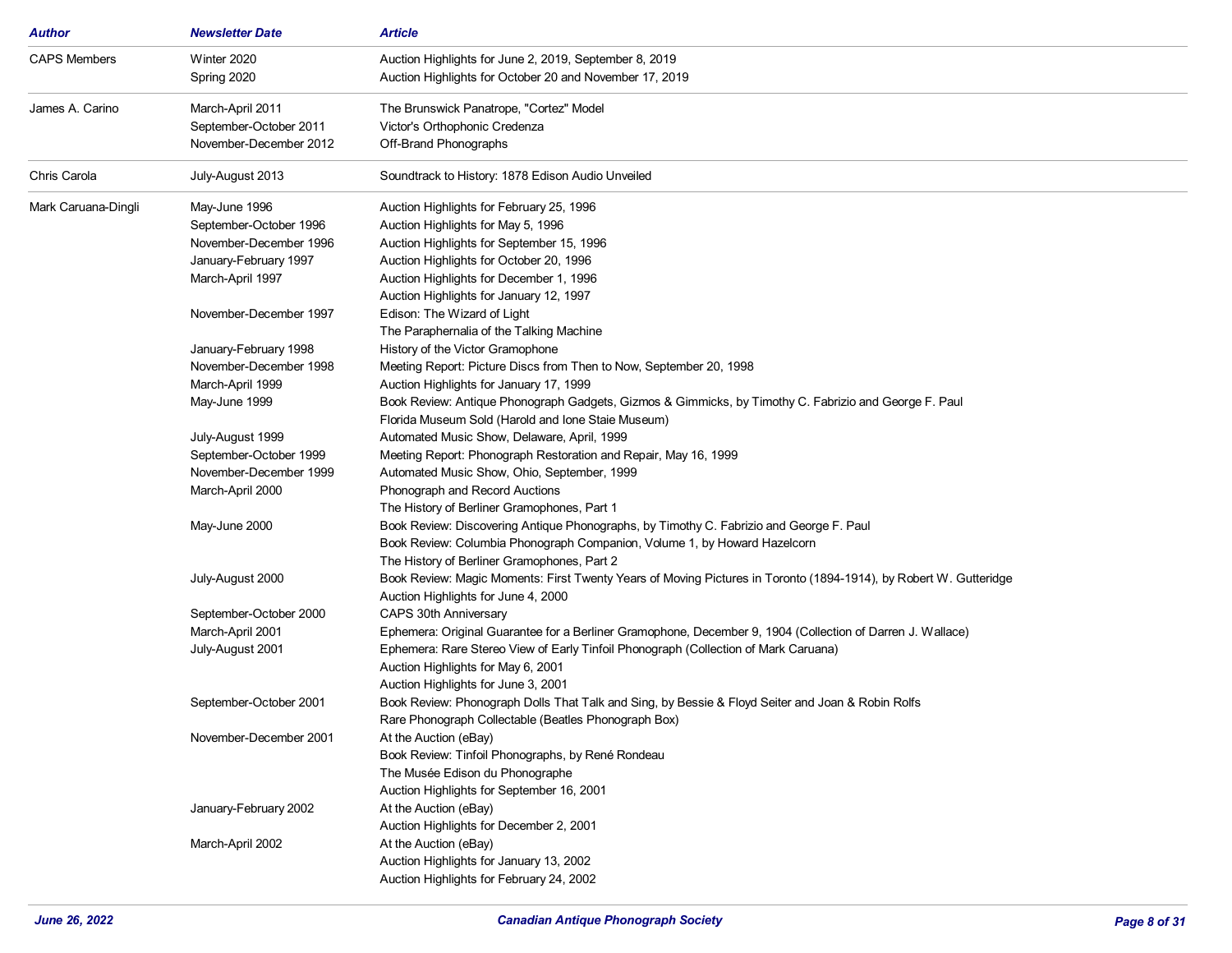| Author              | <b>Newsletter Date</b> | <b>Article</b>                                                                                                      |
|---------------------|------------------------|---------------------------------------------------------------------------------------------------------------------|
| Mark Caruana-Dingli | May-June 2002          | Book Review: Antique Phonograph Advertising: An Illustrated History, by Timothy C. Fabrizio and George F. Paul      |
|                     |                        | Claymont Delaware Show: Worthy of a Long Drive                                                                      |
|                     |                        | Auction Highlights for March 24, 2002                                                                               |
|                     |                        | Auction Highlights for April 28, 2002                                                                               |
|                     | September-October 2002 | At the Auction (eBay)                                                                                               |
|                     | November-December 2002 | At the Auction (eBay)                                                                                               |
|                     | January-February 2003  | Meeting Report: Rare Automaton Presentation a Great Success, December 1, 2002                                       |
|                     |                        | At the Auction (eBay)                                                                                               |
|                     | March-April 2003       | At the Auction (eBay)                                                                                               |
|                     | May-June 2003          | At the Auction (eBay)                                                                                               |
|                     |                        | Auction Highlights for February 16, 2003                                                                            |
|                     | July-August 2003       | At the Auction (eBay)                                                                                               |
|                     |                        | Meeting Report: Phonograph Show and Tell, April 27, 2003                                                            |
|                     |                        | Book Review: Antique Phonograph Accessories and Contraptions, by Timothy C. Fabrizio and George F. Paul             |
|                     |                        | Artist With a Passion for Antique Restoration (Painted Phonograph Horns)                                            |
|                     | September-October 2003 | Ephemera: Rare Uncle Josh Stereo View (Collection of Mark Caruana)                                                  |
|                     |                        | At the Auction (eBay)                                                                                               |
|                     | November-December 2003 | At the Auction (eBay)                                                                                               |
|                     | January-February 2004  | At the Auction (eBay)                                                                                               |
|                     |                        | Auction Highlights for October 26, 2003                                                                             |
|                     |                        | Auction Highlights for November 30, 2003                                                                            |
|                     | May-June 2004          | At the Auction (eBay)                                                                                               |
|                     |                        | Book Review: Phonographica: The Early History of Recorded Sound Observed, by Timothy C. Fabrizio and George F. Paul |
|                     |                        | Auction Highlights for March 28, 2004                                                                               |
|                     | July-August 2004       | Introducing CAPS New President: Bob Nix                                                                             |
|                     |                        | At the Auction (eBay)                                                                                               |
|                     |                        | Book Review: The Victor Data Book, by Robert W. Baumbach                                                            |
|                     |                        | Maker of the Microphone Award Presented to the British Library Sound Archive                                        |
|                     | September-October 2004 | At the Auction (eBay)                                                                                               |
|                     | January-February 2005  | At the Auction (eBay)                                                                                               |
|                     | July-August 2005       | At the Auction (eBay)                                                                                               |
|                     | November-December 2005 | At the Auction (eBay)                                                                                               |
|                     | January-February 2006  | At the Auction (eBay)                                                                                               |
|                     | November-December 2006 | Canadian Songwriters Hall of Fame Gala                                                                              |
|                     | May-June 2007          | At the Auction (eBay)                                                                                               |
|                     | July-August 2008       | On the Dock of the Bay                                                                                              |
|                     | March-April 2009       | Edison Lab Note                                                                                                     |
|                     | May-June 2009          | Reproduction Enrico Caruso Cylinder                                                                                 |
|                     | September-October 2009 | <b>Unusual Machines</b>                                                                                             |
|                     | November-December 2009 | Gold-Plated Edison Opera                                                                                            |
|                     | July-August 2010       | A Rare Prize on eBay (7-inch Berliner Record #5014 signed by Buffalo Bill Cody)                                     |
|                     | March-April 2011       | At the Auction (eBay)                                                                                               |
|                     | May-June 2011          | <b>CAPS Newsletters On-Line</b>                                                                                     |
|                     | September-October 2011 | At the Auction (eBay)                                                                                               |
|                     | May-June 2012          | At the Auction (eBay)                                                                                               |
|                     | July-August 2012       | At the Auction (eBay)                                                                                               |
|                     | September-October 2012 | Mechanical Music Extravaganza, Wayne, New Jersey                                                                    |
|                     |                        |                                                                                                                     |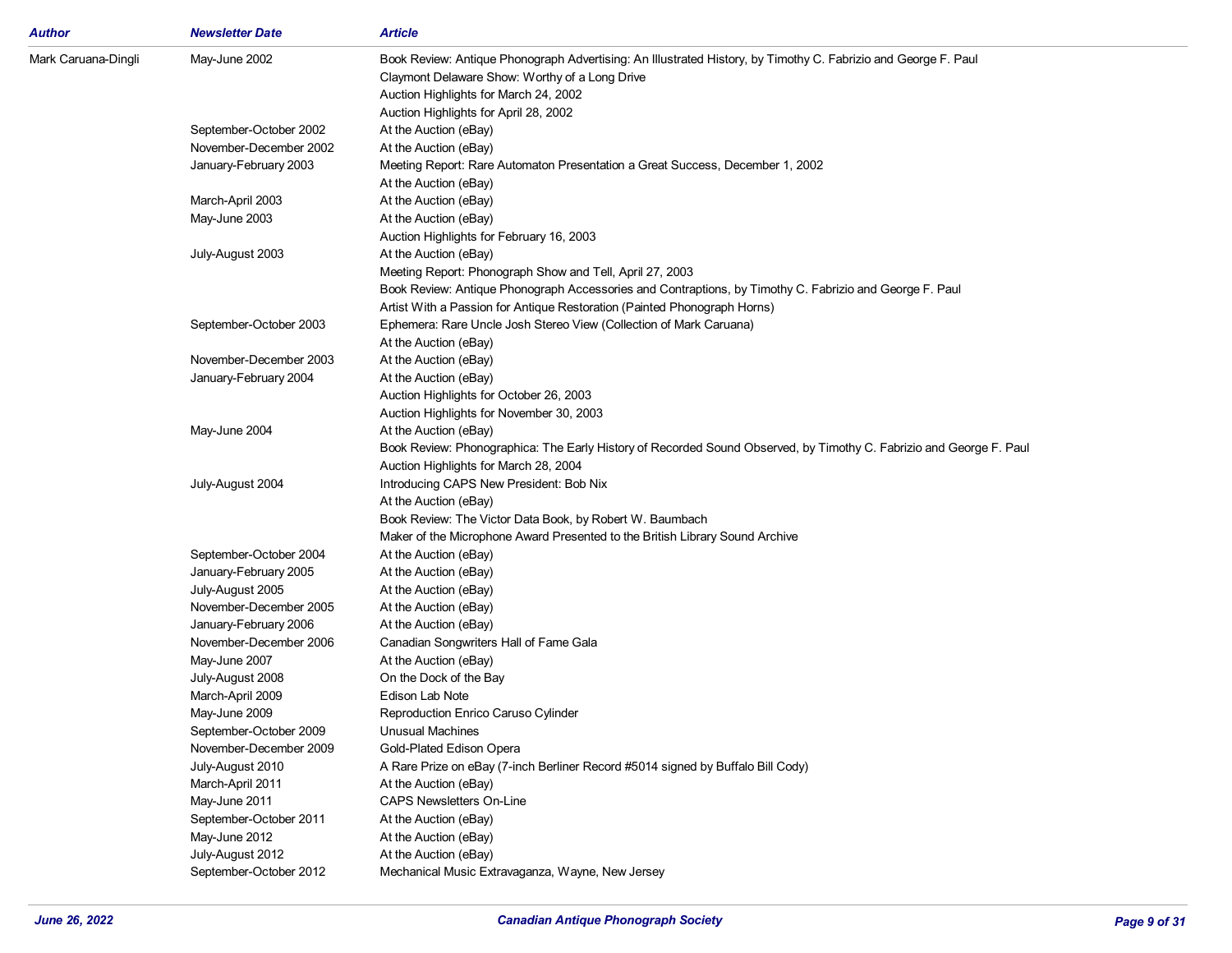| September-October 2012<br>Canadian Neon Ray Victor Clocks<br>November-December 2012<br>On the Dock of eBay<br>January-February 2013<br>Emile Berliner, Maker of the Microphone<br>On the Dock of eBay<br>An Enrico Caruso Collection<br>March-April 2013<br>September-October 2013<br>At the Auction (eBay)<br>Edison Lab Notes<br>March-April 2014<br>At the Auction (eBay)<br>Edison and Ford Winter Estates in Fort Myers<br>September-October 2014<br>At the Auction (eBay)<br>November-December 2014<br>Edison and Ford Winter Estates Museum: A Few Personal Items<br>At the Auction (eBay)<br>Edison and Ford Winter Estates Museum: Edison Little Folks Furniture<br>January-February 2015<br>March-April 2015<br>How Edison Appropriates Prestige Belonging to Other Inventors<br>A Wonderful Find (Correspondence Signed by Emile Berliner)<br>July-August 2015<br>September-October 2015<br>At the Auction (eBay)<br>Report on Exhibition: "Hear My Voice", Smithsonian's American History Museum<br>November-December 2015<br>Phonographs on Display at the Smithsonian's American History Museum<br>Spring 2016<br>At the On-line Auctions<br>Summer 2016<br>Meet the Executive, Part 1: Mark Caruana-Dingli<br>Donley's Wild West Town Phonograph & Music Box Show 2016<br>At the On-line Auctions<br>Spring 2017<br>Thomas A. Edison Signed Lab Note<br>Summer 2017<br>At the On-line Auctions<br>Edison Winter Estate, Fort Myers, Florida<br>Modern Methods Used to Produce Disc Records<br>Autumn 2017<br>At the On-line Auctions<br>Spring 2018<br>Summer 2018<br>A Simple Phonograph<br>Autumn 2018<br>Emile Berliner's Multiphone<br>Winter 2019<br>A "Home-Made" Tinfoil Phonograph<br>Spring 2019<br>At the On-line Auctions<br>Summer 2019<br>Meeting Report: March 24th, 2019<br>At the On-line Auctions<br>Autumn 2019<br>Toronto's Popular Vinyl Record Show<br>Winter 2020<br>The Vintage Music Show in Union, Illinois<br>Spring 2020<br>Meeting Report: October 20, 2019<br>Summer 2020<br>Voices from the Past<br>Winter 2021<br><b>On-line Live Auctions</b><br>Spring 2021<br>Rare Version of Kämmer and Reinhardt Gramophone Comes to Auction<br>Autumn 2021<br><b>CAPS Zoom Auction Highlights</b><br>Winter 2022<br><b>CAPS Zoom Auction Highlights</b><br>At The Auction: Another Rare Berliner Kämmer and Reinhardt Gramophone Comes to Auction<br>Spring 2022<br>Rare Canadian Berliner Discovered<br>Summer 2022<br>The Beatles and Their Phonographs<br>Auction Highlights for November 21, 2021 and January 9, 2022<br>7" Berliner Pressed Records: Title Search<br>July-August 1992<br>May-June 1994<br>Letter to the Editor: Berliner "D" Gramophone | Author              | <b>Newsletter Date</b> | Article |
|--------------------------------------------------------------------------------------------------------------------------------------------------------------------------------------------------------------------------------------------------------------------------------------------------------------------------------------------------------------------------------------------------------------------------------------------------------------------------------------------------------------------------------------------------------------------------------------------------------------------------------------------------------------------------------------------------------------------------------------------------------------------------------------------------------------------------------------------------------------------------------------------------------------------------------------------------------------------------------------------------------------------------------------------------------------------------------------------------------------------------------------------------------------------------------------------------------------------------------------------------------------------------------------------------------------------------------------------------------------------------------------------------------------------------------------------------------------------------------------------------------------------------------------------------------------------------------------------------------------------------------------------------------------------------------------------------------------------------------------------------------------------------------------------------------------------------------------------------------------------------------------------------------------------------------------------------------------------------------------------------------------------------------------------------------------------------------------------------------------------------------------------------------------------------------------------------------------------------------------------------------------------------------------------------------------------------------------------------------------------------------------------------------------------------------------------------------------------------------------------------------------------------------------------------------------------------------------------------------------------------------------------------------------------------------------------------|---------------------|------------------------|---------|
|                                                                                                                                                                                                                                                                                                                                                                                                                                                                                                                                                                                                                                                                                                                                                                                                                                                                                                                                                                                                                                                                                                                                                                                                                                                                                                                                                                                                                                                                                                                                                                                                                                                                                                                                                                                                                                                                                                                                                                                                                                                                                                                                                                                                                                                                                                                                                                                                                                                                                                                                                                                                                                                                                                  | Mark Caruana-Dingli |                        |         |
|                                                                                                                                                                                                                                                                                                                                                                                                                                                                                                                                                                                                                                                                                                                                                                                                                                                                                                                                                                                                                                                                                                                                                                                                                                                                                                                                                                                                                                                                                                                                                                                                                                                                                                                                                                                                                                                                                                                                                                                                                                                                                                                                                                                                                                                                                                                                                                                                                                                                                                                                                                                                                                                                                                  |                     |                        |         |
|                                                                                                                                                                                                                                                                                                                                                                                                                                                                                                                                                                                                                                                                                                                                                                                                                                                                                                                                                                                                                                                                                                                                                                                                                                                                                                                                                                                                                                                                                                                                                                                                                                                                                                                                                                                                                                                                                                                                                                                                                                                                                                                                                                                                                                                                                                                                                                                                                                                                                                                                                                                                                                                                                                  |                     |                        |         |
|                                                                                                                                                                                                                                                                                                                                                                                                                                                                                                                                                                                                                                                                                                                                                                                                                                                                                                                                                                                                                                                                                                                                                                                                                                                                                                                                                                                                                                                                                                                                                                                                                                                                                                                                                                                                                                                                                                                                                                                                                                                                                                                                                                                                                                                                                                                                                                                                                                                                                                                                                                                                                                                                                                  |                     |                        |         |
|                                                                                                                                                                                                                                                                                                                                                                                                                                                                                                                                                                                                                                                                                                                                                                                                                                                                                                                                                                                                                                                                                                                                                                                                                                                                                                                                                                                                                                                                                                                                                                                                                                                                                                                                                                                                                                                                                                                                                                                                                                                                                                                                                                                                                                                                                                                                                                                                                                                                                                                                                                                                                                                                                                  |                     |                        |         |
|                                                                                                                                                                                                                                                                                                                                                                                                                                                                                                                                                                                                                                                                                                                                                                                                                                                                                                                                                                                                                                                                                                                                                                                                                                                                                                                                                                                                                                                                                                                                                                                                                                                                                                                                                                                                                                                                                                                                                                                                                                                                                                                                                                                                                                                                                                                                                                                                                                                                                                                                                                                                                                                                                                  |                     |                        |         |
|                                                                                                                                                                                                                                                                                                                                                                                                                                                                                                                                                                                                                                                                                                                                                                                                                                                                                                                                                                                                                                                                                                                                                                                                                                                                                                                                                                                                                                                                                                                                                                                                                                                                                                                                                                                                                                                                                                                                                                                                                                                                                                                                                                                                                                                                                                                                                                                                                                                                                                                                                                                                                                                                                                  |                     |                        |         |
|                                                                                                                                                                                                                                                                                                                                                                                                                                                                                                                                                                                                                                                                                                                                                                                                                                                                                                                                                                                                                                                                                                                                                                                                                                                                                                                                                                                                                                                                                                                                                                                                                                                                                                                                                                                                                                                                                                                                                                                                                                                                                                                                                                                                                                                                                                                                                                                                                                                                                                                                                                                                                                                                                                  |                     |                        |         |
|                                                                                                                                                                                                                                                                                                                                                                                                                                                                                                                                                                                                                                                                                                                                                                                                                                                                                                                                                                                                                                                                                                                                                                                                                                                                                                                                                                                                                                                                                                                                                                                                                                                                                                                                                                                                                                                                                                                                                                                                                                                                                                                                                                                                                                                                                                                                                                                                                                                                                                                                                                                                                                                                                                  |                     |                        |         |
|                                                                                                                                                                                                                                                                                                                                                                                                                                                                                                                                                                                                                                                                                                                                                                                                                                                                                                                                                                                                                                                                                                                                                                                                                                                                                                                                                                                                                                                                                                                                                                                                                                                                                                                                                                                                                                                                                                                                                                                                                                                                                                                                                                                                                                                                                                                                                                                                                                                                                                                                                                                                                                                                                                  |                     |                        |         |
|                                                                                                                                                                                                                                                                                                                                                                                                                                                                                                                                                                                                                                                                                                                                                                                                                                                                                                                                                                                                                                                                                                                                                                                                                                                                                                                                                                                                                                                                                                                                                                                                                                                                                                                                                                                                                                                                                                                                                                                                                                                                                                                                                                                                                                                                                                                                                                                                                                                                                                                                                                                                                                                                                                  |                     |                        |         |
|                                                                                                                                                                                                                                                                                                                                                                                                                                                                                                                                                                                                                                                                                                                                                                                                                                                                                                                                                                                                                                                                                                                                                                                                                                                                                                                                                                                                                                                                                                                                                                                                                                                                                                                                                                                                                                                                                                                                                                                                                                                                                                                                                                                                                                                                                                                                                                                                                                                                                                                                                                                                                                                                                                  |                     |                        |         |
|                                                                                                                                                                                                                                                                                                                                                                                                                                                                                                                                                                                                                                                                                                                                                                                                                                                                                                                                                                                                                                                                                                                                                                                                                                                                                                                                                                                                                                                                                                                                                                                                                                                                                                                                                                                                                                                                                                                                                                                                                                                                                                                                                                                                                                                                                                                                                                                                                                                                                                                                                                                                                                                                                                  |                     |                        |         |
|                                                                                                                                                                                                                                                                                                                                                                                                                                                                                                                                                                                                                                                                                                                                                                                                                                                                                                                                                                                                                                                                                                                                                                                                                                                                                                                                                                                                                                                                                                                                                                                                                                                                                                                                                                                                                                                                                                                                                                                                                                                                                                                                                                                                                                                                                                                                                                                                                                                                                                                                                                                                                                                                                                  |                     |                        |         |
|                                                                                                                                                                                                                                                                                                                                                                                                                                                                                                                                                                                                                                                                                                                                                                                                                                                                                                                                                                                                                                                                                                                                                                                                                                                                                                                                                                                                                                                                                                                                                                                                                                                                                                                                                                                                                                                                                                                                                                                                                                                                                                                                                                                                                                                                                                                                                                                                                                                                                                                                                                                                                                                                                                  |                     |                        |         |
|                                                                                                                                                                                                                                                                                                                                                                                                                                                                                                                                                                                                                                                                                                                                                                                                                                                                                                                                                                                                                                                                                                                                                                                                                                                                                                                                                                                                                                                                                                                                                                                                                                                                                                                                                                                                                                                                                                                                                                                                                                                                                                                                                                                                                                                                                                                                                                                                                                                                                                                                                                                                                                                                                                  |                     |                        |         |
|                                                                                                                                                                                                                                                                                                                                                                                                                                                                                                                                                                                                                                                                                                                                                                                                                                                                                                                                                                                                                                                                                                                                                                                                                                                                                                                                                                                                                                                                                                                                                                                                                                                                                                                                                                                                                                                                                                                                                                                                                                                                                                                                                                                                                                                                                                                                                                                                                                                                                                                                                                                                                                                                                                  |                     |                        |         |
|                                                                                                                                                                                                                                                                                                                                                                                                                                                                                                                                                                                                                                                                                                                                                                                                                                                                                                                                                                                                                                                                                                                                                                                                                                                                                                                                                                                                                                                                                                                                                                                                                                                                                                                                                                                                                                                                                                                                                                                                                                                                                                                                                                                                                                                                                                                                                                                                                                                                                                                                                                                                                                                                                                  |                     |                        |         |
|                                                                                                                                                                                                                                                                                                                                                                                                                                                                                                                                                                                                                                                                                                                                                                                                                                                                                                                                                                                                                                                                                                                                                                                                                                                                                                                                                                                                                                                                                                                                                                                                                                                                                                                                                                                                                                                                                                                                                                                                                                                                                                                                                                                                                                                                                                                                                                                                                                                                                                                                                                                                                                                                                                  |                     |                        |         |
|                                                                                                                                                                                                                                                                                                                                                                                                                                                                                                                                                                                                                                                                                                                                                                                                                                                                                                                                                                                                                                                                                                                                                                                                                                                                                                                                                                                                                                                                                                                                                                                                                                                                                                                                                                                                                                                                                                                                                                                                                                                                                                                                                                                                                                                                                                                                                                                                                                                                                                                                                                                                                                                                                                  |                     |                        |         |
|                                                                                                                                                                                                                                                                                                                                                                                                                                                                                                                                                                                                                                                                                                                                                                                                                                                                                                                                                                                                                                                                                                                                                                                                                                                                                                                                                                                                                                                                                                                                                                                                                                                                                                                                                                                                                                                                                                                                                                                                                                                                                                                                                                                                                                                                                                                                                                                                                                                                                                                                                                                                                                                                                                  |                     |                        |         |
|                                                                                                                                                                                                                                                                                                                                                                                                                                                                                                                                                                                                                                                                                                                                                                                                                                                                                                                                                                                                                                                                                                                                                                                                                                                                                                                                                                                                                                                                                                                                                                                                                                                                                                                                                                                                                                                                                                                                                                                                                                                                                                                                                                                                                                                                                                                                                                                                                                                                                                                                                                                                                                                                                                  |                     |                        |         |
|                                                                                                                                                                                                                                                                                                                                                                                                                                                                                                                                                                                                                                                                                                                                                                                                                                                                                                                                                                                                                                                                                                                                                                                                                                                                                                                                                                                                                                                                                                                                                                                                                                                                                                                                                                                                                                                                                                                                                                                                                                                                                                                                                                                                                                                                                                                                                                                                                                                                                                                                                                                                                                                                                                  |                     |                        |         |
|                                                                                                                                                                                                                                                                                                                                                                                                                                                                                                                                                                                                                                                                                                                                                                                                                                                                                                                                                                                                                                                                                                                                                                                                                                                                                                                                                                                                                                                                                                                                                                                                                                                                                                                                                                                                                                                                                                                                                                                                                                                                                                                                                                                                                                                                                                                                                                                                                                                                                                                                                                                                                                                                                                  |                     |                        |         |
|                                                                                                                                                                                                                                                                                                                                                                                                                                                                                                                                                                                                                                                                                                                                                                                                                                                                                                                                                                                                                                                                                                                                                                                                                                                                                                                                                                                                                                                                                                                                                                                                                                                                                                                                                                                                                                                                                                                                                                                                                                                                                                                                                                                                                                                                                                                                                                                                                                                                                                                                                                                                                                                                                                  |                     |                        |         |
|                                                                                                                                                                                                                                                                                                                                                                                                                                                                                                                                                                                                                                                                                                                                                                                                                                                                                                                                                                                                                                                                                                                                                                                                                                                                                                                                                                                                                                                                                                                                                                                                                                                                                                                                                                                                                                                                                                                                                                                                                                                                                                                                                                                                                                                                                                                                                                                                                                                                                                                                                                                                                                                                                                  |                     |                        |         |
|                                                                                                                                                                                                                                                                                                                                                                                                                                                                                                                                                                                                                                                                                                                                                                                                                                                                                                                                                                                                                                                                                                                                                                                                                                                                                                                                                                                                                                                                                                                                                                                                                                                                                                                                                                                                                                                                                                                                                                                                                                                                                                                                                                                                                                                                                                                                                                                                                                                                                                                                                                                                                                                                                                  |                     |                        |         |
|                                                                                                                                                                                                                                                                                                                                                                                                                                                                                                                                                                                                                                                                                                                                                                                                                                                                                                                                                                                                                                                                                                                                                                                                                                                                                                                                                                                                                                                                                                                                                                                                                                                                                                                                                                                                                                                                                                                                                                                                                                                                                                                                                                                                                                                                                                                                                                                                                                                                                                                                                                                                                                                                                                  |                     |                        |         |
|                                                                                                                                                                                                                                                                                                                                                                                                                                                                                                                                                                                                                                                                                                                                                                                                                                                                                                                                                                                                                                                                                                                                                                                                                                                                                                                                                                                                                                                                                                                                                                                                                                                                                                                                                                                                                                                                                                                                                                                                                                                                                                                                                                                                                                                                                                                                                                                                                                                                                                                                                                                                                                                                                                  |                     |                        |         |
|                                                                                                                                                                                                                                                                                                                                                                                                                                                                                                                                                                                                                                                                                                                                                                                                                                                                                                                                                                                                                                                                                                                                                                                                                                                                                                                                                                                                                                                                                                                                                                                                                                                                                                                                                                                                                                                                                                                                                                                                                                                                                                                                                                                                                                                                                                                                                                                                                                                                                                                                                                                                                                                                                                  |                     |                        |         |
|                                                                                                                                                                                                                                                                                                                                                                                                                                                                                                                                                                                                                                                                                                                                                                                                                                                                                                                                                                                                                                                                                                                                                                                                                                                                                                                                                                                                                                                                                                                                                                                                                                                                                                                                                                                                                                                                                                                                                                                                                                                                                                                                                                                                                                                                                                                                                                                                                                                                                                                                                                                                                                                                                                  |                     |                        |         |
|                                                                                                                                                                                                                                                                                                                                                                                                                                                                                                                                                                                                                                                                                                                                                                                                                                                                                                                                                                                                                                                                                                                                                                                                                                                                                                                                                                                                                                                                                                                                                                                                                                                                                                                                                                                                                                                                                                                                                                                                                                                                                                                                                                                                                                                                                                                                                                                                                                                                                                                                                                                                                                                                                                  |                     |                        |         |
|                                                                                                                                                                                                                                                                                                                                                                                                                                                                                                                                                                                                                                                                                                                                                                                                                                                                                                                                                                                                                                                                                                                                                                                                                                                                                                                                                                                                                                                                                                                                                                                                                                                                                                                                                                                                                                                                                                                                                                                                                                                                                                                                                                                                                                                                                                                                                                                                                                                                                                                                                                                                                                                                                                  |                     |                        |         |
|                                                                                                                                                                                                                                                                                                                                                                                                                                                                                                                                                                                                                                                                                                                                                                                                                                                                                                                                                                                                                                                                                                                                                                                                                                                                                                                                                                                                                                                                                                                                                                                                                                                                                                                                                                                                                                                                                                                                                                                                                                                                                                                                                                                                                                                                                                                                                                                                                                                                                                                                                                                                                                                                                                  |                     |                        |         |
|                                                                                                                                                                                                                                                                                                                                                                                                                                                                                                                                                                                                                                                                                                                                                                                                                                                                                                                                                                                                                                                                                                                                                                                                                                                                                                                                                                                                                                                                                                                                                                                                                                                                                                                                                                                                                                                                                                                                                                                                                                                                                                                                                                                                                                                                                                                                                                                                                                                                                                                                                                                                                                                                                                  |                     |                        |         |
|                                                                                                                                                                                                                                                                                                                                                                                                                                                                                                                                                                                                                                                                                                                                                                                                                                                                                                                                                                                                                                                                                                                                                                                                                                                                                                                                                                                                                                                                                                                                                                                                                                                                                                                                                                                                                                                                                                                                                                                                                                                                                                                                                                                                                                                                                                                                                                                                                                                                                                                                                                                                                                                                                                  |                     |                        |         |
|                                                                                                                                                                                                                                                                                                                                                                                                                                                                                                                                                                                                                                                                                                                                                                                                                                                                                                                                                                                                                                                                                                                                                                                                                                                                                                                                                                                                                                                                                                                                                                                                                                                                                                                                                                                                                                                                                                                                                                                                                                                                                                                                                                                                                                                                                                                                                                                                                                                                                                                                                                                                                                                                                                  |                     |                        |         |
|                                                                                                                                                                                                                                                                                                                                                                                                                                                                                                                                                                                                                                                                                                                                                                                                                                                                                                                                                                                                                                                                                                                                                                                                                                                                                                                                                                                                                                                                                                                                                                                                                                                                                                                                                                                                                                                                                                                                                                                                                                                                                                                                                                                                                                                                                                                                                                                                                                                                                                                                                                                                                                                                                                  |                     |                        |         |
|                                                                                                                                                                                                                                                                                                                                                                                                                                                                                                                                                                                                                                                                                                                                                                                                                                                                                                                                                                                                                                                                                                                                                                                                                                                                                                                                                                                                                                                                                                                                                                                                                                                                                                                                                                                                                                                                                                                                                                                                                                                                                                                                                                                                                                                                                                                                                                                                                                                                                                                                                                                                                                                                                                  |                     |                        |         |
|                                                                                                                                                                                                                                                                                                                                                                                                                                                                                                                                                                                                                                                                                                                                                                                                                                                                                                                                                                                                                                                                                                                                                                                                                                                                                                                                                                                                                                                                                                                                                                                                                                                                                                                                                                                                                                                                                                                                                                                                                                                                                                                                                                                                                                                                                                                                                                                                                                                                                                                                                                                                                                                                                                  |                     |                        |         |
|                                                                                                                                                                                                                                                                                                                                                                                                                                                                                                                                                                                                                                                                                                                                                                                                                                                                                                                                                                                                                                                                                                                                                                                                                                                                                                                                                                                                                                                                                                                                                                                                                                                                                                                                                                                                                                                                                                                                                                                                                                                                                                                                                                                                                                                                                                                                                                                                                                                                                                                                                                                                                                                                                                  |                     |                        |         |
|                                                                                                                                                                                                                                                                                                                                                                                                                                                                                                                                                                                                                                                                                                                                                                                                                                                                                                                                                                                                                                                                                                                                                                                                                                                                                                                                                                                                                                                                                                                                                                                                                                                                                                                                                                                                                                                                                                                                                                                                                                                                                                                                                                                                                                                                                                                                                                                                                                                                                                                                                                                                                                                                                                  |                     |                        |         |
|                                                                                                                                                                                                                                                                                                                                                                                                                                                                                                                                                                                                                                                                                                                                                                                                                                                                                                                                                                                                                                                                                                                                                                                                                                                                                                                                                                                                                                                                                                                                                                                                                                                                                                                                                                                                                                                                                                                                                                                                                                                                                                                                                                                                                                                                                                                                                                                                                                                                                                                                                                                                                                                                                                  |                     |                        |         |
|                                                                                                                                                                                                                                                                                                                                                                                                                                                                                                                                                                                                                                                                                                                                                                                                                                                                                                                                                                                                                                                                                                                                                                                                                                                                                                                                                                                                                                                                                                                                                                                                                                                                                                                                                                                                                                                                                                                                                                                                                                                                                                                                                                                                                                                                                                                                                                                                                                                                                                                                                                                                                                                                                                  |                     |                        |         |
|                                                                                                                                                                                                                                                                                                                                                                                                                                                                                                                                                                                                                                                                                                                                                                                                                                                                                                                                                                                                                                                                                                                                                                                                                                                                                                                                                                                                                                                                                                                                                                                                                                                                                                                                                                                                                                                                                                                                                                                                                                                                                                                                                                                                                                                                                                                                                                                                                                                                                                                                                                                                                                                                                                  |                     |                        |         |
|                                                                                                                                                                                                                                                                                                                                                                                                                                                                                                                                                                                                                                                                                                                                                                                                                                                                                                                                                                                                                                                                                                                                                                                                                                                                                                                                                                                                                                                                                                                                                                                                                                                                                                                                                                                                                                                                                                                                                                                                                                                                                                                                                                                                                                                                                                                                                                                                                                                                                                                                                                                                                                                                                                  | Tom Casey           |                        |         |
|                                                                                                                                                                                                                                                                                                                                                                                                                                                                                                                                                                                                                                                                                                                                                                                                                                                                                                                                                                                                                                                                                                                                                                                                                                                                                                                                                                                                                                                                                                                                                                                                                                                                                                                                                                                                                                                                                                                                                                                                                                                                                                                                                                                                                                                                                                                                                                                                                                                                                                                                                                                                                                                                                                  |                     |                        |         |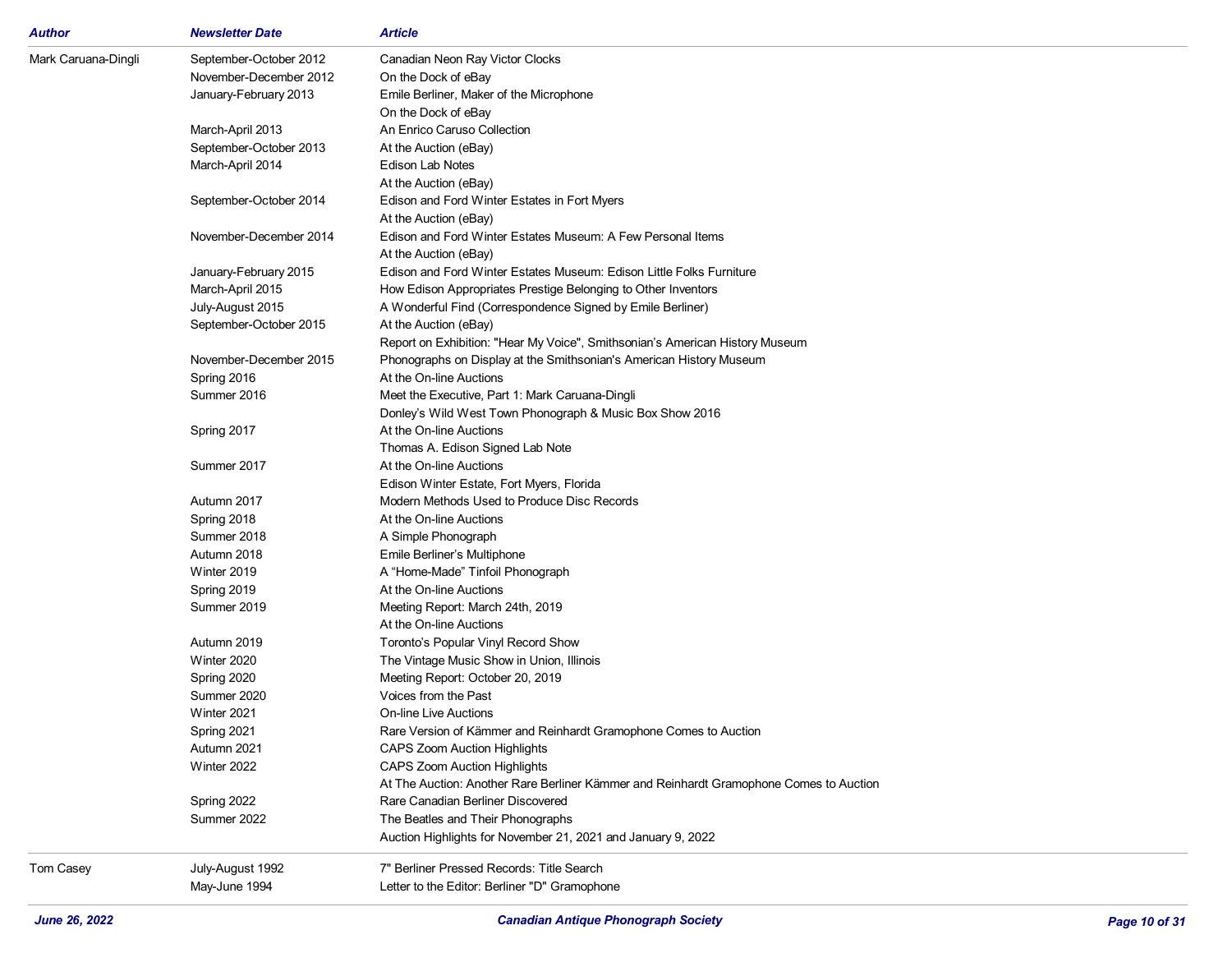| <b>Author</b>          | <b>Newsletter Date</b> | Article                                                                                              |
|------------------------|------------------------|------------------------------------------------------------------------------------------------------|
| Tom Casey              | July-August 1995       | Canadian Berliner "J" Gramophone                                                                     |
| Nicole Cloutier        | November-December 1996 | New Museum Exhibits Heritage of Sound Recording (Musée des ondes Emile Berliner)                     |
|                        | September-October 2001 | Announcement of Exhibition "The Sound Chain", Musée des ondes Emile Berliner                         |
|                        | January-February 2003  | Announcement of Exhibition: "50 Years of Television in Montreal", Musée des ondes Emile Berliner     |
| Robertson Cochrane     | July-August 1992       | Did Thomas Alva Edison Invent the Word "Hello"?                                                      |
| <b>Edward Colimore</b> | November-December 1993 | Edison's Lab Falling Into Decay                                                                      |
| <b>Vince Colucci</b>   | September-October 2014 | Auction Highlights for April 27, 2014                                                                |
| Don Colvin             | Spring 2020            | Meeting Report: November 17, 2019                                                                    |
|                        | Summer 2020            | Meeting Report: January 12, 2020                                                                     |
|                        |                        | Meeting Report: March 1, 2020                                                                        |
|                        | Winter 2021            | Zoom Meeting Report: November 29, 2020                                                               |
|                        | Spring 2021            | Zoom Meeting Report: January 10, 2021                                                                |
|                        | Summer 2021            | Zoom Meeting Report: February 21, 2021                                                               |
|                        |                        | Zoom Meeting Report: March 28, 2021                                                                  |
|                        | Autumn 2021            | Zoom Meeting Reports: May 2 and June 13, 2021                                                        |
|                        | Winter 2022            | Virtual Meeting Reports for September 12 and October 17                                              |
|                        | Spring 2022            | Virtual Meeting Reports for November 21, 2021 and January 9, 2022                                    |
| Jane L. Cooper         | November-December 2013 | Bertha Crawford, "The Canadian Nightingale": Re-Constructing the Life of a Forgotten Canadian Singer |
| <b>Chuck Cross</b>     | January 1987           | Letter to the Editor: Cleaning Wax Cylinders                                                         |
| <b>Mike Daley</b>      | July-August 2012       | The Banjo and Guitar in Transition, Part 1: The Banjo and Industrial-Age Anxiety                     |
|                        | September-October 2012 | The Banjo and Guitar in Transition, Part 2                                                           |
|                        |                        |                                                                                                      |
| Gar Darroch            | October 1987           | The Diefenthaler Collection                                                                          |
| Dave Dazer             | May-June 2012          | The Death of Floyd Collins                                                                           |
| Ernie DeCoste          | July-August 1995       | National Museum of Science and Technology                                                            |
| Omer Devlin            | November-December 2000 | Letter to the Editor: Unusual Berliner Gramophone                                                    |
| Bryan DeWalt           | March-April 1997       | Radio and the First Twenty Years of Electrical Sound Recording in Canada                             |
| Domenic DiBernardo     | July-August 2008       | Meeting Report: Edison Gem Presentation, March 8, 2008                                               |
| Mike Dicecco           | January-February 2005  | Auction Highlights for November 28, 2004                                                             |
|                        | March-April 2005       | At the Auction (eBay)                                                                                |
|                        | September-October 2005 | Book Review: The Berliner Gramophone, An Illustrated History, by Mark Caruana                        |
|                        |                        |                                                                                                      |
|                        | January-February 2006  | CAPS Welcomes New Editor of APN: Mike Dicecco                                                        |
|                        |                        | Two New CAPS Executive Positions                                                                     |
|                        | July-October 2006      | John Philip Sousa: A Short History and a Modern Day Re-creation                                      |
|                        | January-February 2007  | Auction Highlights for October 22, 2006                                                              |
|                        | March-April 2007       | The Old Town Hall Auction                                                                            |
|                        | November-December 2007 | CAPS Welcomes New President: Mike Bryan                                                              |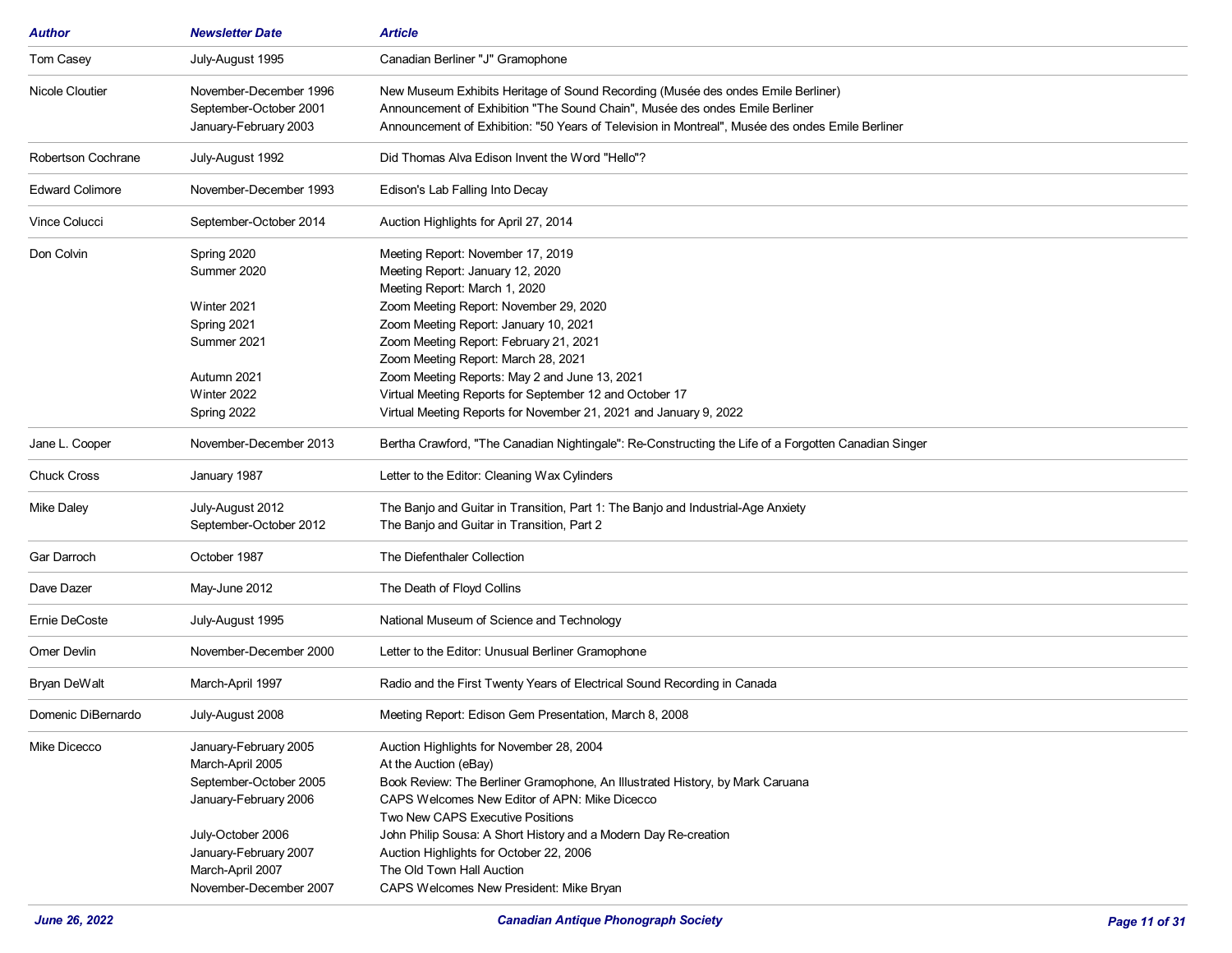| <b>Author</b> | <b>Newsletter Date</b> | <b>Article</b>                                                                            |
|---------------|------------------------|-------------------------------------------------------------------------------------------|
| Mike Dicecco  | November-December 2007 | Auction Highlights for September 16, 2007                                                 |
|               | January-February 2008  | Auction Highlights for October 21, 2007                                                   |
|               | March-April 2008       | Auction Highlights for November 25, 2007                                                  |
|               | July-August 2008       | Auction Highlights for February 10, 2008                                                  |
|               | November-December 2008 | Auction Highlights for April 20, 2008                                                     |
|               |                        | Auction Highlights for March 9, 2008                                                      |
|               | January-February 2009  | Phonographs, Antiques and Today's Uncertain Economy                                       |
|               |                        | Auction Highlights for September 14, 2008                                                 |
|               | March-April 2009       | Auction Highlights for October 26, 2008                                                   |
|               | May-June 2009          | Hip Pocket Phonograph and Records                                                         |
|               |                        | Auction Highlights for January 11, 2009                                                   |
|               | September-October 2009 | Auction Highlights for November 23, 2008                                                  |
|               | January-February 2010  | Auction Highlights for February 8, 2009                                                   |
|               | March-April 2010       | Auction Highlights for March 15, 2009                                                     |
|               | May-June 2010          | A History of 16 rpm Records, Part Two: Audio Books                                        |
|               |                        | Auction Highlights for June 7, 2009                                                       |
|               | January-February 2011  | Profile of CAPS Member: New President: Mike Dicecco                                       |
|               |                        | Auction Highlights for October 25, 2009                                                   |
|               |                        | Auction Highlights for February 7, 2010                                                   |
|               | March-April 2011       | Auction Highlights for June 6, 2010                                                       |
|               |                        | Auction Highlights for September 19, 2010                                                 |
|               | May-June 2011          | Auction Highlights for October 24, 2010                                                   |
|               | July-August 2011       | A History of 16 rpm Records, Part Three: The Seeburg Background Music System              |
|               |                        | Auction Highlights for January 9, 2011                                                    |
|               | September-October 2011 | Auction Highlights for February 6, 2011                                                   |
|               |                        | Letters to the Editor: 16 rpm Records                                                     |
|               | January-February 2012  | Meeting Report: An Afternoon with Oliver Berliner, October 30, 2011                       |
|               | May-June 2012          | Auction Highlights for October 30, 2011                                                   |
|               | July-August 2012       | Auction Highlights for November 27, 2011                                                  |
|               | September-October 2012 | Canadian Neon Ray Victor Clocks                                                           |
|               | November-December 2012 | The Brave New World of iPod Docks                                                         |
|               | January-February 2013  | Roles of CAPS' Executive, Part I                                                          |
|               | March-April 2013       | Meeting Room Changes for CAPS                                                             |
|               | May-June 2013          | Roles of CAPS' Executive, Part II                                                         |
|               | July-August 2013       | Meet the CAPS Executive 2013-2016                                                         |
|               | September-October 2013 | Auction Highlights for June 3, 2012                                                       |
|               |                        | Auction Highlights for September 16, 2012                                                 |
|               | November-December 2013 | Auction Highlights for October 21, 2012                                                   |
|               |                        | Auction Highlights for November 25, 2012                                                  |
|               | September-October 2015 | Tech Tip: Motor Repair - Freeing Frozen Spindle Shafts                                    |
|               | November-December 2015 | Late and Collectible Rock 'n' Roll 78s, Part 1                                            |
|               |                        | Tech Tip: Motor Repair - Freeing Frozen Spindle Shafts (Supplement)                       |
|               | Spring 2016            | Book Review: Emile Berliner and the Kämmer & Reinhardt Gramophone, by Mark Caruana-Dingli |
|               |                        | Paul André Lawrie - Collector, Restorer                                                   |
|               | Summer 2016            | Meet the Executive, Part 1: Mike Dicecco                                                  |
|               |                        | The New Glenn Miller Orchestra in Hi-Fi                                                   |
|               | Winter 2017            | Late and Collectible Rock 'n' Roll 78s, Part 2                                            |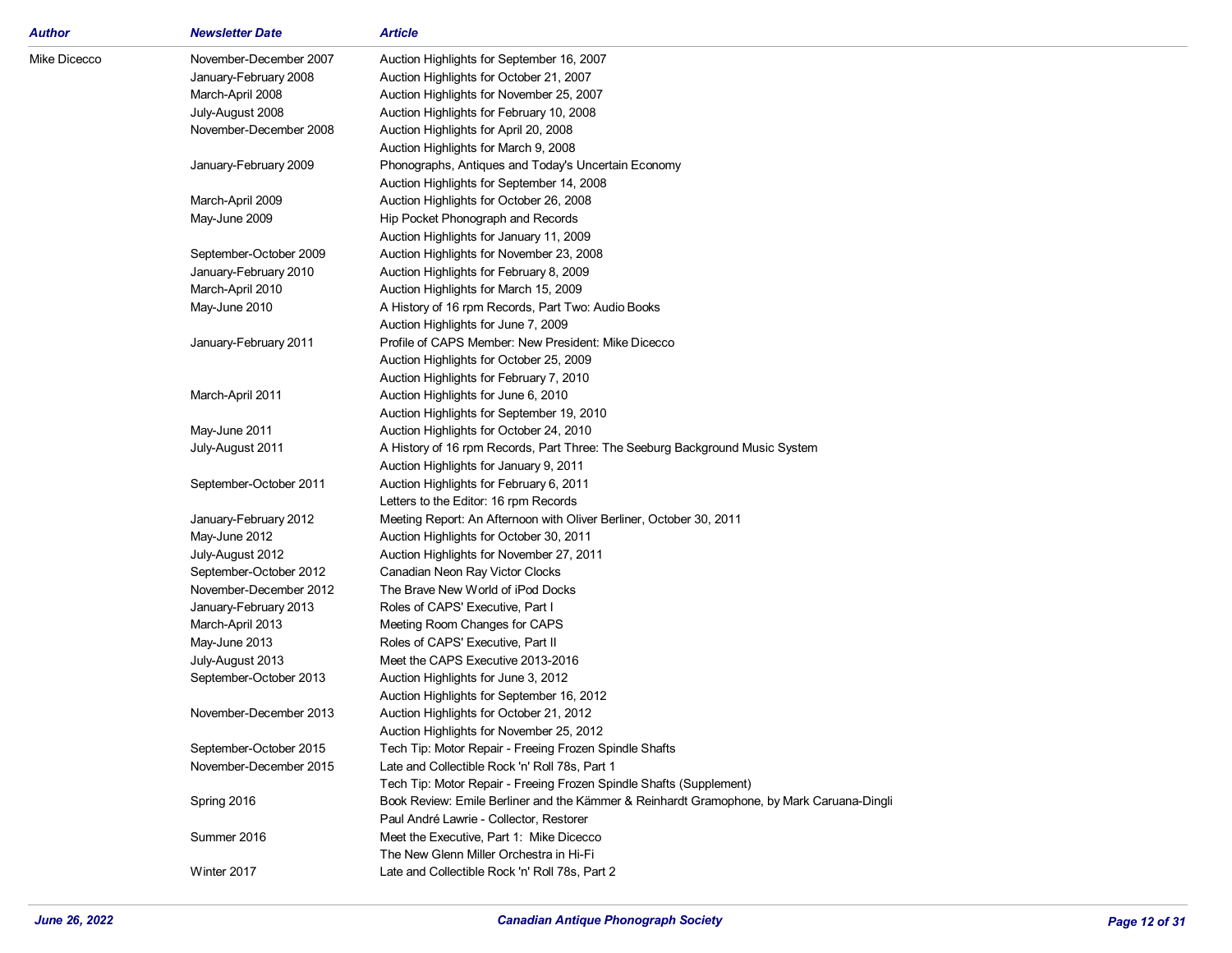| Author              | <b>Newsletter Date</b> | <b>Article</b>                                                                                                                                  |
|---------------------|------------------------|-------------------------------------------------------------------------------------------------------------------------------------------------|
| Mike Dicecco        | Spring 2017            | Auction Highlights for October 16, 2016                                                                                                         |
|                     |                        | Auction Highlights for November 20, 2016                                                                                                        |
|                     | Summer 2017            | Crap-O-Phones: Repairing, Rebuilding, or Reconstructing (?) "The Crap-O-Phone"                                                                  |
|                     | Autumn 2017            | Q&A with Mirek Stehlik                                                                                                                          |
|                     |                        | "It's All In The Chase": The Ed and Dianne Moran Collection                                                                                     |
|                     | Spring 2018            | An Interview With Steve Stanton                                                                                                                 |
|                     | Spring 2019            | It's Election Time at CAPS-June 2019                                                                                                            |
|                     | Autumn 2019            | Meeting Report: June 2, 2019                                                                                                                    |
|                     | Summer 2020            | Interview with Gary Boardman, CAPS New VP                                                                                                       |
|                     |                        | Auction Highlights for January 12, 2020                                                                                                         |
|                     |                        | Auction Highlights for March 1, 2020                                                                                                            |
|                     | Autumn 2020            | President's Message                                                                                                                             |
| Peter N. Dilg       | November-December 2008 | The Wizard Cylinder Record Company                                                                                                              |
| Paul Dodington      | February 1988          | Letter to the Editor: Phonola Organola                                                                                                          |
|                     | May 1988               | A Recording Career That Almost Was                                                                                                              |
|                     | <b>June 1988</b>       | Caruso's Last Canadian Concert Tour                                                                                                             |
|                     | December 1988          | Lumberjacks and Phonographs                                                                                                                     |
|                     | February 1989          | Newspaper Jibes at Jazz                                                                                                                         |
|                     | September 1990         | Reprint: Augustus Bridle Critique of Artist Performance, Musical Canada, April, 1921                                                            |
|                     | July-August 1993       | Edison Class M's Unique Place in Canadian Phonographic History                                                                                  |
|                     | July-August 1996       | Edward B. Moogk (1914-1979): The Grand Old Man of Canadian Recorded Sound - Personal Reminiscences                                              |
|                     |                        | Profile of CAPS Member: Paul Dodington: Chapters in the Oral History of the Canadian Antique Phonograph Society (Interview by Barry R. Ashpole) |
|                     | September-October 2007 | Reprint: Edison Class M's Unique Place in Canadian Phonographic History, APN, July-August 1993                                                  |
|                     | May-June 2011          | Playing Pathé Vertical-Cut Discs on an Orthophonic Victrola                                                                                     |
| Dave Doldon         | November-December 1993 | Letter to the Editor: Chemainus Mechanical Music Museum                                                                                         |
| Du Jun Min          | January-February 2008  | The Development of Chinese Records to 1911                                                                                                      |
|                     | January-February 2009  | The Development of Chinese Records from the Qing Dynasty to 1918                                                                                |
| Jim Eadie           | March-April 2011       | A True Gramophone Story (Poppa Jim, His 10 year old granddaughter and the Phonograph)                                                           |
|                     | May-June 2011          | Laying a Linoleum Floor (With a Victrola)                                                                                                       |
|                     | May-June 2012          | Gramophone Identified on Klondike-Era Shipwreck                                                                                                 |
| <b>Rick Elinson</b> | Autumn 2020            | Shards of Memory                                                                                                                                |
|                     | Spring 2021            | Information Wanted on Canadian Berliner Gramophones: Can You Help?                                                                              |
| Ephemera            | May 1982               | Ephemera: The Greatest Invention of the Age, Hopper and Rayson, Edison Class M Phonograph, c. 1892                                              |
|                     | September 1983         | Ephemera: CNE - This is Your Day, the Day of Note, August 30, 1923                                                                              |
|                     | December 1985          | Ephemera: Something Every Boy and Girl Wants (Victor Talking Machine), Lyon & Healy, Chicago, c. 1908                                           |
|                     | February 1986          | Ephemera: Stewart Phonograph, The Saturday Evening Post                                                                                         |
|                     | <b>June 1986</b>       | Ephemera: The Victrola - Music Hath Charms in the Hospital at Chungking, China, Missionary Bulletin, November 22, 1916                          |
|                     | January 1987           | Ephemera: What is the Oldest Tune in the World?, Along Broadway, The Edison Musical Magazine, March, 1920                                       |
|                     |                        | Ephemera: Edison Blue Amberol Records, F.K. Babson, Chicago, c. 1916                                                                            |
|                     |                        | Ephemera: Our Latest Phonograph Cabinet (for Amberola 30), F.K. Babson, Chicago, c. 1916                                                        |
|                     | February 1987          | Ephemera: Edison Amberola Monthly, February, 1917                                                                                               |
|                     |                        | Ephemera: Edison Diamond Points, February, 1917                                                                                                 |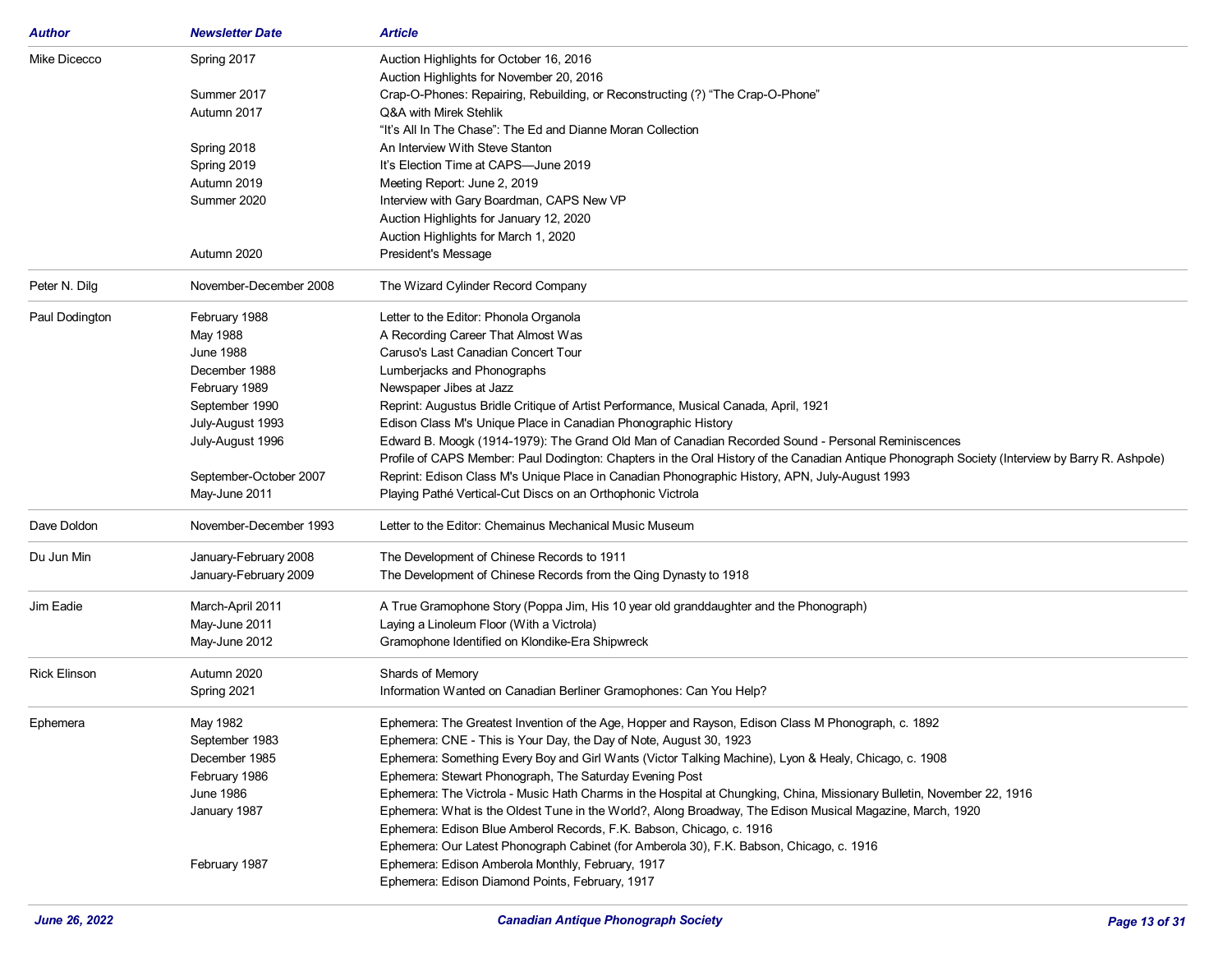| Author   | <b>Newsletter Date</b>     | <b>Article</b>                                                                                                                                      |
|----------|----------------------------|-----------------------------------------------------------------------------------------------------------------------------------------------------|
| Ephemera | May 1987                   | Ephemera: Portion of Prize Winning Advertising Exhibit of W.W. Pett of Hamilton, Ontario, "His Master's Voice", June 1927                           |
|          | September 1987             | Ephemera: The Phonola Company of Canada, Limited, Elmira, Ontario, Canadian Music Trades Journal, CNE Edition, August, 1923                         |
|          | December 1987              | Ephemera: Talking Machine Tips - Softening the Tone, Automatic Electric Cabinet Light, Record-Cleaning Pad, Popular Mechanics, 1919-1920            |
|          |                            | Ephemera: Edison Phonograph, Special Christmas Offer to Old Customers, Babson Brothers, Chicago, Illinois, c. 1915                                  |
|          | January 1988               | Ephemera: Phonola Company of Canada Ltd., Record Sleeve, c. 1924                                                                                    |
|          | March 1988                 | Ephemera: Street Concerts Sell Orthophonics, "His Master's Voice", June, 1927                                                                       |
|          | May 1988                   | Ephemera: A New and Exclusive "Sonora" Feature - the All-Wooden Tone Arm Equipment, I. Montagnes & Company, Toronto, undated                        |
|          |                            | Ephemera: Sonora Needles, I. Montagnes & Company, Toronto, undated                                                                                  |
|          |                            | Ephemera: Music Lovers Choose the Brunswick, The Musical Merchandise Sales Company, Toronto, undated                                                |
|          | <b>June 1988</b>           | Ephemera: Berliner Gram-O-Phone advertisement, Canadian Music Trades Journal, September, 1904                                                       |
|          | December 1989              | Ephemera: A Nice Xmas Present would be an Edison Home Phonograph, Prescott Journal, December 17, 1903                                               |
|          |                            | Ephemera: See and Hear the New Edison, Musical Canada, April, 1921                                                                                  |
|          | October 1990               | Ephemera: Directions for Attaching the Horn Crane Holder on Phonograph Cabinets, c. 1908                                                            |
|          | September-October 1991     | Ephemera: Gramophone Supplies, Eaton's Fall Mail Order Catalogue, Toronto, 1928                                                                     |
|          | March-April 1993           | Ephemera: Home Cylinder Recording (Collection of Bill and Betty Pratt)                                                                              |
|          |                            | Ephemera: Unused Postcard, Easter Greetings, c. 1908 (Collection of Bill and Betty Pratt)                                                           |
|          | November-December 1995     | Ephemera: Instructions for the Use of Victor Fibre Needles, Berliner Gramophone Company, Limited, Montreal, Canada, c. 1912 (Collection of Barry R. |
|          |                            | Ashpole)                                                                                                                                            |
|          | November-December 2004     | Ephemera: Postcard Mailed from Toronto to Owen Sound, "Christmas Wishes", December 21, 1910 (Collection of Bill and Betty Pratt)                    |
|          | May-June 2006              | Ephemera: Postcards Illustrating Love and Wedded Bliss, 1906-1912 (Collection of Bill and Betty Pratt)                                              |
|          | May-June 2007              | Ephemera: The Crapophone and Where It Belongs, Original Drawing, 2007 (Drawing by Marty McKenzie)                                                   |
|          | July-August 2008           | Ephemera: Talking Machine and Record Section, Canadian Music Trades Journal, December, 1919                                                         |
|          | July-August 2009           | Ephemera: Machine Repoints Used Phonograph Needles, Popular Mechanics, December, 1920                                                               |
|          | May-June 2010              | Ephemera: The Miracle of the 19th Century - Edison's Phonograph, 1878                                                                               |
|          | July-August 2010           | Ephemera: The New Improved Lindsay Phonograph                                                                                                       |
|          |                            | Ephemera: Stewart Phonograph, The Saturday Evening Post                                                                                             |
|          | November-December 2010     | Ephemera: Trouble About the Phonograph, New York Times, July 4, 1891                                                                                |
|          | May-June 2012              | Ephemera: Does Your Phonograph Scratch, Mason & Risch Phonograph, Vancouver Sunday Sun, November 14, 1920                                           |
|          |                            | Ephemera: Berliner Gram-O-Phone advertisement, Canadian Music Trades Journal, May, 1901                                                             |
|          | July-August 2012           | Ephemera: The Cecilian Keeps Pace, Toronto World, October 2, 1919                                                                                   |
|          | January-February 2013      | Ephemera: A Rare Treat, a Brant-ola Phonograph, Ottawa Citizen, July 9, 1920                                                                        |
|          |                            | Ephemera: Publisher to Pay, Loses Libel Suit (to Berliner Gramophone Co.), Toronto World, October 30, 1915                                          |
|          | May-June 2013              | Ephemera: The "Donalda" Console Model Electrically Operated Phonograph, Hudson's Bay Company, Calgary Herald, September 10, 1923                    |
|          | September-October 2013     | Ephemera: Canadian National Exhibition, September, 1913                                                                                             |
|          | November-December 2013     | Ephemera: The Victrola Removes All the Trouble and Makes Dancing Pure Pleasure, The Calgary Herald, November 4, 1913                                |
|          |                            | Ephemera: A Victor-Victrola for Christmas, The Montreal Gazette, December 8, 1913                                                                   |
|          | March-April 2014           | Ephemera: Easter postcard, Postmarked March 31, 1920 (Collection of Bill and Betty Pratt)                                                           |
|          |                            | Ephemera: Easter postcard, Postmarked March 26, 1910 (Collection of Bill and Betty Pratt)                                                           |
|          | May-June 2014              | Ephemera: The Passing of a Great Singer (Caruso), Montreal Gazette, August 8, 1921                                                                  |
|          | July-August 2014           | Ephemera: The Berliner Gramophone, P.F. Bowen & Co., Daily Telegraph, July 21, 1902                                                                 |
|          |                            | Ephemera: Fill in the Blank of Your Evenings at Home (Columbia, Layton Bros.), Montreal Gazette, November, 1913                                     |
|          | September-October 2014     | Ephemera: Eaton's College Street (Johnson's Wax Polish for your Phonograph), 1920s (Collection of Bill and Betty Pratt)                             |
|          | November-December 2015     | Ephemera: Columbia, After Dinner Tonight, The Toronto World, October, 1913                                                                          |
|          |                            | Ephemera: Ease Into Summer With Columbia and Victor, Original Catalogues May 1920 - August 1923 (Collection of Bill and Betty Pratt)                |
|          | Spring 2016                |                                                                                                                                                     |
|          | Summer 2016<br>Autumn 2016 | Ephemera: Original ad for the Duplex Phonograph, 1906                                                                                               |
|          |                            | Ephemera: Original catalogue of the McLagan Phonograph, c. 1921 (Collection of Bill and Betty Pratt)                                                |
|          |                            | Ephemera: Little Tots' Records, Book No. 5, the Christmas Book, Regal Record Co., New York, NY, 1923 (Collection of Bill and Betty Pratt)           |
|          |                            | Ephemera: Postcard, Christmas Wishes, 1910 (Collection of Bill and Betty Pratt)                                                                     |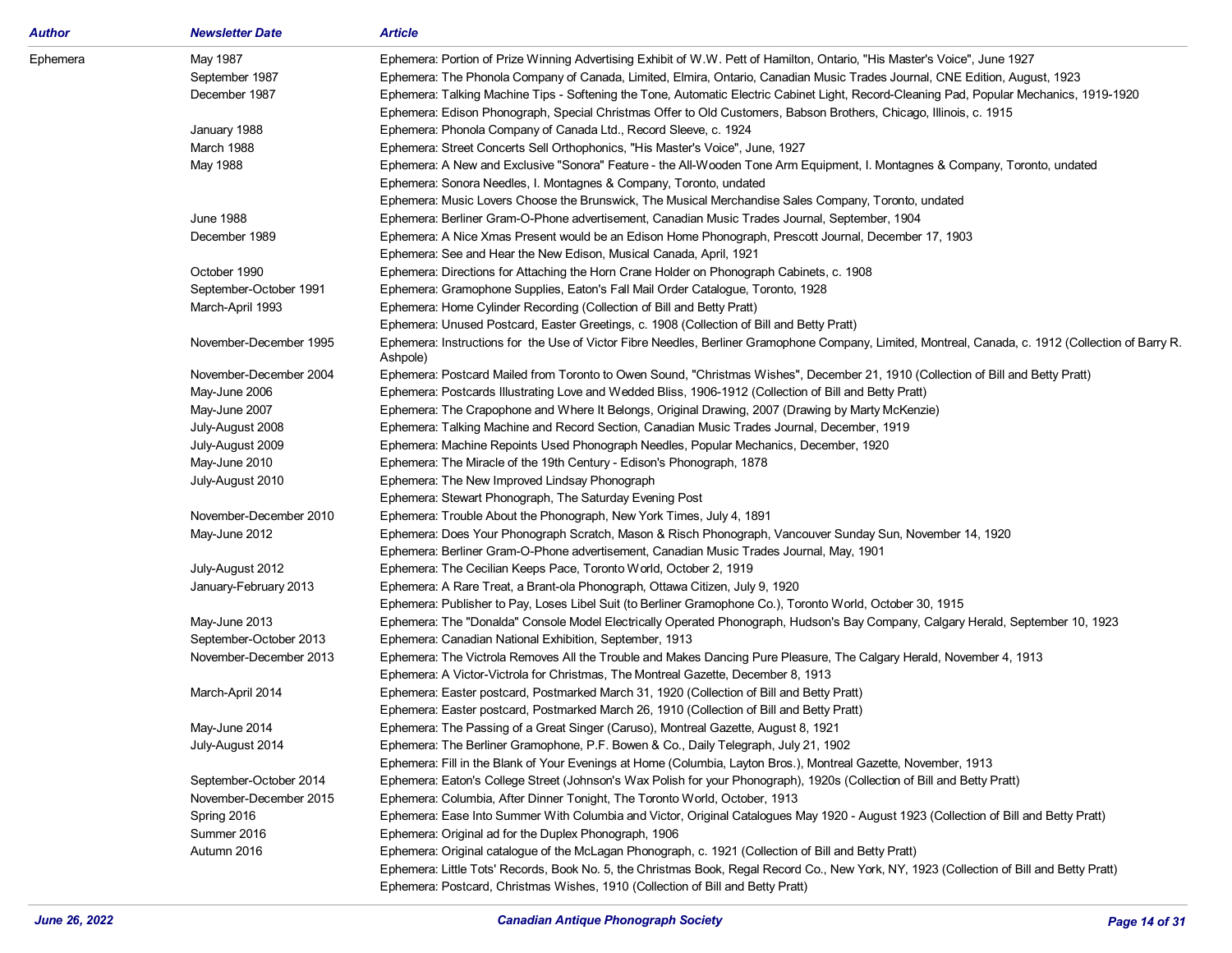| Author           | <b>Newsletter Date</b> | Article                                                                                                                                                       |
|------------------|------------------------|---------------------------------------------------------------------------------------------------------------------------------------------------------------|
| Ephemera         | Autumn 2016            | Ephemera: Will There Be a Victrola in Your Home This Christmas, Victor Talking Machine Company flyer, August 17, 1914 (Collection of Bill and Betty<br>Pratt) |
|                  | Spring 2017            | Ephemera: Postcard, Happy Easter, April 12, 1911 (Collection of Bill and Betty Pratt)                                                                         |
|                  |                        | Ephemera: Postcard, Outdoor Dancing to the Edison Model C-250 Chippendale Disc Phonograph, c. 1915 (Collection of Bill and Betty Pratt)                       |
|                  |                        | Ephemera: Edison Speaking Phonograph Exhibited at Greenwood Hall, 1978                                                                                        |
|                  | Summer 2017            | Ephemera: Edison advertising brochure No. 945, showing Edison Triumph Phonograph, c. 1908 (Collection of Bill and Betty Pratt)                                |
|                  |                        | Ephemera: Displays the "Phonola", Talking Machine World, April 10, 1915                                                                                       |
|                  |                        | Ephemera: The Latest Phonola-Type "Organola", The Pollock Manufacturing Co., Ltd, Berlin, Canada, Talking Machine World, September 15, 1915                   |
|                  |                        | Ephemera: Advertising Card, Gram-o-phone Records Free, Consolidated Talking Machine Co., Philadelphia, PA, c. 1900                                            |
|                  | Spring 2018            | Ephemera: Postcard, St. Patrick's Day, pre-1910 (Collection of Bill and Betty Pratt)                                                                          |
|                  | Autumn 2018            | Ephemera: Edgar V. Hudson, Rockhampton, UK - Xmas gift suggestions - portable gramophones                                                                     |
|                  |                        | Ephemera: A portable Victrola for Christmas and Victor Records booklet for December 1929 (Collection of Bill and Betty Pratt)                                 |
|                  | Spring 2019            | Ephemera: The Machine That Talks, The Rudolph Wurlitzer Co.                                                                                                   |
|                  |                        | Ephemera: Victrola (dancers), Victor Talking Machine Company                                                                                                  |
|                  |                        | Ephemera: New Talking Machine, The Polyphone, The Talking Machine Co., Chicago                                                                                |
|                  | Winter 2020            | Ephemera: 1920 Victor Victrola advertisement explaining why they had achieved the greatest state of perfection<br>"highest state of perfection"               |
|                  | Summer 2020            | Ephemera: The Spanish Influenza, A.P. Curtin Music House and Escape The Flu, Kent's Edison Store                                                              |
| David Evans      | May-June 2013          | The Duophone Gramophone                                                                                                                                       |
|                  | Spring 2022            | A 78 Revolution                                                                                                                                               |
| Milford Fargo    | November-December 1992 | Ada Jones: The First Lady of the Phonograph                                                                                                                   |
| Robert Feinstein | July-August 2002       | Bettini and the Mapleson Recordings                                                                                                                           |
|                  | May-June 2003          | The Early Bettini Prototype Machines                                                                                                                          |
|                  | July-August 2003       | Letter to the Editor  in Response: The Early Bettini Prototype Machines                                                                                       |
|                  | March-April 2004       | Bettini and the Artists: A Glance Back at His Life in the Sherwood Social Scene                                                                               |
|                  | July-August 2004       | Bettini Cylinder Boxes: The Unreal, Real and Related                                                                                                          |
|                  | September-October 2005 | The Spin on Bettini's Discs                                                                                                                                   |
|                  | March-April 2007       | Bettini and the Perils of Advertising                                                                                                                         |
|                  | March-April 2008       | Caruso and Bettini: The Eternal Youths in Hero Land                                                                                                           |
|                  | September-October 2008 | Bettini in Spain                                                                                                                                              |
|                  | March-April 2009       | Bettini's Bonus for Advertising                                                                                                                               |
|                  | March-April 2015       | The Bettini Phonograph in Court                                                                                                                               |
|                  | Autumn 2016            | A Potpourri of Bettini Entertainments                                                                                                                         |
|                  | Spring 2017            | Joseph Hunter Dickinson: An Overlooked Inventor                                                                                                               |
|                  | Winter 2018            | Bettini's Latin American Connections                                                                                                                          |
|                  | Spring 2019            | The Bettini-Lugo Connection                                                                                                                                   |
|                  | Winter 2021            | Andrew Balting: A New Zealand Bettini Promoter                                                                                                                |
|                  | Winter 2022            | Bettini's Latin American Connections Revisited                                                                                                                |
|                  | Summer 2022            | Lieutenant Bettini's Invaluable Assistant: Daniel P. Mitchell                                                                                                 |
| Chris Ferreira   | November-December 2013 | Wound Down: Cy Ferreira (1935-2013)                                                                                                                           |
| Richard Flohil   | May-June 2000          | Emile Berliner: A Centennial Tribute (Induction into the Canadian Music Hall of fame)                                                                         |
| Mary Forbes      | January-February 2011  | So What Does Turn Your Crank?                                                                                                                                 |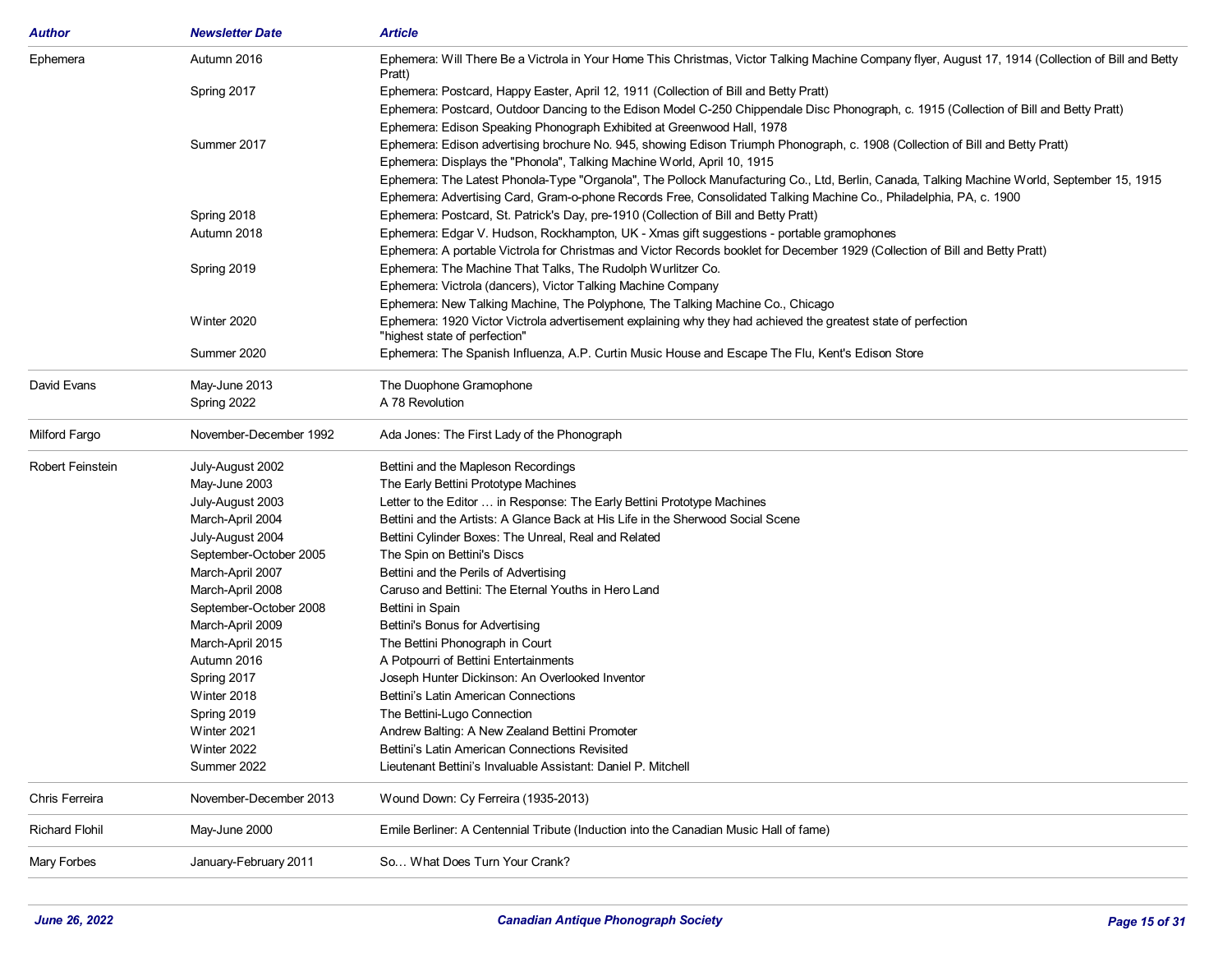| <b>Author</b>         | <b>Newsletter Date</b> | <b>Article</b>                                                                   |
|-----------------------|------------------------|----------------------------------------------------------------------------------|
| Cameron Freeman       | November-December 2004 | Antique Gramophone Lovers Beware of Crap-O-Phones and Franken-Phones             |
| John Freestone        | September-October 1995 | Forum: What Dollar Value Do You Place on Old Records?                            |
| <b>Richard Frison</b> | March-April 1997       | Letter to the Editor: The Pathéphone in Halifax                                  |
| Steven Gaber          | Winter 2017            | <b>Bix Beiderbecke</b>                                                           |
|                       | Winter 2018            | Duke Ellington                                                                   |
|                       | Winter 2020            | The Life and Music of George Gershwin: Part 1                                    |
|                       | Spring 2020            | The Life and Music of George Gershwin: Part 2                                    |
| Gary A. Galo          | May-June 1995          | Reprint: CD Review: Re-Issues of Early Recordings on CD, ARSC Journal, 1994      |
|                       | November-December 1996 | Meeting Report: Rare Live Opera Performances on Record, September 15, 1996       |
| Rob Gilmore           | May-June 2014          | George Wade and His Cornhuskers, Part I                                          |
|                       | July-August 2014       | George Wade and His Cornhuskers, Part II                                         |
| Clyde Gilmour         | September 1990         | Letter to the Editor: Critique of Toronto Star Article About Toronto Record Show |
|                       | November-December 1992 | A Vinyl Treasury to Watch For (Canadian Folk Songs: A Centennial Collection)     |
| Saul Glass            | September-October 2012 | Auction Highlights for January 8, 2012                                           |
|                       | January-February 2013  | Auction Highlights for March 18, 2012                                            |
|                       | July-August 2013       | Auction Highlights for April 22, 2012                                            |
|                       | January-February 2014  | Auction Highlights for October 20, 2013                                          |
|                       | March-April 2014       | Auction Highlights for January 12, 2014                                          |
|                       | May-June 2014          | Auction Highlights for February 9, 2014                                          |
|                       | July-August 2014       | Auction Highlights for March 16, 2014                                            |
|                       | November-December 2014 | Auction Highlights for September 14, 2014                                        |
|                       | January-February 2015  | Auction Highlights for October 19, 2014                                          |
|                       | March-April 2015       | Auction Highlights for November 23, 2014                                         |
|                       |                        | Auction Highlights for January 11, 2015                                          |
|                       | May-June 2015          | Auction Highlights for March 29, 2015                                            |
|                       | July-August 2015       | Auction Highlights for June 7, 2015                                              |
|                       | November-December 2015 | Auction Highlights for September 13, 2015                                        |
|                       | Winter 2016            | Auction Highlights for November 22, 2015                                         |
|                       | Spring 2016            | Auction Highlights for January 10, 2016                                          |
|                       | Summer 2016            | Auction Highlights for February 21, 2016                                         |
|                       |                        | Auction Highlights for April 3, 2016                                             |
|                       | Autumn 2016            | Auction Highlights for June 5, 2016                                              |
|                       | Winter 2017            | Auction Highlights for September 11, 2016                                        |
|                       | Summer 2017            | Auction Highlights for January 8, 2017                                           |
|                       | Winter 2018            | Auction Highlights for March 26, 2017                                            |
|                       | Summer 2018            | Auction Highlights for April 30, 2017                                            |
|                       | Autumn 2018            | Auction Highlights for June 4, 2017                                              |
|                       | Spring 2019            | Auction Highlights for September 10, 2017                                        |
|                       |                        | Auction Highlights for October 15, 2017                                          |
|                       |                        | Auction Highlights for November 26, 2017                                         |
| Denis Gonet           | May 1987               | Some Distant Recollections of Ivor Novello                                       |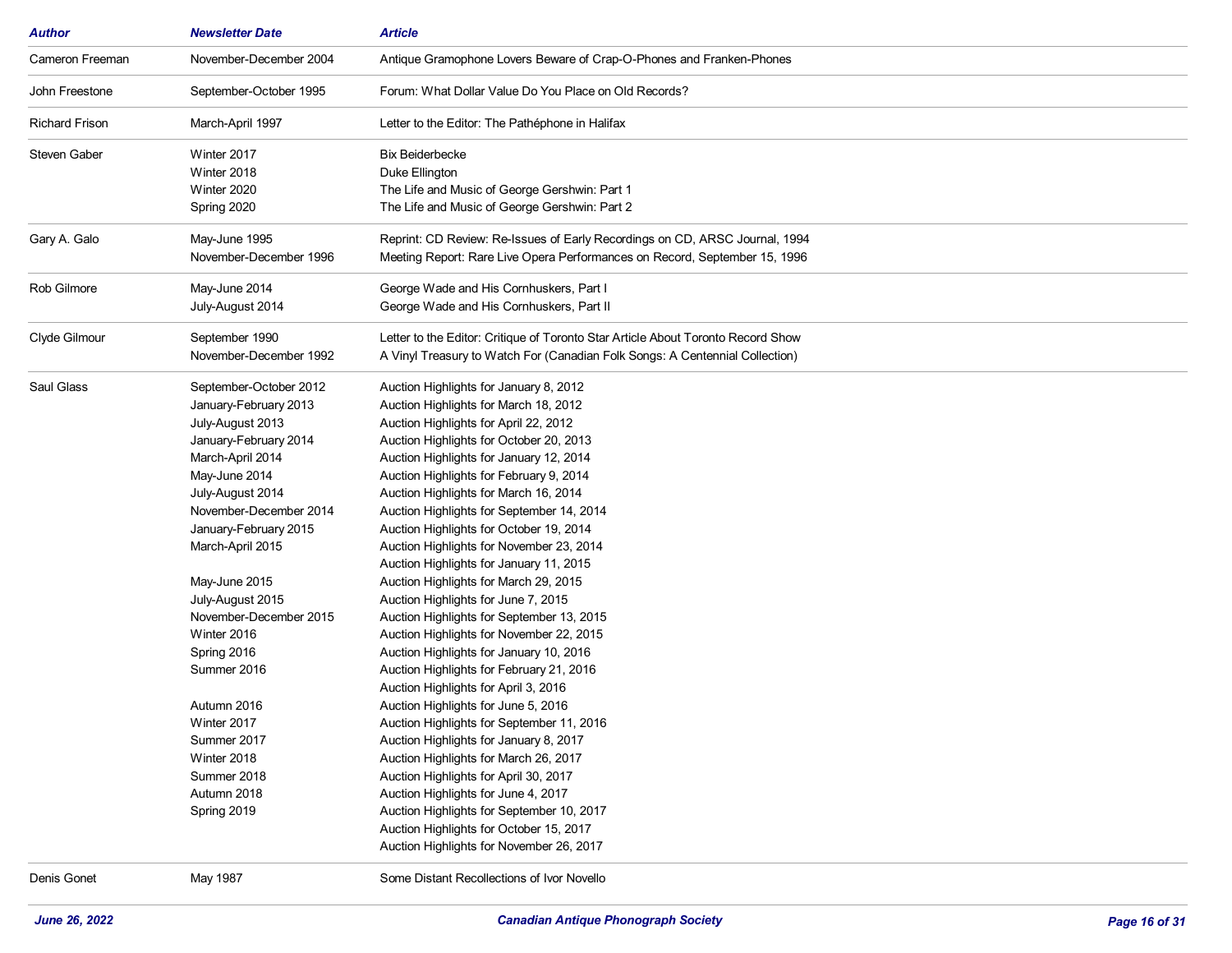| Author                   | <b>Newsletter Date</b>                                                                                                                                                                                                                                             | <b>Article</b>                                                                                                                                                                                                                                                                                                                                                                                                                                                                                                                                                      |
|--------------------------|--------------------------------------------------------------------------------------------------------------------------------------------------------------------------------------------------------------------------------------------------------------------|---------------------------------------------------------------------------------------------------------------------------------------------------------------------------------------------------------------------------------------------------------------------------------------------------------------------------------------------------------------------------------------------------------------------------------------------------------------------------------------------------------------------------------------------------------------------|
| Tim Gracyk               | September-October 1992<br>January-February 1994<br>March-April 1994<br>May-June 1994<br>November-December 1998<br>January-February 1999<br>July-August 1999<br>September-October 1999<br>November-December 2001<br>January-February 2002<br>November-December 2002 | 78s in the Classroom<br>Richard José: Countertenor and Recording Pioneer<br>Letter to the Editor  in Response: Richard José<br>A Look at Bert Williams<br>The Life and Career of Henry Burr, Part 1<br>The Life and Career of Henry Burr, Part 2<br>Ada Jones: Female Recording Pioneer, Part 1<br>Ada Jones: Female Recording Pioneer, Part 2<br>A Tribute to Geoffrey O'Hara (1882-1967)<br>A Tribute to Dan W. Quinn (1859?-1938)<br>Barbershop Quartets, the First Quartet Named on Records, and the Most Popular Quartet of the Acoustic Era                   |
| <b>Robert Gutteridge</b> | January-February 1999<br>July-August 2000                                                                                                                                                                                                                          | Edison in Toronto<br>Some Early Sound-On-Disc Systems for Moving Pictures                                                                                                                                                                                                                                                                                                                                                                                                                                                                                           |
| Ludi Habs                | May-June 2013                                                                                                                                                                                                                                                      | Why I Joined CAPS                                                                                                                                                                                                                                                                                                                                                                                                                                                                                                                                                   |
| Keith Hardwick           | November-December 1993                                                                                                                                                                                                                                             | Historical Re-Issues of Classical Recordings on CD (Interview by Barry R. Ashpole)                                                                                                                                                                                                                                                                                                                                                                                                                                                                                  |
| Larry Hawes              | January-February 2011                                                                                                                                                                                                                                              | A Lifetime Quest (Columbia "Twentieth Century" 6-inch Cylinders)                                                                                                                                                                                                                                                                                                                                                                                                                                                                                                    |
| Tom Hawthorn             | January-February 1996                                                                                                                                                                                                                                              | Letter to the Editor: Record Values                                                                                                                                                                                                                                                                                                                                                                                                                                                                                                                                 |
| John Henderson           | March-April 1993                                                                                                                                                                                                                                                   | Letter to the Editor: An Account of the Phonograph in the Rockwood Region of Ontario                                                                                                                                                                                                                                                                                                                                                                                                                                                                                |
| John J. Henderson        | December 1986<br>December 1987                                                                                                                                                                                                                                     | Personal Reminiscence about R.S. Williams & Sons<br>Reprint: Phonograph Entertainment in Every Home  Without a Phonograph, Wellington Advertiser, Fergus, Ontario, August 24, 1987                                                                                                                                                                                                                                                                                                                                                                                  |
| Jen Hodge                | Summer 2021                                                                                                                                                                                                                                                        | Vancouver's First Jazz Community                                                                                                                                                                                                                                                                                                                                                                                                                                                                                                                                    |
| Wayne Holznagel          | May-June 2009                                                                                                                                                                                                                                                      | Phonograph Related Photography                                                                                                                                                                                                                                                                                                                                                                                                                                                                                                                                      |
| P.G. Hurst               | September-October 1995                                                                                                                                                                                                                                             | Forum: What Dollar Value Do You Place on Old Records?                                                                                                                                                                                                                                                                                                                                                                                                                                                                                                               |
| Bas Ingrouille           | May 1983<br>December 1983<br>October 1984<br>January 1985<br><b>March 1985</b><br>June 1985<br>October 1985<br>February 1986<br>March 1986<br>April 1987<br>May 1987<br>May 1988<br><b>June 1988</b><br>January 1990                                               | Edisonia Quiz<br>Buyer Beware: Reproduction Outside Horn Gramophone<br>How to Clean Your 78 rpm Records<br>How Steel Needles Were Made<br>Phonograph Needles<br>The Phonograph's First Prima Donna<br>Buying a Phonograph<br>Forty Years in Collecting, Part 1<br>Forty Years in Collecting, Part 2<br>Method of Removing Mold from Black Wax Cylinders<br>A Spring Winder That is Easy to Make<br>Musical Tidbit (The Real Casey Jones)<br>A Brief History of the First 20 Years of the Canadian Antique Phonograph Society<br>How to Master Mold on Wax Cylinders |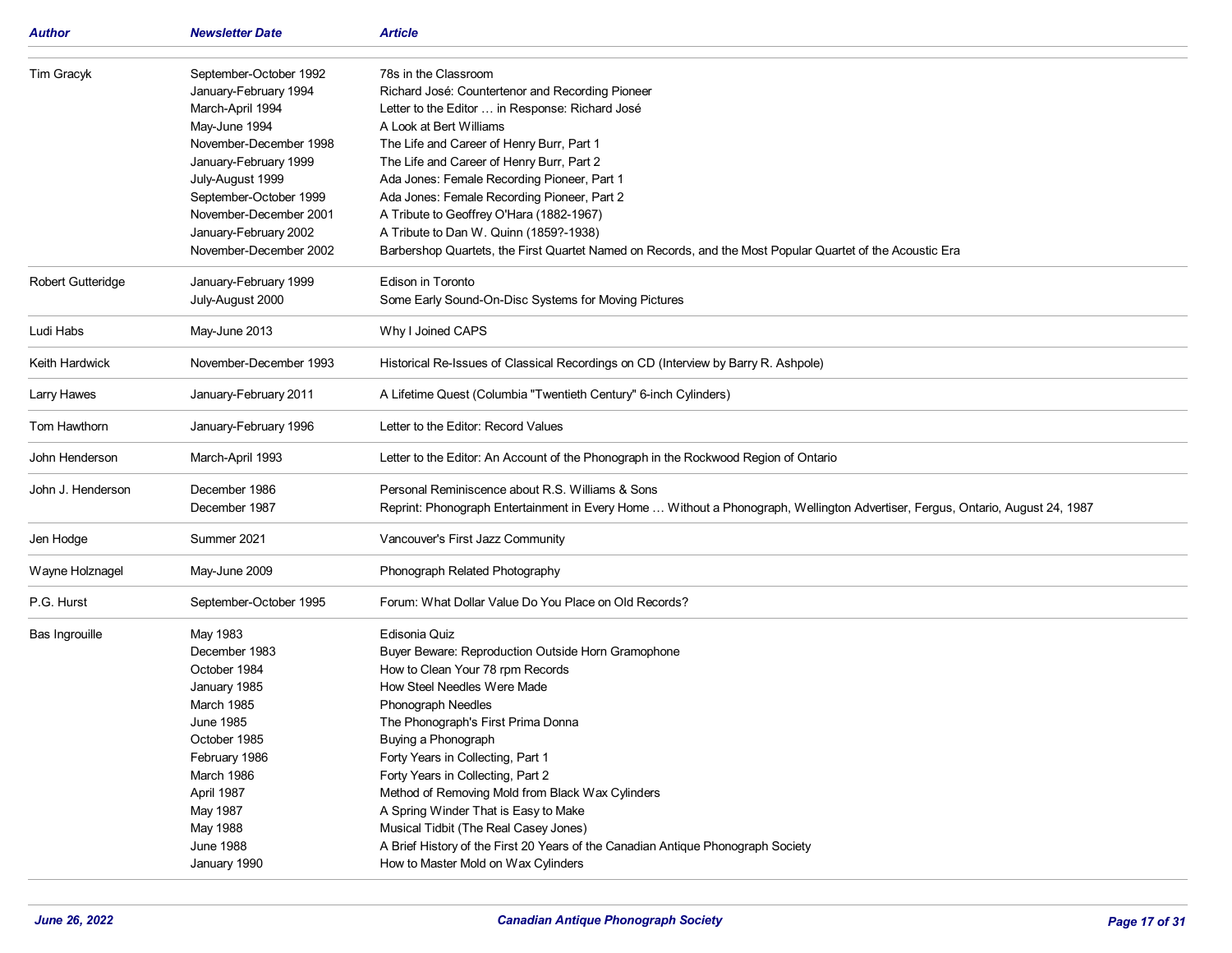| <b>Author</b>             | <b>Newsletter Date</b>                                                                                                                                                                                                                                                                                                                                                                                          | <b>Article</b>                                                                                                                                                                                                                                                                                                                                                                                                                                                                                                                                                                                                                                                                                                                                                                                                                                                                                                                                                                                                                                                                                                                                                                                                    |
|---------------------------|-----------------------------------------------------------------------------------------------------------------------------------------------------------------------------------------------------------------------------------------------------------------------------------------------------------------------------------------------------------------------------------------------------------------|-------------------------------------------------------------------------------------------------------------------------------------------------------------------------------------------------------------------------------------------------------------------------------------------------------------------------------------------------------------------------------------------------------------------------------------------------------------------------------------------------------------------------------------------------------------------------------------------------------------------------------------------------------------------------------------------------------------------------------------------------------------------------------------------------------------------------------------------------------------------------------------------------------------------------------------------------------------------------------------------------------------------------------------------------------------------------------------------------------------------------------------------------------------------------------------------------------------------|
| Fred Isenor               | September-October 2001                                                                                                                                                                                                                                                                                                                                                                                          | Collecting Phonographs & Records in Nova Scotia                                                                                                                                                                                                                                                                                                                                                                                                                                                                                                                                                                                                                                                                                                                                                                                                                                                                                                                                                                                                                                                                                                                                                                   |
| Philip Jorre de St. Jorre | November-December 2014<br>Autumn 2021                                                                                                                                                                                                                                                                                                                                                                           | The Journey of an Edison Army and Navy Phonograph<br>A Father's Cherished Son, the Lusitania and a Graphophone for Mourning: The Story of Lieutenant James Dunsmuir, Junior                                                                                                                                                                                                                                                                                                                                                                                                                                                                                                                                                                                                                                                                                                                                                                                                                                                                                                                                                                                                                                       |
| Carol Judd                | March-April 2009                                                                                                                                                                                                                                                                                                                                                                                                | Edisons of Bayham                                                                                                                                                                                                                                                                                                                                                                                                                                                                                                                                                                                                                                                                                                                                                                                                                                                                                                                                                                                                                                                                                                                                                                                                 |
| Don Keele                 | July-August 2013                                                                                                                                                                                                                                                                                                                                                                                                | The Story of Don's Discs: An Informal Interview With Don Keele (Interview by Ken McPherson)                                                                                                                                                                                                                                                                                                                                                                                                                                                                                                                                                                                                                                                                                                                                                                                                                                                                                                                                                                                                                                                                                                                       |
| <b>Bethany Kettle</b>     | November-December 2015                                                                                                                                                                                                                                                                                                                                                                                          | Reprint: Feel the Music - Profile of CAPS Member Allan Gaudreault, laclabicheregion.com, 2015                                                                                                                                                                                                                                                                                                                                                                                                                                                                                                                                                                                                                                                                                                                                                                                                                                                                                                                                                                                                                                                                                                                     |
| <b>Bill Klinger</b>       | September-October 1994                                                                                                                                                                                                                                                                                                                                                                                          | Celluloid Cylinders: "Albany" Indestructible vs. U-S Everlasting                                                                                                                                                                                                                                                                                                                                                                                                                                                                                                                                                                                                                                                                                                                                                                                                                                                                                                                                                                                                                                                                                                                                                  |
| Allen Koenigsberg         | March-April 1992<br>May-June 1992<br>Autumn 2018                                                                                                                                                                                                                                                                                                                                                                | Quiz for the Advanced Phonograph or Record Collector<br>CAPS Collectors' Quiz - the Answers<br>Letter to the Editor: "Slide-Rule" Phonograph                                                                                                                                                                                                                                                                                                                                                                                                                                                                                                                                                                                                                                                                                                                                                                                                                                                                                                                                                                                                                                                                      |
| Ross Laird                | November-December 1998                                                                                                                                                                                                                                                                                                                                                                                          | The First Brunswick Records                                                                                                                                                                                                                                                                                                                                                                                                                                                                                                                                                                                                                                                                                                                                                                                                                                                                                                                                                                                                                                                                                                                                                                                       |
| David Lennick             | January-February 1992<br>May-June 1992<br>September-October 1992<br>March-April 1993<br>July-August 1993<br>November-December 1993<br>July-August 1994<br>March-April 1995<br>March-April 1999<br>January-February 2000<br>November-December 2004<br>March-April 2006<br>March-April 2008<br>November-December 2009<br>January-February 2011<br>September-October 2011<br>November-December 2012<br>Summer 2019 | At the Drop of a Sound Box: Irreverent Ramblings<br>More Irreverent Ramblings<br>Book Review: The Collector's Guide to Victor Records, by Michael W. Sherman<br>On David Lennick's Continuing Voyage of Discovery<br>Meeting Report: Collector's Choice - Recordings, May 16, 1993<br>Play It Again  and Again  and Again  Till You Get It Right<br>Book Review: American Celebrity Recordings, 1900-1925, by Julian Morton<br>Book Review: Playback Equalizer Settings for 78 rpm Recordings, by James R. Powell<br>Wound Down: David E. Ross (1924-1994)<br>CD Review: Herbert L. Clarke, Cornet Soloist of the Sousa Band<br>CD Review: Arthur Pryor, Trombone Soloist of the Sousa Band<br>Jack Teagarden on CD<br>At the Auction (eBay)<br>Book Review: Vernon Dalhart: First Star of Country Music, by Jack Palmer<br>Book Review: The Complete Guide to Vintage Children's Records: Identification & Value Guide, by Peter Muldavin<br>CD Review: Sophie Tucker, Origins of the Red Hot Mama, 1910-1922<br>Wound Down: Jack Palmer (1924-2010)<br>Book Review: Collector's Guide to Victor Records, by Michael W. Sherman<br>Meet the Collector: David Lennick (Interview by Mike Daley)<br>The Happy Gang |
| John Leonard              | January-February 2000                                                                                                                                                                                                                                                                                                                                                                                           | Letter to the Editor: Phonograph Hunting in Ontario during the Summer Months                                                                                                                                                                                                                                                                                                                                                                                                                                                                                                                                                                                                                                                                                                                                                                                                                                                                                                                                                                                                                                                                                                                                      |
| Letters to the Editor     | February 1987<br>September 1987<br>December 1988<br>October 1990<br>November 1990<br>May-June 1992<br>July-August 1992<br>November-December 1992                                                                                                                                                                                                                                                                | Letters to the Editor: Amberola 30 Phonograph Cabinet<br>Letters to the Editor: Raise in CAPS Membership Dues<br>Edison National Historic Site: Case Against Phillip Petersen, October 24, 1988<br>Letters to the Editor<br>Letters to the Editor<br>Letters to the Editor<br>Letters to the Editor<br>Letters to the Editor                                                                                                                                                                                                                                                                                                                                                                                                                                                                                                                                                                                                                                                                                                                                                                                                                                                                                      |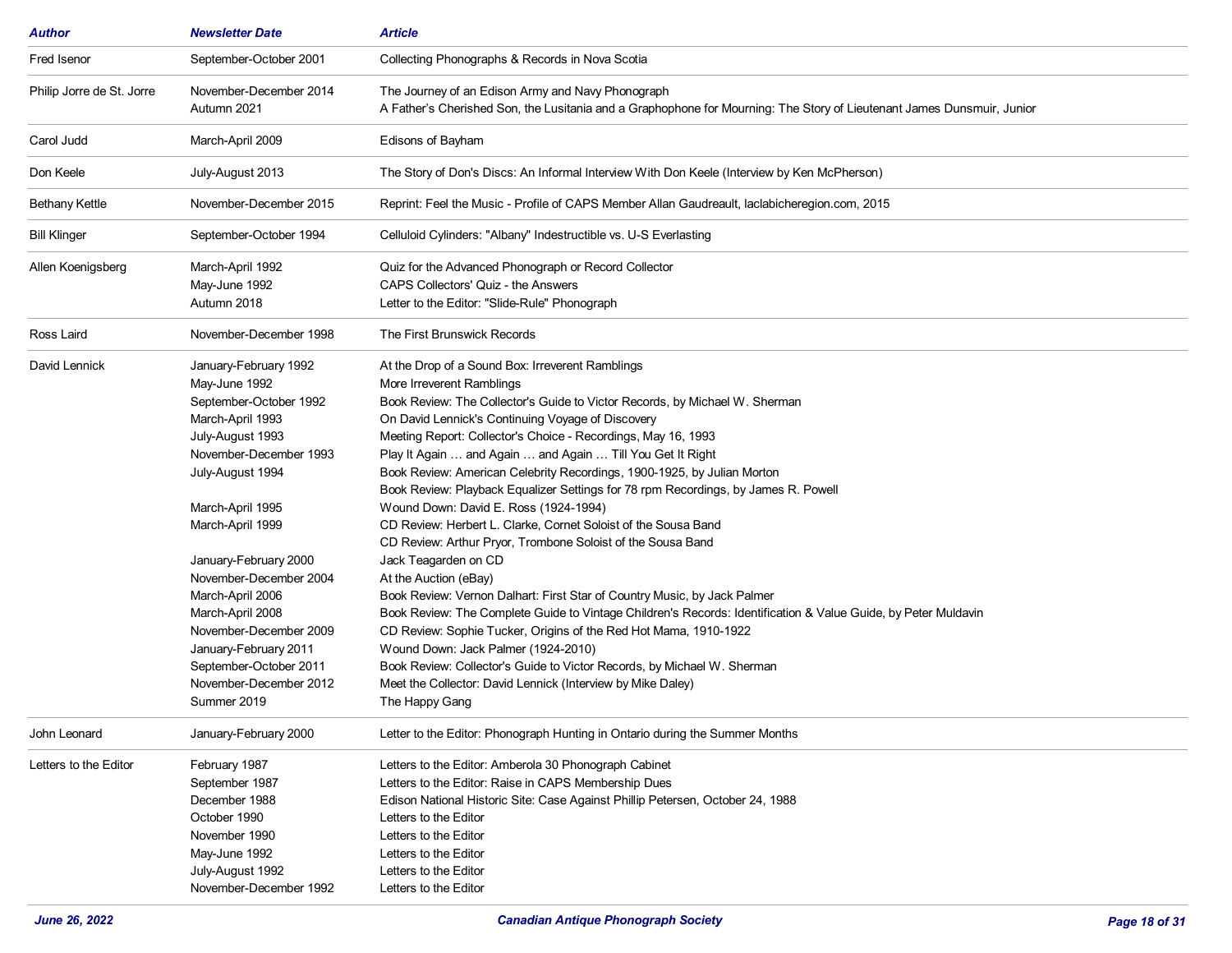| <b>Author</b>           | <b>Newsletter Date</b> | <b>Article</b>                                                                                                                                                                                                                            |
|-------------------------|------------------------|-------------------------------------------------------------------------------------------------------------------------------------------------------------------------------------------------------------------------------------------|
| Letters to the Editor   | January-February 1993  | Letters to the Editor                                                                                                                                                                                                                     |
|                         | May-June 1993          | Letters to the Editor                                                                                                                                                                                                                     |
|                         | July-August 1993       | Letters to the Editor                                                                                                                                                                                                                     |
|                         | July-August 1994       | Letters to the Editor                                                                                                                                                                                                                     |
|                         | November-December 1994 | Letters to the Editor                                                                                                                                                                                                                     |
|                         | September-October 1995 | Letters to the Editor                                                                                                                                                                                                                     |
|                         | January-February 1996  | Letters to the Editor                                                                                                                                                                                                                     |
|                         | January-February 1997  | Letters to the Editor                                                                                                                                                                                                                     |
|                         | March-April 2007       | Letters to the Editor: Response to the Stanfield-MacPherson Company Article, APN, July-October 2006                                                                                                                                       |
|                         | September-October 2008 | Letters to the Editor: Unbelievable Find for Club Member in Virginia (Original Victor Auxetophone)                                                                                                                                        |
| <b>Christian Lewis</b>  | January-February 2005  | The History of the Independent Record Labels in Québec                                                                                                                                                                                    |
| Jack Litchfield         | March 1991             | Book Review: Willard Robison and His Piano: A Discography, by Brian Boyd                                                                                                                                                                  |
|                         | January-February 1993  | Label Types of Bluebird Records With Particular Reference to Differences in Canadian and American Issues                                                                                                                                  |
|                         | September-October 1993 | The Canadian Columbia Group of Labels 1921-1931: How to Distinguish Canadian from American                                                                                                                                                |
|                         | July-August 1994       | Book Review: Report to the Phonothèque Québécoise on the Search for Archival Documents of Berliner Gram-O-Phone Co., Victor Talking Machine<br>Co. of Canada Limited, RCA Victor Company Limited (Montreal) 1899-1972, by Martin F. Bryan |
|                         | March-April 2004       | The Billy Hall Story                                                                                                                                                                                                                      |
|                         | March-April 2011       | Junking for Records in Pennsylvania                                                                                                                                                                                                       |
|                         | May-June 2011          | A Study in Frustration (Compiling a List of the Columbia 16000-D Series of Records)                                                                                                                                                       |
|                         | January-February 2013  | Meet the Collector: Jack Litchfield (Interview by Mike Daley)                                                                                                                                                                             |
| Earle Lockerby          | Autumn 2021            | Maud's Music Returns to the Leaskdale Manse                                                                                                                                                                                               |
| Rainer E. Lotz          | Winter 2016            | Phonocard and Phonopost History                                                                                                                                                                                                           |
| <b>Merritt Malvern</b>  | January 1983           | The Edison National Historic Site                                                                                                                                                                                                         |
| Anna-Maria Manuel       | January-February 1996  | ARSC Conference Report: Cylinder Record Research                                                                                                                                                                                          |
|                         | September-October 1997 | Book Review: Billy Murray: The Phonograph Industry's First Great Recording Artist, by Frank Hoffmann, Dick Carty and Quentin Riggs                                                                                                        |
|                         | May-June 1999          | Letter to the Editor: Pioneers of the Early Recording Industry (Billy Murray)                                                                                                                                                             |
|                         | May-June 2004          | ARSC Conference Report: March 10-14, 2004                                                                                                                                                                                                 |
| <b>Charles Marowitz</b> | March-April 2005       | "I'd Walk a Million Miles, for One of Your Smiles": 'Mother' Songs at the Turn of the 20th Century                                                                                                                                        |
|                         |                        |                                                                                                                                                                                                                                           |
| Earl Mathewson          | December 1985          | Aftermath of an Auction                                                                                                                                                                                                                   |
|                         | April 1986             | Tricks of the Trade                                                                                                                                                                                                                       |
|                         | January 1987           | Wound Down: Alex Robertson (1907-1986)                                                                                                                                                                                                    |
|                         |                        | Auction Highlights for December 7, 1986                                                                                                                                                                                                   |
|                         | May 1988               | Police Monkey Business and a Collector                                                                                                                                                                                                    |
|                         | April 1989             | Auction Highlights for February 26, 1989                                                                                                                                                                                                  |
| <b>Blain McCutchen</b>  | March-April 2014       | Book Review: Thomas Edison: His Electrifying Life, by Editors of Time Magazine                                                                                                                                                            |
|                         | Summer 2016            | Meet the Executive, Part 1: Blain McCutchen                                                                                                                                                                                               |
|                         | Autumn 2016            | The McLagan Phonograph Corporation of Stratford, Ontario                                                                                                                                                                                  |
|                         | Autumn 2017            | Antique Phonograph Replications with Mirek Stehlik                                                                                                                                                                                        |
|                         |                        | Q&A with Mirek Stehlik                                                                                                                                                                                                                    |
|                         | Summer 2019            | Auction Highlights for October 14, 2018, November 25, 2018, January 13, 2019                                                                                                                                                              |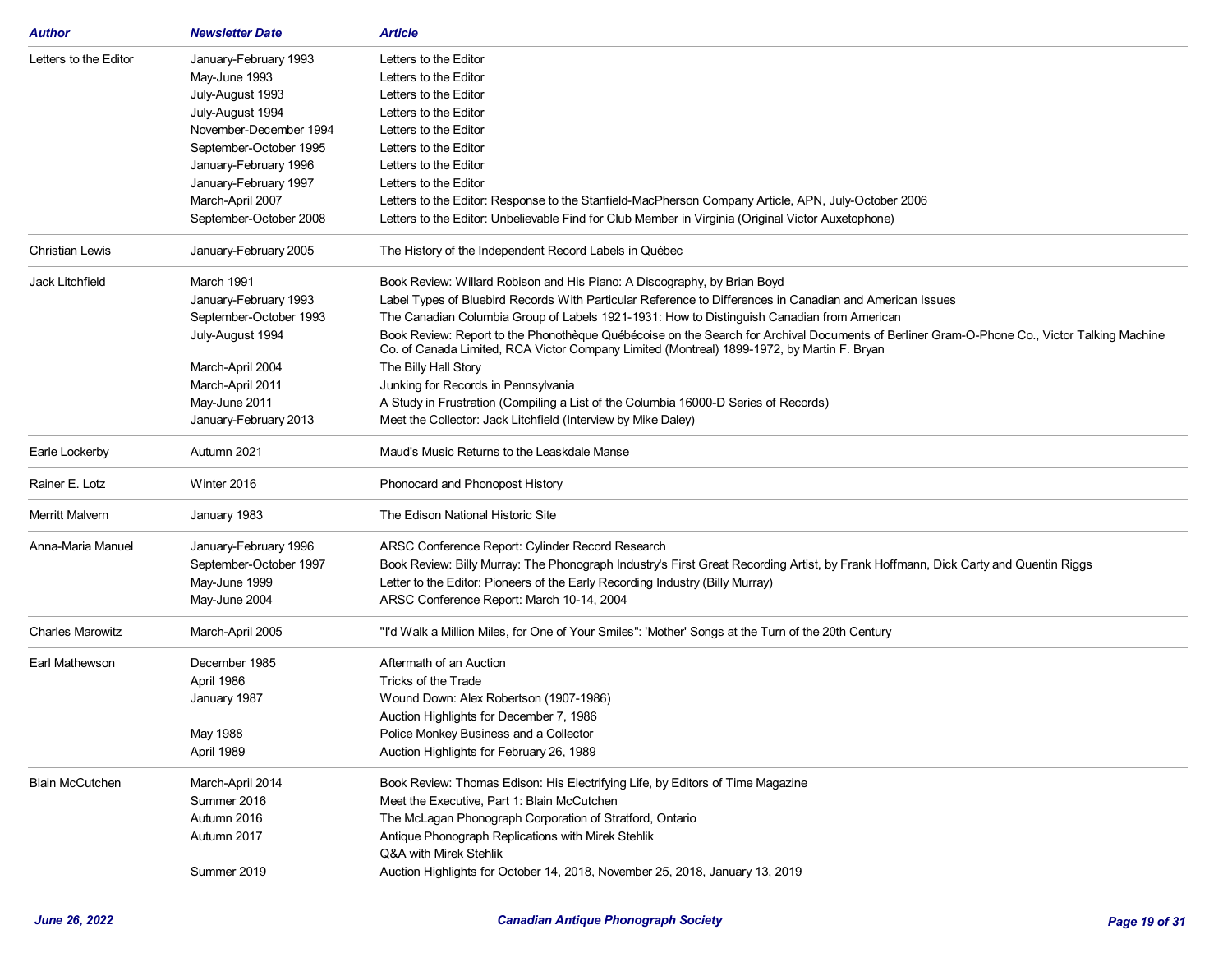| Author                  | <b>Newsletter Date</b> | <b>Article</b>                                                                                                                 |
|-------------------------|------------------------|--------------------------------------------------------------------------------------------------------------------------------|
| <b>Blain McCutchen</b>  | Summer 2019            | Horst Weggler Passes Away                                                                                                      |
|                         | Autumn 2019            | The Stratford Edison Legend                                                                                                    |
|                         | Autumn 2021            | Alexander Graham Bell and the Bell National Historic Site, Baddeck, Nova Scotia                                                |
|                         | Winter 2022            | John R. Peel, Founding Member of CAPS                                                                                          |
| <b>Kerilie McDowall</b> | March-April 2013       | Looking for Ms Good-Jazz                                                                                                       |
|                         | Summer 2016            | Inspirational World Famous Glenn Miller Orchestra Featured at Festival Nanaimo                                                 |
| <b>Rick McGinnis</b>    | September-October 1997 | The First Year: Reflections of a New CAPS Member                                                                               |
|                         | January-February 1998  | More Than Just Polkas: Collecting Ethnic Music on 78                                                                           |
| R. Dale McIntosh        | March-April 1996       | A Short History of the First 100 Years of Recorded Sound in Canada                                                             |
| Mark McNeil             | March-April 2015       | Reprint: Gramophone Tour to Memorialize RCAF Airmen, Hamilton Spectator, 2015                                                  |
| Jim McPherson           | January-February 1992  | Dame Emma Albani: Canadian Diva 1847-1930                                                                                      |
|                         | November-December 1995 | Profile of CAPS Member: Denis Gonet: "The Boy Caruso"                                                                          |
| Ken McPherson           | September-October 2013 | Meet the Collector: Ken McPherson (Interview by Mike Daley)                                                                    |
| <b>Meeting Reports</b>  | November-December 1995 | Meeting Report: Canadian Personalities on Record, September 17, 1995                                                           |
|                         | March-April 2003       | Meeting Report: Where the Sounds Were Born: A Tour of New York Recording Studios and Harlem Nightclubs Today, January 12, 2003 |
|                         | January-February 2006  | Meeting Report: Gizmos, Gadgets and Mechanical Marvels, November 27, 2005                                                      |
| Adam Mock               | Winter 2016            | The Crate or How I Learned to Stop Worrying and Love Antique Phonograph Restoration                                            |
|                         | Autumn 2016            | Meet the Executive, Part 2: Adam Mock                                                                                          |
|                         | Spring 2017            | Auction Highlights for October 16, 2016                                                                                        |
|                         |                        | Auction Highlights for November 20, 2016                                                                                       |
|                         | Summer 2017            | Gram-O-Fun Word Puzzle                                                                                                         |
| <b>Wendell Moore</b>    | January 1988           | A One-Of-A-Kind Machine (Coin-Op Concert-O-Phone)                                                                              |
| Ed Moran                | November-December 1996 | <b>CAPS Auction Policy</b>                                                                                                     |
|                         | November-December 2014 | Wound Down: Arthur Richardson (1941-2014)                                                                                      |
| William R. Moran        | November-December 1992 | Record Research and Criticism                                                                                                  |
| Derek Morley            | September 1989         | <b>Crossword Puzzle</b>                                                                                                        |
| Jennifer Mueller        | January-February 2006  | The Regal Phonograph Company Ltd. of Toronto, Part I                                                                           |
|                         | March-April 2006       | The Regal Phonograph Company Ltd. of Toronto, Part II                                                                          |
|                         | November-December 2009 | Tracing the History of Your Phonograph                                                                                         |
| <b>Kurt Nauck</b>       | January-February 1994  | The Incremental Auction Bidding System                                                                                         |
| Jenna Nelson            | July-August 2011       | A Word from CAPS' Youngest Member Ever (7 years old)                                                                           |
| <b>Graham Newton</b>    | November-December 1995 | Acetate Phonograph Recordings: Preservation, Storage and Playback                                                              |
|                         | March-April 1997       | Diamonds in the Rough: The Audio Restoration of Edison Diamond Discs                                                           |
|                         | March-April 1998       | The World of Audio Restoration                                                                                                 |
|                         | November-December 1999 | Hi-Yo Silver Awayyyy: The Quest for Music Used on the Lone Ranger                                                              |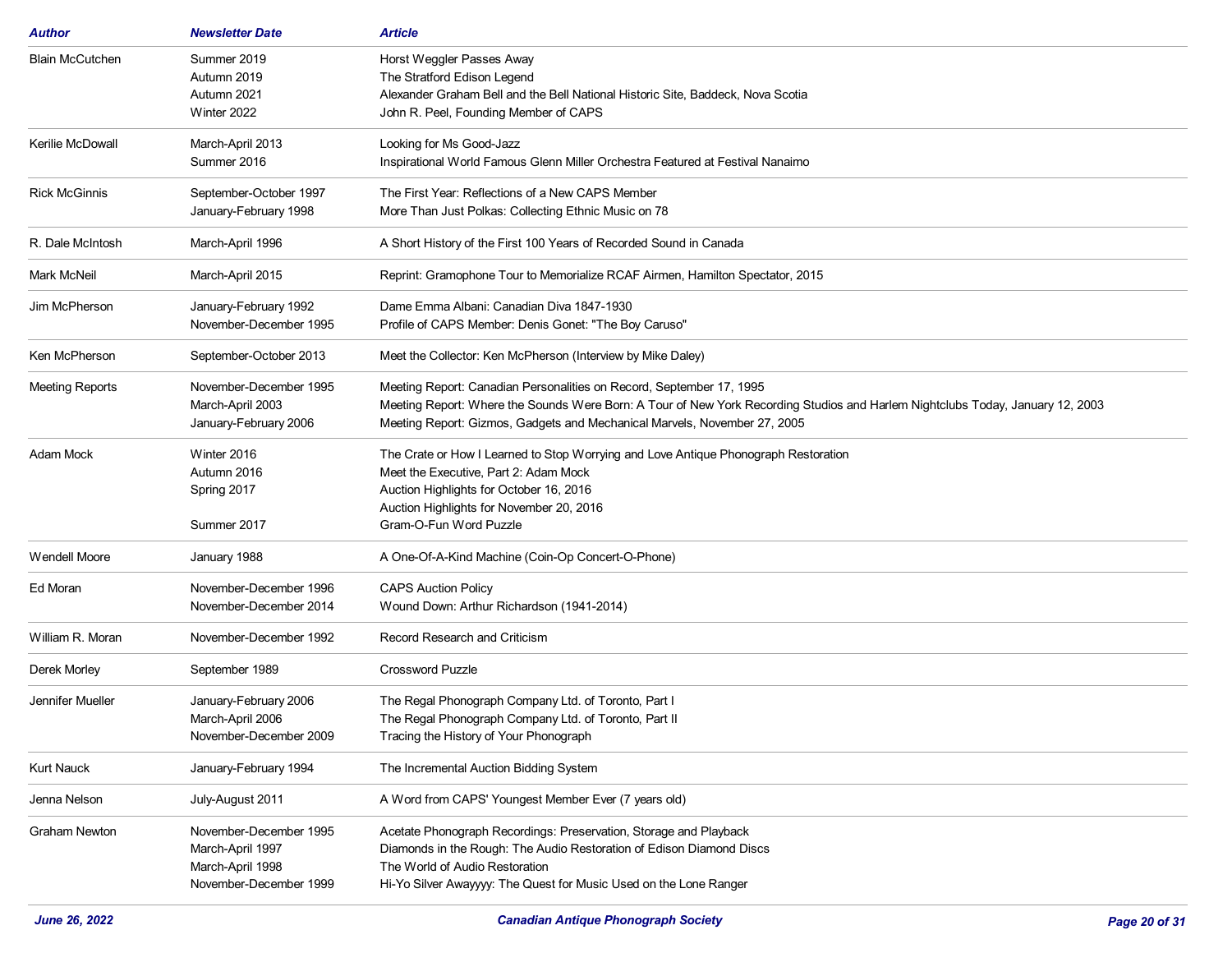| Author                     | <b>Newsletter Date</b>                                                                                                                                                                                                                              | <b>Article</b>                                                                                                                                                                                                                                                                                                                                                                                                                                                                                                                                                                                                                                                      |
|----------------------------|-----------------------------------------------------------------------------------------------------------------------------------------------------------------------------------------------------------------------------------------------------|---------------------------------------------------------------------------------------------------------------------------------------------------------------------------------------------------------------------------------------------------------------------------------------------------------------------------------------------------------------------------------------------------------------------------------------------------------------------------------------------------------------------------------------------------------------------------------------------------------------------------------------------------------------------|
| <b>Bob Nix</b>             | September-October 1999<br>November-December 1999<br>September-October 2002<br>July-October 2006<br>November-December 2006<br>January-February 2007<br>March-April 2007<br>May-June 2007<br>July-August 2007<br>March-April 2009<br>July-August 2012 | Meeting Report: Phonograph Restoration and Repair, May 16, 1999<br>Restoring Life to an Old Phonograph<br>Union Illinois Trip, 2002<br>Unusual Finds: Brunswick Electric Phonograph Motor and Gramogames<br>John Philip Sousa: A Short History and a Modern Day Re-creation<br>Guest Appearance at the Edison Museum in Vienna, Ontario<br>Items Found in Phonograph Cabinets That I Purchased<br>Antique Phonograph Show and Sale, Orlando, Florida<br>CAPS Presentation for the Scarborough Historical Society<br>A Tour of Ken Vinen's Collection<br>Wound Down: Doug Van Alstine (1939-2008)<br>A Day With Thomas Edison (Edison Estate in Fort Myers, Florida) |
| A.R. Nolf                  | December 1983                                                                                                                                                                                                                                       | Letter to the Editor: Phonograph Museum in Ste-Anne de Beaupré, Québec                                                                                                                                                                                                                                                                                                                                                                                                                                                                                                                                                                                              |
| Danny Ogaki                | January-February 2011<br>Winter 2020                                                                                                                                                                                                                | Danny Ogaki Does the Blues<br><b>Grading Records</b>                                                                                                                                                                                                                                                                                                                                                                                                                                                                                                                                                                                                                |
| Steve O'Neill              | Summer 2019                                                                                                                                                                                                                                         | Recordings of the Belle Epoque                                                                                                                                                                                                                                                                                                                                                                                                                                                                                                                                                                                                                                      |
| Joe Pengelly               | March-April 1994<br>November-December 1994                                                                                                                                                                                                          | Letter to the Editor: Richard José<br>Letter to the Editor: The Caruso Electrical Re-Creations of the 1930s                                                                                                                                                                                                                                                                                                                                                                                                                                                                                                                                                         |
| Jodie-Lee Peters           | July-August 1992<br>November-December 1992<br>January-February 1993<br>March-April 1993<br>July-August 1993                                                                                                                                         | Meeting Report: Videos - Phonograph History, May 24, 1992<br>Auction Highlights for September 20, 1992<br>Auction Highlights for October 25, 1992<br>Auction Highlights for January 17, 1993<br>Auction Highlights for April 18, 1993<br>Auction Highlights for May 16, 1993                                                                                                                                                                                                                                                                                                                                                                                        |
| Laura Pinto                | Spring 2019                                                                                                                                                                                                                                         | Gramophone DJ Reaches Across Generations to Educate and Entertain                                                                                                                                                                                                                                                                                                                                                                                                                                                                                                                                                                                                   |
| Doug Platt                 | May 1990<br>January-February 2005                                                                                                                                                                                                                   | Consuming Passions: Needle Tins - Tiny Treasures<br>Wound Down: Bill Tarling (1914-2004)                                                                                                                                                                                                                                                                                                                                                                                                                                                                                                                                                                            |
| David Plumer               | May-June 1998                                                                                                                                                                                                                                       | Letter to the Editor: Recent Phonograph Finds                                                                                                                                                                                                                                                                                                                                                                                                                                                                                                                                                                                                                       |
| Jane L. Poole              | September-October 1992                                                                                                                                                                                                                              | Opera Recordings: A Survey of Historic Labels                                                                                                                                                                                                                                                                                                                                                                                                                                                                                                                                                                                                                       |
| James R. Powell Jr.        | November-December 1994                                                                                                                                                                                                                              | Letter to the Editor: Book Review on Playback Equalizer Settings for 78 rpm Recordings                                                                                                                                                                                                                                                                                                                                                                                                                                                                                                                                                                              |
| <b>Bernie Power</b>        | December 1984<br>December 1985<br>May 1987                                                                                                                                                                                                          | John McCormack: Amazing Facts<br>The Story of Mary O'Connor  The Rose of Tralee<br>"Believe Me If All Those Endearing Young Charms"                                                                                                                                                                                                                                                                                                                                                                                                                                                                                                                                 |
| <b>Betty Minaker Pratt</b> | July-October 2006<br>November-December 2006<br>July-August 2007<br>September-October 2007                                                                                                                                                           | Standfield MacPherson Company, Phonographs: What's in a Picture - Applied Forensics<br>Early Nod to Nipper<br>The Starr Company of Canada<br>Mr. W.E. Ramsay of Toronto: More Forensic Phonography                                                                                                                                                                                                                                                                                                                                                                                                                                                                  |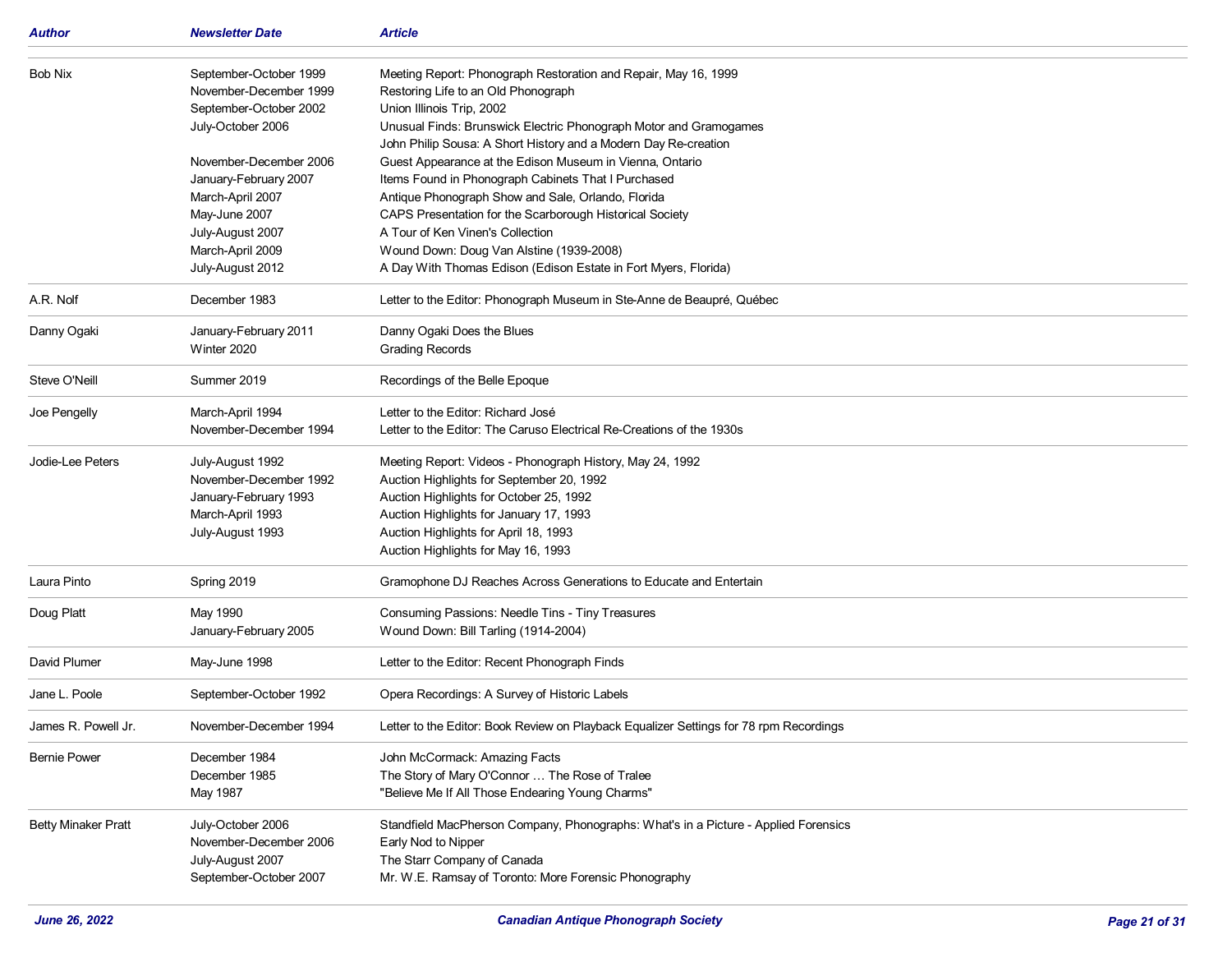| <b>Author</b>              | <b>Newsletter Date</b> | Article                                                                                                         |
|----------------------------|------------------------|-----------------------------------------------------------------------------------------------------------------|
| <b>Betty Minaker Pratt</b> | November-December 2007 | Portable Pastimes                                                                                               |
|                            | May-June 2008          | The Starr Company of Canada, London, Ontario: Their Head Office and Retail Store, 265 Dundas Street             |
|                            | January-February 2010  | Frank Oldfield: The McCormack of Baritones (1882-1956)                                                          |
|                            | September-October 2010 | George White: Toronto Star Newsboy Builds a Stairway to Broadway, Part 1                                        |
|                            | November-December 2010 | George White: Toronto Star Newsboy Builds a Stairway to Broadway, Part 2                                        |
|                            | November-December 2011 | Luigi Romanelli: Monarch of Melody, Part I                                                                      |
|                            | January-February 2012  | Luigi Romanelli: Monarch of Melody, Part II                                                                     |
|                            | March-April 2012       | Luigi Romanelli: Monarch of Melody, Part III                                                                    |
|                            | May-June 2013          | Not Mr. Edison's Talking Machine (Machines That Talk)                                                           |
|                            | May-June 2014          | George Wade and His Cornhuskers, Part I                                                                         |
|                            | July-August 2014       | George Wade and His Cornhuskers, Part II                                                                        |
|                            | Winter 2017            | Gordon William McClain: From the Phonograph Era to the Radio Era                                                |
| <b>Bill Pratt</b>          | January 1982           | Ephemera: Tinfoil Phonograph Poster, 1878                                                                       |
|                            |                        | Auction Highlights for November 29, 1981                                                                        |
|                            | February 1982          | <b>Booklist for Phonograph Collectors</b>                                                                       |
|                            |                        | Auction Highlights for January 10, 1982                                                                         |
|                            | April 1982             | Kodisk                                                                                                          |
|                            |                        | Auction Highlights for February 21, 1982                                                                        |
|                            | May 1982               | Auction Highlights for April 4, 1982                                                                            |
|                            | September 1982         | Polly Portable                                                                                                  |
|                            | December 1982          | Auction Highlights for October 24, 1982                                                                         |
|                            | January 1983           | Auction Highlights for December 5, 1982                                                                         |
|                            | February 1983          | Auction Highlights for January 16, 1983                                                                         |
|                            | April 1983             | The Birth of His Master's Voice, Part 1                                                                         |
|                            |                        | News from the Editor                                                                                            |
|                            | May 1983               | The Birth of His Master's Voice, Part 2                                                                         |
|                            | <b>June 1983</b>       | News from the Editor                                                                                            |
|                            |                        | Auction Highlights for May 15, 1983                                                                             |
|                            | September 1983         | Auction Highlights for June 19, 1983                                                                            |
|                            | October 1983           | News from the Editor                                                                                            |
|                            | December 1983          | Auction Highlights for October 23, 1983                                                                         |
|                            | January 1984           | Auction Highlights for December 4, 1983                                                                         |
|                            | February 1984          | Auction Highlights for January 15, 1984                                                                         |
|                            |                        | Which Edison Reproducers Play Which Type of Cylinders on Which Machines?                                        |
|                            | April 1984             | Auction Highlights for February 26, 1984                                                                        |
|                            | May 1984               | Auction Highlights for April 1, 1984                                                                            |
|                            | <b>June 1984</b>       | New Chairman: John Rutherford                                                                                   |
|                            |                        | Auction Highlights for May 27, 1984                                                                             |
|                            | September 1984         | The Development of Cylinder Records, Part 1                                                                     |
|                            | October 1984           | Auction Highlights for September 16, 1984                                                                       |
|                            | December 1984          | The Development of Cylinder Records, Part 2                                                                     |
|                            |                        | Auction Highlights for October 28, 1984                                                                         |
|                            | January 1985           | Auction Highlights for December 9, 1984                                                                         |
|                            | February 1985          | The Development of Cylinder Records, Part 3                                                                     |
|                            |                        | Auction Highlights for January 13, 1985                                                                         |
|                            | May 1985               | Meeting Report: Discussion on Whether to Allow "Dealers" to Join the Antique Phonograph Society, March 31, 1985 |
|                            |                        | Auction Highlights for March 31, 1985                                                                           |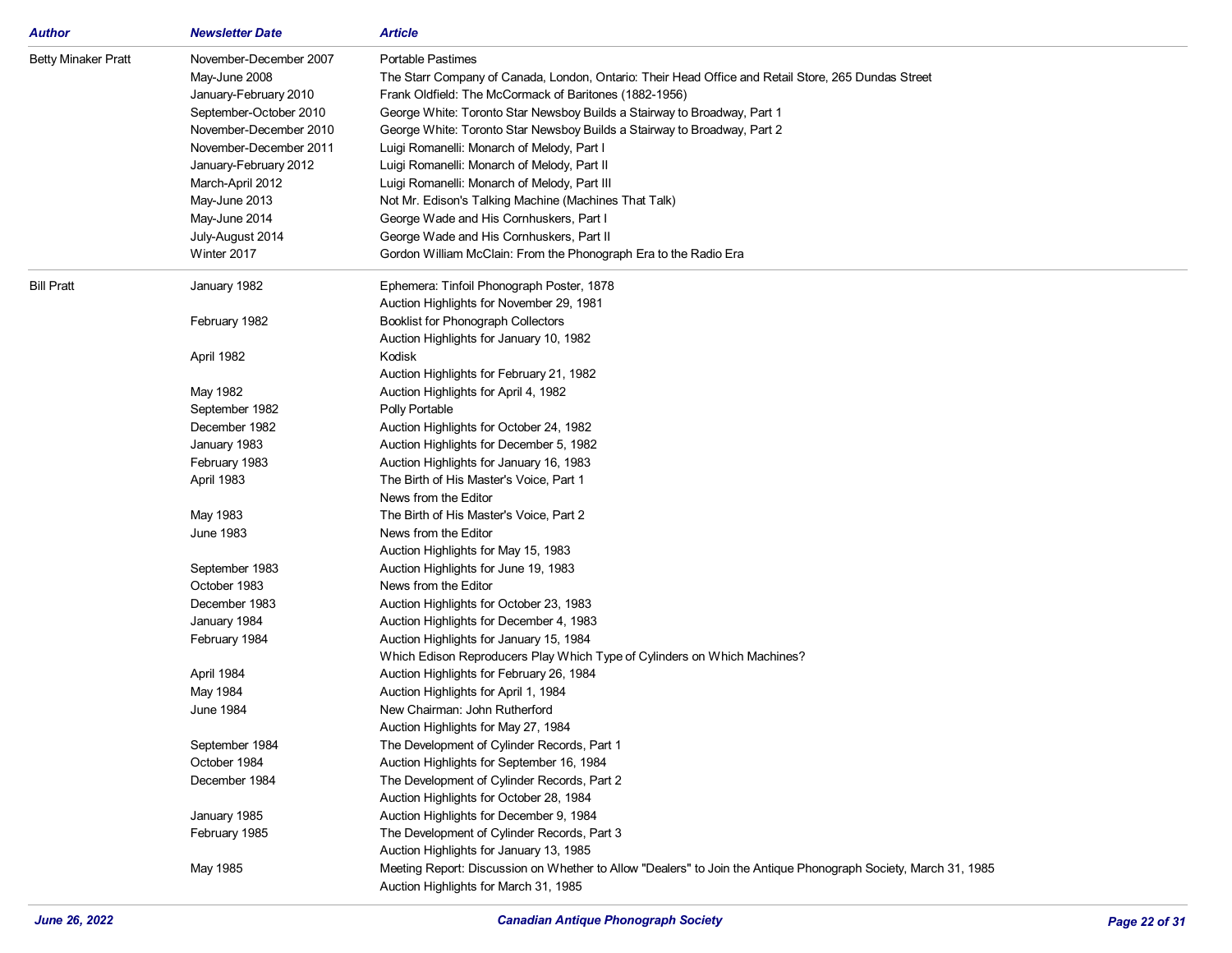| <b>Author</b>     | <b>Newsletter Date</b> | <b>Article</b>                                                                                                                                |
|-------------------|------------------------|-----------------------------------------------------------------------------------------------------------------------------------------------|
| <b>Bill Pratt</b> | June 1985              | Call for Vote on Whether to Allow "Dealers" to Join the Antique Phonograph Society, May 19, 1985                                              |
|                   | September 1985         | Meeting Report: Dealers to Be Excluded from Joining the Antique Phonograph Society                                                            |
|                   |                        | New Banner for the Re-Named "Canadian Antique Phonograph Society"                                                                             |
|                   |                        | Auction Highlights for June 23, 1985                                                                                                          |
|                   | October 1985           | News from the Editor                                                                                                                          |
|                   |                        | Auction Highlights for September 22, 1985                                                                                                     |
|                   | January 1986           | Auction Highlights for October 27, 1985                                                                                                       |
|                   |                        | Auction Highlights for December 8, 1985                                                                                                       |
|                   | February 1986          | News from the Editor: Request for Data for CAPS First Membership Directory                                                                    |
|                   |                        | Auction Highlights for January 12, 1986                                                                                                       |
|                   | March 1986             | News from the Editor: CAPS First Membership Directory included with this Newsletter                                                           |
|                   |                        | Auction Highlights for March 2, 1986                                                                                                          |
|                   | April 1986             | News from the Editor: Preliminary Policy on Advertisements in CAPS Newsletter                                                                 |
|                   |                        | Auction Highlights for March 23, 1986                                                                                                         |
|                   | <b>June 1986</b>       | Wound Down: Milford Fargo (1928-1986)                                                                                                         |
|                   |                        | Auction Highlights for April 27, 1986                                                                                                         |
|                   | September 1986         | News from the Editor: Membership Dues Increase                                                                                                |
|                   |                        | Auction Highlights for June 8, 1986                                                                                                           |
|                   | October 1986           | R.S. Williams & Sons Co. Ltd., Toronto                                                                                                        |
|                   |                        | Auction Highlights for September 28, 1986                                                                                                     |
|                   | December 1986          | Auction Highlights for October 26, 1986                                                                                                       |
|                   | February 1987          | Edison National Historic Site: Funds Sought to Preserve National Treasures                                                                    |
|                   |                        | Edison National Historic Site: Peterson Gets Suspended Jail Term in Edison Artifacts Case                                                     |
|                   |                        | Auction Highlights for January 11, 1987                                                                                                       |
|                   | April 1987             | News from the Editor: Discovery of Hundreds of Unpublished Songs by George Gershwin, Jerome Kern, Victor Herbert, Richard Rodgers and others  |
|                   |                        | Is it a Phonograph or Is it a Gramophone?                                                                                                     |
|                   |                        | Auction Highlights for February 22, 1987                                                                                                      |
|                   | May 1987               | Auction Highlights for April 5, 1987                                                                                                          |
|                   | <b>June 1987</b>       | Mr. Edison and the Royal Ontario Museum                                                                                                       |
|                   |                        | Auction Highlights for May 24, 1987                                                                                                           |
|                   | September 1987         | News from the Editor: CAPS Members Man Table at Collector's Show Called "Magnificent Obsessions", Harbourfront, Toronto                       |
|                   |                        | Auction Highlights for June 21, 1987                                                                                                          |
|                   | October 1987           | Auction Highlights for September 20, 1987                                                                                                     |
|                   | December 1987          | Auction Highlights for October 25, 1987                                                                                                       |
|                   | January 1988           | Auction Highlights for December 6, 1987                                                                                                       |
|                   | February 1988          | Wound Down: Bruce Bland (died 1988)                                                                                                           |
|                   |                        | Auction Highlights for January 10, 1988                                                                                                       |
|                   | March 1988             | Auction Highlights for February 21, 1988                                                                                                      |
|                   | May 1988               | Ephemera: Unused Invoice and Blank Cheque, Berliner Gram-O-Phone Company Limited, Montreal, c. 1912 (Collection of Bill and Betty Pratt)      |
|                   |                        | Auction Highlights for March 27, 1988                                                                                                         |
|                   | <b>June 1988</b>       | News from the Editor: CAPS Has a New Editor (John Black)                                                                                      |
|                   |                        | Auction Highlights for May 8, 1988                                                                                                            |
|                   | January 1989           | Auction Highlights for December 4, 1988                                                                                                       |
|                   | <b>June 1989</b>       | <b>CAPS Business: Call for Constitution</b>                                                                                                   |
|                   | April 1990             | CAPS Membership Status and the Power of Networking                                                                                            |
|                   | November-December 1991 | Book Review: The Patent History of the Phonograph, by Allen Koenigsberg                                                                       |
|                   | March-April 1992       | Ephemera: Definition, Advertising Trade Card (M.B. Cosby, Smithville, Ontario), Unused Return-Envelope (Berlind Phonograph, Montreal, Québec) |
|                   |                        | (Collection of Bill and Betty Pratt)                                                                                                          |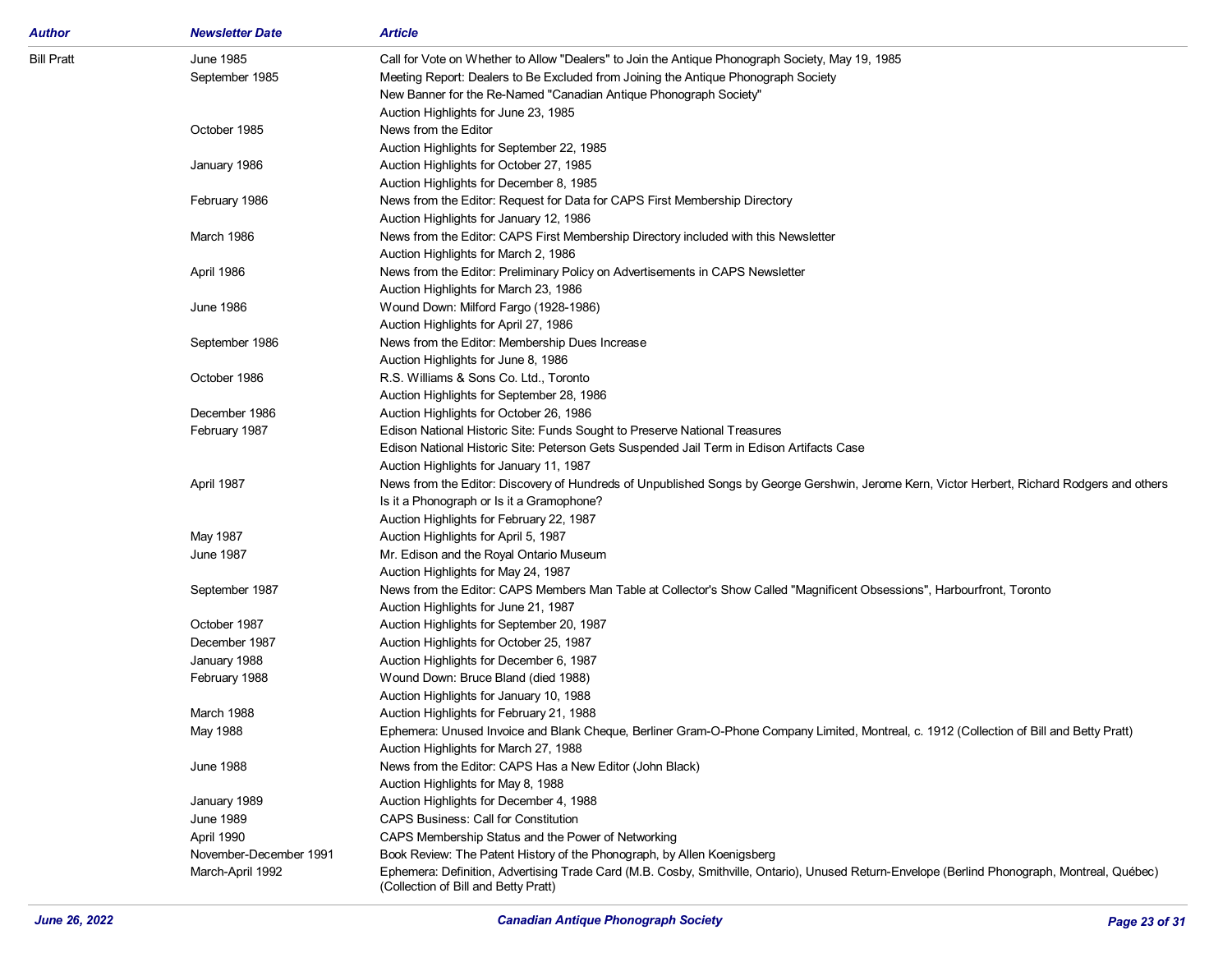| Author                       | <b>Newsletter Date</b> | <b>Article</b>                                                                                                                                                              |
|------------------------------|------------------------|-----------------------------------------------------------------------------------------------------------------------------------------------------------------------------|
| <b>Bill Pratt</b>            | May-June 1992          | Ephemera: Bill of sale of a Victrola IX, Parkdale Victrola Parlors, Toronto, dated March 12, 1918 (Collection of Bill and Betty Pratt)                                      |
|                              | July-August 1992       | Ephemera: The Mystery of the Universal Autophone (Collection of Bill and Betty Pratt)                                                                                       |
|                              | November-December 1992 | <b>CAPS Membership Report</b>                                                                                                                                               |
|                              | November-December 1993 | Book Review: Hand-Cranked Phonographs: It All Started With Edison , by Neil Maken                                                                                           |
|                              | January-February 1994  | CAPS Membership and Financial Report                                                                                                                                        |
|                              | March-April 1994       | Book Review: Phono-Graphics: The Visual Paraphernalia of the Talking Machine, by Arnold Schwartzman                                                                         |
|                              | September-October 1996 | CAPS Membership and Financial Report                                                                                                                                        |
|                              |                        | Unveiling CAPS New Web Site                                                                                                                                                 |
|                              | March-April 1998       | Phonograph Resources on the Web: A Pictorial Sampling                                                                                                                       |
|                              |                        | CAPS Membership and Financial Report                                                                                                                                        |
|                              | March-April 1999       | Ephemera: A Quartet of Cartoon Postcards (Collection of Bill and Betty Pratt)                                                                                               |
|                              | November-December 1999 | Ephemera: Vintage Photograph Depicting Extended Family Group with a Columbia Disc Graphophone, c. 1906 (Collection of Bill and Betty Pratt)                                 |
|                              | January-February 2000  | Needle Tin Bonanza in Turkey                                                                                                                                                |
|                              | March-April 2000       | The Oasis Lounge: Egyptology and the Canadian Antique Phonograph Society                                                                                                    |
|                              | September-October 2000 | CAPS 30th Anniversary                                                                                                                                                       |
|                              |                        | CAPS Has a New Internet Domain Address: CAPSnews.org                                                                                                                        |
|                              | November-December 2000 | Dance Bands From Canada 1922-1930: Producer's Notes                                                                                                                         |
|                              | March-April 2002       | Assinibola Music Store                                                                                                                                                      |
|                              | May-June 2002          | Ephemera: Fragmentary Documents of Phonograph History: Postcard of R. West, Entertainer, Paris (Ontario), c. 1905 (Collection of Bill and Betty Pratt)                      |
|                              | September-October 2002 | Who Visits the CAPS Web Site?                                                                                                                                               |
|                              | November-December 2002 | Available Only in Canada (Orthophonic Victrola 8-36)                                                                                                                        |
|                              | January-February 2003  | Ephemera: Fragmentary Documents of Phonograph History: Invoice from Babson Brothers, Chicago, (Edison Phonograph Distributor), dated February                               |
|                              |                        | 1913 - a Tizzit Modifier (Collection of Bill and Betty Pratt)                                                                                                               |
|                              | November-December 2004 | Ephemera: Interior of a Used Furniture Store, c. late 1910s (Collection of Bill and Betty Pratt)                                                                            |
|                              |                        | CAPS Membership and Financial Report                                                                                                                                        |
|                              | November-December 2006 | Early Nod to Nipper                                                                                                                                                         |
|                              | January-February 2007  | CAPS Membership and Financial Report                                                                                                                                        |
|                              | November-December 2007 | <b>Portable Pastimes</b>                                                                                                                                                    |
|                              |                        | CAPS Membership Directory is Now On-line                                                                                                                                    |
|                              | Autumn 2016            | Meet the Executive, Part 2: Bill Pratt                                                                                                                                      |
|                              | Summer 2017            | Ephemera: Postcard From the Past, photograph of a Crap-O-Phone pasted over original scene, postmarked Stewart, Ohio, April 23, 1913 (Collection of<br>Bill and Betty Pratt) |
|                              | Summer 2018            | The Bell Piano and Music Warerooms in Toronto: "The Home of the Victrola"                                                                                                   |
|                              | Winter 2019            | Gourlay, Winter & Leeming: "Canada's Most Nearly Perfect Instruments"                                                                                                       |
|                              | Autumn 2020            | The First 50 Years                                                                                                                                                          |
|                              | Winter 2021            | Advertising the Talking Doll in Toronto                                                                                                                                     |
|                              | Spring 2021            | Ephemera: Colour postcard of "His Master's V-ice", postmarked July 20, 1911 (Collection of Bill and Betty Pratt)                                                            |
|                              | Summer 2021            | Changes to CAPS Membership Renewal                                                                                                                                          |
|                              | Winter 2022            | Dual-Tone Phonograph, Revisited                                                                                                                                             |
| <b>Christopher Proudfoot</b> | Winter 2021            | The City of London Phonograph and Gramophone Society Centenary                                                                                                              |
| Joe Purificati               | July-August 1997       | Auction Highlights for March 30, 1997                                                                                                                                       |
|                              |                        | Auction Highlights for June 8, 1997                                                                                                                                         |
|                              | November-December 1997 | Auction Highlights for September 14, 1997                                                                                                                                   |
|                              | January-February 1998  | Auction Highlights for November 30, 1997                                                                                                                                    |
|                              | March-April 1998       | Auction Highlights for January 11, 1998                                                                                                                                     |
|                              | May-June 1998          | Auction Highlights for March 29, 1998                                                                                                                                       |
|                              |                        |                                                                                                                                                                             |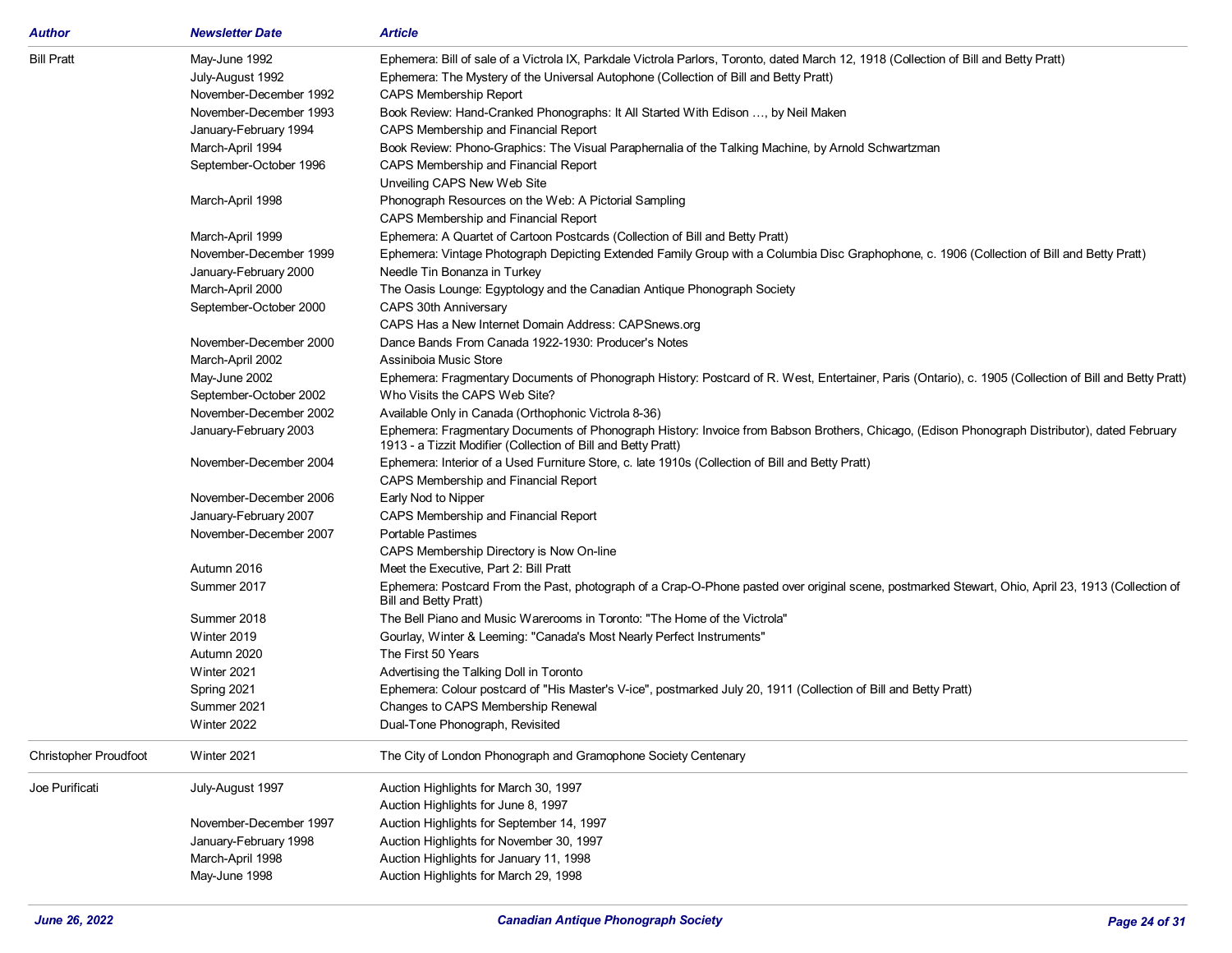| Author               | <b>Newsletter Date</b> | <b>Article</b>                                                                                                                   |
|----------------------|------------------------|----------------------------------------------------------------------------------------------------------------------------------|
| Joe Purificati       | July-August 1998       | Auction Highlights for May 3, 1998                                                                                               |
|                      | November-December 1998 | Auction Highlights for September 20, 1998                                                                                        |
|                      | January-February 1999  | Auction Highlights for October 25, 1998                                                                                          |
|                      | March-April 1999       | Auction Highlights for December 6, 1998                                                                                          |
|                      | May-June 1999          | Auction Highlights for February 28, 1999                                                                                         |
|                      | July-August 1999       | Auction Highlights for April 11, 1999                                                                                            |
|                      |                        |                                                                                                                                  |
| Mark Quail           | May-June 2006          | Clearing Music Rights for CD Compilations                                                                                        |
|                      | May-June 2007          | Music, Money and Songwriters: ASCAP and its Relation to Jazz and R&B Songwriters in the 1930s                                    |
|                      | November-December 2008 | Meeting Report: The Story of Stax Records, September 14, 2008                                                                    |
|                      | March-April 2010       | A History of 16 rpm Records, Part One: Chrysler's Highway Hi-Fi                                                                  |
|                      | July-August 2010       | CAPS 40th Anniversary                                                                                                            |
|                      | March-April 2011       | Auction Highlights for September 19, 2010                                                                                        |
| Steven I. Ramm       | May-June 1993          | Ephemera: The Mystery of the Universal Autophone, Part II (Collection of Steven I. Ramm)                                         |
| Dan Reed             | January-February 1992  | Setting the Record Straight, Again!                                                                                              |
| <b>Rolf Rekdal</b>   | July-August 1995       | The Acoustical Recorder for Lateral-Cut Gramophone Records                                                                       |
| Reprints             | October 1982           | Reprint: Endeavouring to Rid the Property of Fleas , Columbia Phonograph Co., The Music Trades, August 31, 1907                  |
|                      | February 1983          | Reprint: Canned Music, The Music Trades, July 13, 1907                                                                           |
|                      | September 1983         | Reprint: A Dentist's Use of a Phonograph, The Music Trades, December 28, 1907                                                    |
|                      | June 1984              | Reprint: Why July is a Good Month (for the Phonograph Business), Edison Phonograph Monthly, July, 1909                           |
|                      | September 1986         | Reprint: Canadian Edison Dealers' First Convention in Toronto, Canadian Music Trades Journal, September 5-6, 1916                |
|                      | January 1988           | Reprint: Bar Star (Steven C. Barr), Toronto Star, December, 1987                                                                 |
|                      | <b>June 1988</b>       | Reprint: Johnston & Co., Canadian Music Trades Journal, September, 1904                                                          |
|                      |                        | Reprint: Impressions of Caruso by Augustus Bridle, Toronto music critic, and a Montreal reporter, Musical Canada, October, 1920  |
|                      | January-February 1992  | Reprint: Recording May Hold Voice of Queen Victoria, Associated Press, November 14, 1991                                         |
|                      | July-August 1995       | Reprint: Canadian Berliner GT: A "Significant Treasure", The Globe and Mail, February 15, 1995                                   |
|                      | May-June 2001          | Reprint: Knack for Electronics (Bill Tarling), The Toronto Sun, April 16, 2001                                                   |
|                      | July-August 2001       | Reprint: British Plaque Gives a Little Nipper His Due, The Toronto Star, April 21, 2001                                          |
|                      | November-December 2001 | ARSC Awards for Excellence in Historical Recorded Sound Research, 2001                                                           |
|                      | January-February 2003  | Reprint: New Factory for Berliner Gram-O-Phone Co. Limited, Montreal Standard, December 25, 1920                                 |
|                      | May-June 2004          | Reprint: Edison's Connection to Canada, Stratford Beacon Herald, 2003                                                            |
|                      | May-June 2009          | Reprint: Utilizing Dull Days to "Cash In" on Prospects, Bulletin of Pharmacy, 1916                                               |
|                      | July-August 2010       | Reprint: An Interview With the Inventor of the Gramophone, Canadian Music Trades Journal, September, 1918                        |
|                      | September-October 2010 | Reprint: A Lesson from the Phonograph, Montreal Daily Witness, July 20, 1878                                                     |
|                      | May-June 2011          | Reprint: The Graphophone in Therapeutics, Boston Medical and Surgical Journal, March, 1904                                       |
|                      | September-October 2011 | Reprint: A Wonderful Machine (Berliner Gramophone), Toronto Daily Mail and Empire, September 8, 1900                             |
|                      |                        | Reprint: Linotype and Phonograph, Montreal Daily Witness, May 6, 1891                                                            |
|                      | November-December 2011 | Reprint: Mr Wiman by Phonograph, The New York Times, September 13, 1888                                                          |
|                      | May-June 2012          | Reprint: A Drunken Husband, The Québec Daily Telegraph, - September 13, 1888                                                     |
|                      |                        | Reprint: Free Concert, Saturday Evening, June 19, at 7:30 O'Clock by the Victor Aux-e-to-phone, The Daily Phoenix, June 18, 1909 |
|                      | Summer 2017            | Reprint: Beware of the Crap-O-Phone!, Mainspring Press, 1999                                                                     |
|                      | Autumn 2018            | ARSC Award for Lifetime Achievement & Distinguished Service to Historical Recordings (David Lennick)                             |
| <b>Thomas Rhodes</b> | September-October 2008 | Some Notes on Orthophonic Era Soundboxes                                                                                         |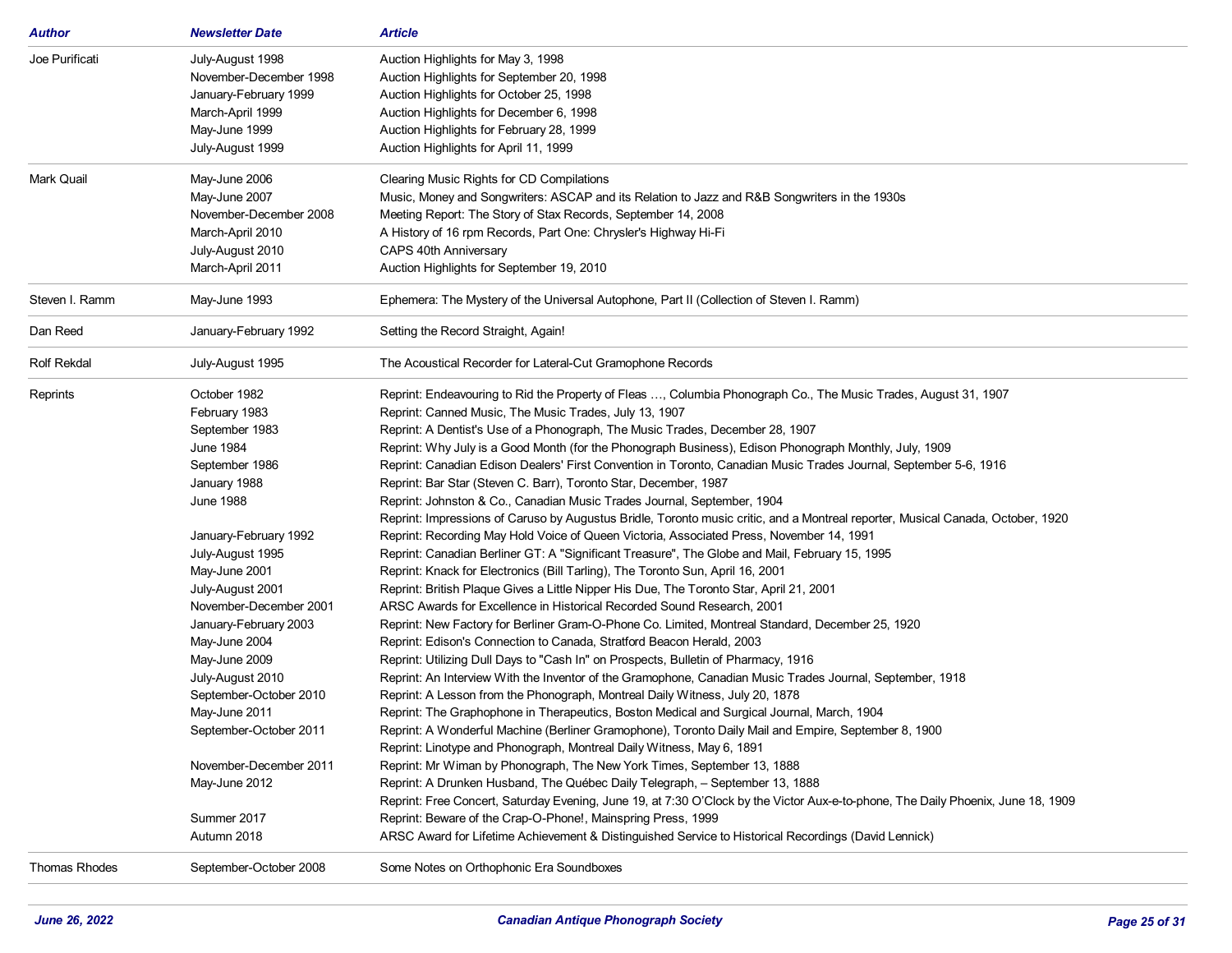| Author             | <b>Newsletter Date</b>                                                                                                                                                                                                                                                                                                                                                                                                                       | <b>Article</b>                                                                                                                                                                                                                                                                                                                                                                                                                                                                                                                                                                                                                                                                                                                                                                                                                                                                                                                                                                                                                                                                                                                                                                                                                                                                                                                                                                                                                                                                                                                                                                                                               |
|--------------------|----------------------------------------------------------------------------------------------------------------------------------------------------------------------------------------------------------------------------------------------------------------------------------------------------------------------------------------------------------------------------------------------------------------------------------------------|------------------------------------------------------------------------------------------------------------------------------------------------------------------------------------------------------------------------------------------------------------------------------------------------------------------------------------------------------------------------------------------------------------------------------------------------------------------------------------------------------------------------------------------------------------------------------------------------------------------------------------------------------------------------------------------------------------------------------------------------------------------------------------------------------------------------------------------------------------------------------------------------------------------------------------------------------------------------------------------------------------------------------------------------------------------------------------------------------------------------------------------------------------------------------------------------------------------------------------------------------------------------------------------------------------------------------------------------------------------------------------------------------------------------------------------------------------------------------------------------------------------------------------------------------------------------------------------------------------------------------|
| Alex Robertson     | January 1987                                                                                                                                                                                                                                                                                                                                                                                                                                 | Morgan's and the White Christmas                                                                                                                                                                                                                                                                                                                                                                                                                                                                                                                                                                                                                                                                                                                                                                                                                                                                                                                                                                                                                                                                                                                                                                                                                                                                                                                                                                                                                                                                                                                                                                                             |
| Greg Robertson     | July-August 2001                                                                                                                                                                                                                                                                                                                                                                                                                             | Canadian Victor Orthophonic Victrolas                                                                                                                                                                                                                                                                                                                                                                                                                                                                                                                                                                                                                                                                                                                                                                                                                                                                                                                                                                                                                                                                                                                                                                                                                                                                                                                                                                                                                                                                                                                                                                                        |
| John E. Robertson  | March-April 1992                                                                                                                                                                                                                                                                                                                                                                                                                             | Angels, Nipper and Immortality                                                                                                                                                                                                                                                                                                                                                                                                                                                                                                                                                                                                                                                                                                                                                                                                                                                                                                                                                                                                                                                                                                                                                                                                                                                                                                                                                                                                                                                                                                                                                                                               |
| Joan & Robin Rolfs | July-August 2005                                                                                                                                                                                                                                                                                                                                                                                                                             | They Talk, They Sing, They Play                                                                                                                                                                                                                                                                                                                                                                                                                                                                                                                                                                                                                                                                                                                                                                                                                                                                                                                                                                                                                                                                                                                                                                                                                                                                                                                                                                                                                                                                                                                                                                                              |
| Jose Roosenmaallen | September-October 2012                                                                                                                                                                                                                                                                                                                                                                                                                       | Wound Down: Tony Roosenmaallen (died 2012)                                                                                                                                                                                                                                                                                                                                                                                                                                                                                                                                                                                                                                                                                                                                                                                                                                                                                                                                                                                                                                                                                                                                                                                                                                                                                                                                                                                                                                                                                                                                                                                   |
| Barbara Rosenberg  | November-December 1994                                                                                                                                                                                                                                                                                                                                                                                                                       | Paper Matters: The Care and Preservation of Books and Paper Artifacts                                                                                                                                                                                                                                                                                                                                                                                                                                                                                                                                                                                                                                                                                                                                                                                                                                                                                                                                                                                                                                                                                                                                                                                                                                                                                                                                                                                                                                                                                                                                                        |
| Mike Rosevear      | March-April 1999                                                                                                                                                                                                                                                                                                                                                                                                                             | Pioneers of the Early Recording Industry                                                                                                                                                                                                                                                                                                                                                                                                                                                                                                                                                                                                                                                                                                                                                                                                                                                                                                                                                                                                                                                                                                                                                                                                                                                                                                                                                                                                                                                                                                                                                                                     |
| Dave Ross          | March 1988<br>January 1989<br>April 1989<br>May 1989<br>December 1989<br>April 1990<br><b>June 1990</b><br>February 1991<br>September-October 1991                                                                                                                                                                                                                                                                                           | Gramophone-Phonograph-Graphophone<br>Railway Express (Train Records)<br>Heard Any Dirty Records Lately? (Cleaning Records)<br>Listen to the Glisten - Take the Pledge (Suppressing Scratches and Gouges in Records)<br>Making My Edison Pass the Tone Test<br>Consuming Passions: Collecting in a Small Way<br>Junking: Know Where to Shop<br>Whistling Records: Give a Little Whistle<br>A Leading Canadian Collector: Domenic DiBernardo                                                                                                                                                                                                                                                                                                                                                                                                                                                                                                                                                                                                                                                                                                                                                                                                                                                                                                                                                                                                                                                                                                                                                                                   |
| John E. Rutherford | October 1983<br>May 1985<br>September 1985<br>January 1986<br>January 1987<br>February 1987<br>April 1987<br>May 1987<br><b>June 1987</b><br>September 1987<br>October 1987<br>December 1987<br>January 1988<br>February 1988<br>March 1988<br>May 1988<br><b>June 1988</b><br>September 1988<br>October 1988<br>December 1988<br>January 1989<br>February 1989<br>September-October 1991<br>November-December 1991<br>January-February 1992 | Songs of My People: A Short-Lived Canadian Record Label<br>"Other" Records That Play on an Edison Disc Machine<br>The Gavotte Label - A Canadian 78 rpm Enterprise<br>Fifty Years of Laughing Records<br>The President's Corner: Thoughts on Two Famous Paintings: Victor (Barraud) and Edison (Massani)<br>The President's Corner: Edison, Berliner and Aviation<br>The President's Corner: A Lighter Side of Edison<br>The President's Corner: Thoughts on Ivor Novello<br>The President's Corner: A Unique Phonograph for the Discriminating Collector (Edison Disc Tinfoil Machine)<br>The President's Corner: The "Nationality" of Singers<br>The President's Corner: Thoughts on Pseudonyms<br>The President's Corner: Walter C. Kelly: Monologist and Admirer of Thomas A. Edison<br>The President's Corner: The Toronto Music Scene During World War I<br>The President's Corner: "Gems" Records: Some of them are Jewels<br>The President's Corner: The Rival Claims Made on Record Jackets or "What's Up Your Sleeve?"<br>The President's Corner: Canadian Antique Phonograph Society 20th Anniversary<br>The President's Corner: Canadian Antique Phonograph Society 20th Anniversary - Update<br>The President's Corner: Some Do  Some Don't (Love the Phonograph)<br>The President's Corner: Politicians on Record<br>The President's Corner: Humour on Records<br>The President's Corner: "Message" Records of World War I<br>The President's Corner: The Canadian Connection (Victor Herbert)<br>Forgotten Canadian Composers on Record<br>Anne Jamison: A Canadian Worth Knowing<br>You Will Remember Vienna |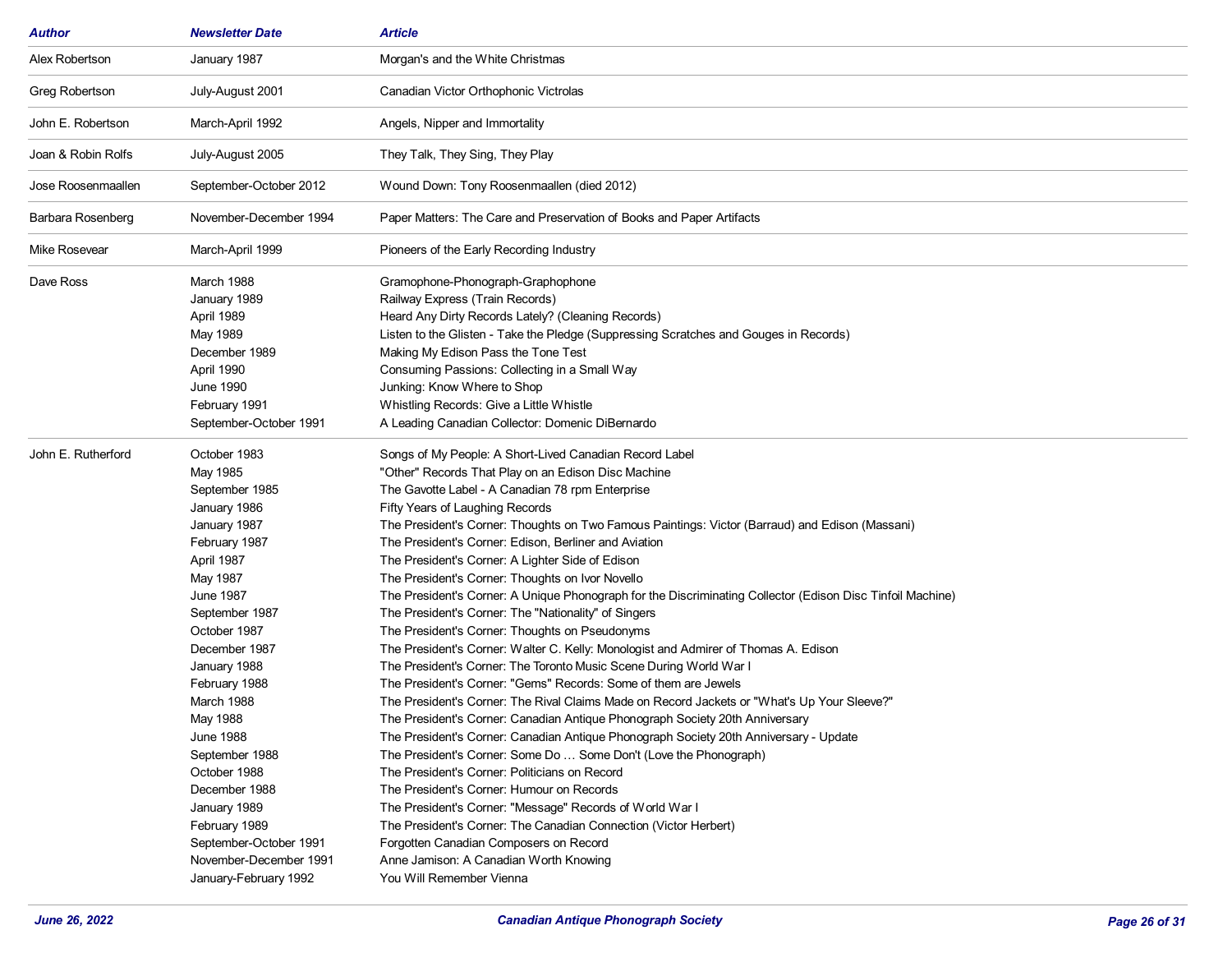| <b>Author</b>        | <b>Newsletter Date</b> | <b>Article</b>                                                                                                            |
|----------------------|------------------------|---------------------------------------------------------------------------------------------------------------------------|
| John E. Rutherford   | May-June 1992          | "The Phonograph" by Massani - Some Religious Connotations                                                                 |
|                      | July-August 1992       | The Bible and "Young Tom Edison"                                                                                          |
|                      | September-October 1992 | The Bible and "Edison, the Man"                                                                                           |
|                      | November-December 1992 | Jerry Colonna in Art Hallman's Orchestra                                                                                  |
|                      | January-February 1993  | Book Review: Arthur Sullivan: A Victorian Musician, by Arthur Jacobs                                                      |
|                      | March-April 1993       | An Assumption Concerning the "Amour" Label                                                                                |
|                      | May-June 1993          | The Sheet Music of Robert Watkin-Mills (1849-1930)                                                                        |
|                      | July-August 1993       | Burke Callahan, Pupil of Robert Watkin-Mills                                                                              |
|                      | September-October 1993 | Chaliapin's Booklet                                                                                                       |
|                      | November-December 1993 | CD Review: Edward Johnson and Raoul Jobim on CD                                                                           |
|                      | January-February 1994  | Some Canadian Sheet Music (1850-1911)                                                                                     |
|                      | March-April 1994       | Some Canadian Sheet Music of World War I (1914-1918)                                                                      |
|                      | May-June 1994          | What Were You Doing 40 Years Ago?                                                                                         |
|                      | July-August 1994       | Sheet Music and the "Invisible Man"                                                                                       |
|                      | September-October 1994 | An Extraordinary Concert by Jon Eddy                                                                                      |
|                      | November-December 1994 | Massey Hall's 100th: A Gift from the Masseys                                                                              |
|                      | January-February 1995  | Nipper's Descendants                                                                                                      |
|                      | March-April 1995       | Mr. Edison's Time Machine                                                                                                 |
|                      | July-August 1997       | The Nightingale in Poetry and Song                                                                                        |
|                      | January-February 1998  | Wound Down: Clyde Gilmour (1912-1997)                                                                                     |
|                      | May-June 1998          | Wound Down: Bas Ingrouille (1910-1998)                                                                                    |
|                      | March-April 2001       | Wound Down: Denis Gonet (1921-2000) - A Voice is Silenced                                                                 |
|                      | September-October 2002 | The Barraud Family as Photographers, Part I                                                                               |
|                      | November-December 2002 | The Barraud Family as Photographers, Part II                                                                              |
|                      | September-October 2003 | "Her Mother's Voice": A Conjectural Investigation                                                                         |
|                      | July-August 2005       | A "Happy: Discovery (A Record Autographed by the Happy Gang)                                                              |
|                      | May-June 2006          | Caruso and "Vecchia Zimarra"                                                                                              |
|                      | May-June 2009          | My Master's Voice - A Poem                                                                                                |
|                      | November-December 2009 | Changing the Record - and Us                                                                                              |
|                      | January-February 2013  | Atheism and Christianity in Two Victorian-Edwardian Songs                                                                 |
|                      | March-April 2013       | Nipper's Ancestors                                                                                                        |
|                      | Spring 2021            | The Day "I Met" Paul Robeson                                                                                              |
| W.E. Sanborn         | May-June 2010          | Reprint: How Blue Amberols Are Made, Canadian Music Trades Journal, December, 1919                                        |
|                      |                        |                                                                                                                           |
| Michael Schulman     | March-April 1994       | Autograph Musical Notations                                                                                               |
| <b>Richard Scott</b> | Summer 2020            | Europe's First Disc Recording Studio Site Honoured                                                                        |
| Roger R. Scott       | May-June 1998          | Reprint: His Master's Voice: A Study of Figural Nippers in the United States, Part I, Antique Trader, December 15, 1993   |
|                      | July-August 1998       | Reprint: His Master's Voice: A Study of Figural Nippers in the United States, Part II, Antique Trader, December 15, 1993  |
|                      | September-October 1998 | Reprint: His Master's Voice: A Study of Figural Nippers in the United States, Part III, Antique Trader, December 15, 1993 |
| <b>Claude Seary</b>  | July-August 1995       | Gleanings from Columbia Record Supplements, Part 1                                                                        |
|                      | September-October 1995 | More Gleanings from Columbia Record Supplements, Part 2                                                                   |
|                      | November-December 1995 | Gleanings from Columbia Record Supplements, Part 3                                                                        |
|                      | January-February 1996  | Columbia Supplement Gleanings, Part 4                                                                                     |
|                      | May-June 1996          | Columbia Supplement Gleanings, Part 5                                                                                     |
|                      |                        |                                                                                                                           |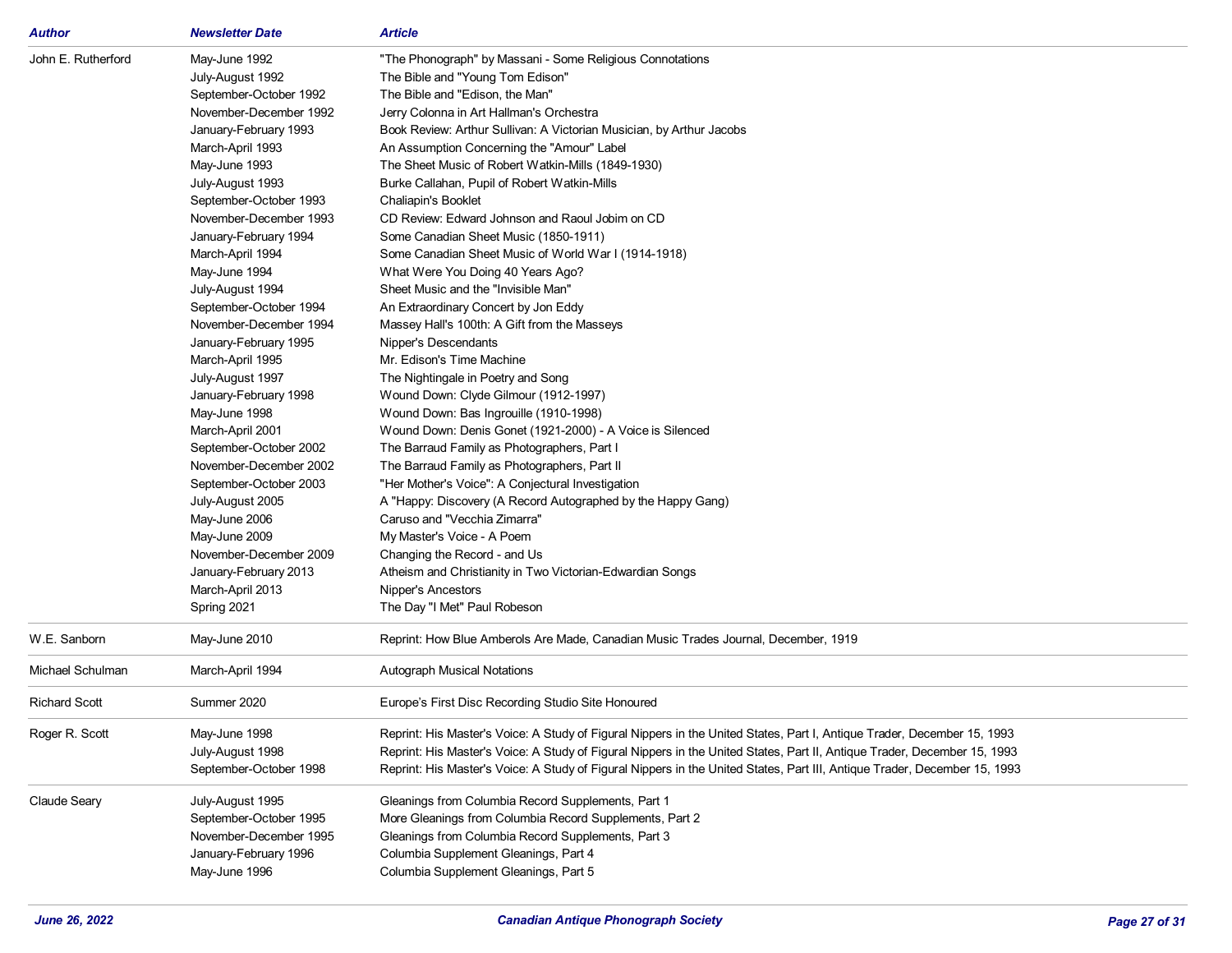| <b>Author</b>           | <b>Newsletter Date</b>                                                                   | <b>Article</b>                                                                                                                                                                                                                                                                                                                                                                                                                                           |
|-------------------------|------------------------------------------------------------------------------------------|----------------------------------------------------------------------------------------------------------------------------------------------------------------------------------------------------------------------------------------------------------------------------------------------------------------------------------------------------------------------------------------------------------------------------------------------------------|
| Claude Seary            | September-October 1996<br>January-February 1997                                          | Columbia Supplement Gleanings, Part 6: "Trench" Records<br>Columbia Supplement Gleanings, Part 7: Vernon Stiles                                                                                                                                                                                                                                                                                                                                          |
| Joe Showler             | April 1987                                                                               | Letter to the Editor: Research Project - R.M. Hollingshead of Canada and the Whiz Program                                                                                                                                                                                                                                                                                                                                                                |
| Andy Smith              | May 1988                                                                                 | North Bay Museum Exhibit                                                                                                                                                                                                                                                                                                                                                                                                                                 |
| J. Verle Spiers         | February 1988                                                                            | Letter to the Editor: Phonola Organola                                                                                                                                                                                                                                                                                                                                                                                                                   |
| <b>Steve Stanton</b>    | Spring 2018                                                                              | When The Time Comes(And it will)                                                                                                                                                                                                                                                                                                                                                                                                                         |
| Susan Stinson           | September-October 2002                                                                   | Reprint: New Device May Unlock Old Music, London Free Press, March 17, 2000                                                                                                                                                                                                                                                                                                                                                                              |
| Gilles St-Laurent       | March-April 1992<br>March-April 1993<br>September-October 1993<br>September-October 1995 | New Technology for the Preservation of Sound Recordings<br>Proper Playback of 78 rpm Records<br>Care and Preservation of 78s<br>ARSC Conference Report: Restoration of Early Sound Recordings                                                                                                                                                                                                                                                            |
| <b>Elizabeth Surles</b> | July-August 2007                                                                         | Why the Difference is in the Tone: The Starr-Gennett Legacy                                                                                                                                                                                                                                                                                                                                                                                              |
| <b>Allan Sutton</b>     | September-October 2009                                                                   | Early American Record Piracy                                                                                                                                                                                                                                                                                                                                                                                                                             |
| <b>Bill Tarling</b>     | December 1987<br><b>June 1989</b><br>March-April 1992<br>January-February 1999           | A Hair Raising Tale (In Pursuit of a Phonograph in Bangor, Wales)<br>Know What You're Buying Before You Buy It<br>Auction Highlights for January 19, 1992<br>Wound Down: Joe Westman (died 1999)                                                                                                                                                                                                                                                         |
| James R. Tennyson       | February 1988<br>March 1988<br><b>June 1990</b>                                          | Reprint: Oh Canada: A Tale of Orthophonic Recording, Victor Radio and Two Aggressive Brothers, Part 1, New Amberola Graphic, July, 1987<br>Reprint: Oh Canada: A Tale of Orthophonic Recording, Victor Radio and Two Aggressive Brothers, Part 2, New Amberola Graphic, July, 1987<br>Consuming Passions: Top of the Heap (top records before 1920)                                                                                                      |
| <b>Emily Thompson</b>   | November-December 1996<br>January-February 1997<br>March-April 1997                      | Reprint: Machines, Music and the Quest for Fidelity: Marketing the Edison Phonograph in America, 1877-1925, Part I, The Musical Quarterly, 1995<br>Reprint: Machines, Music and the Quest for Fidelity: Marketing the Edison Phonograph in America, 1877-1925, Part II, The Musical Quarterly, 1995<br>Reprint: Machines, Music and the Quest for Fidelity: Marketing the Edison Phonograph in America, 1877-1925, Part III, The Musical Quarterly, 1995 |
| Diana R. Tillson        | March-April 1995                                                                         | The Golden Age of Children's Records                                                                                                                                                                                                                                                                                                                                                                                                                     |
| Sven Traunfelder        | November-December 1996                                                                   | Book Review: Panorama des cylindres et premiers Disques Pathé chantés et parlés (1898-1910), by Gilbert Humbert                                                                                                                                                                                                                                                                                                                                          |
| Ken Vinen               | Autumn 2020                                                                              | My Earliest Memories of CAPS                                                                                                                                                                                                                                                                                                                                                                                                                             |
| Nat Walker              | May-June 2007                                                                            | Letter to the Editor: CAPS cd Aboard the Virginia V, the Oldest Steam Ferry in the Northwest                                                                                                                                                                                                                                                                                                                                                             |
| Darren J. Wallace       | November-December 1991<br>January-February 1992<br>July-August 2001                      | <b>Concert Cylinder Machines</b><br>Pathé: I Sing Loud and Clear<br>Wound Down: John Leonard (1924-2001)                                                                                                                                                                                                                                                                                                                                                 |
| Horst Weggler           | <b>June 1982</b><br>February 1988                                                        | Refinishing Your Phonograph<br>Letter to the Editor: Echophone No. 1                                                                                                                                                                                                                                                                                                                                                                                     |
| Michael Wesolowski      | May-June 2001                                                                            | How a Compact Disc is Manufactured                                                                                                                                                                                                                                                                                                                                                                                                                       |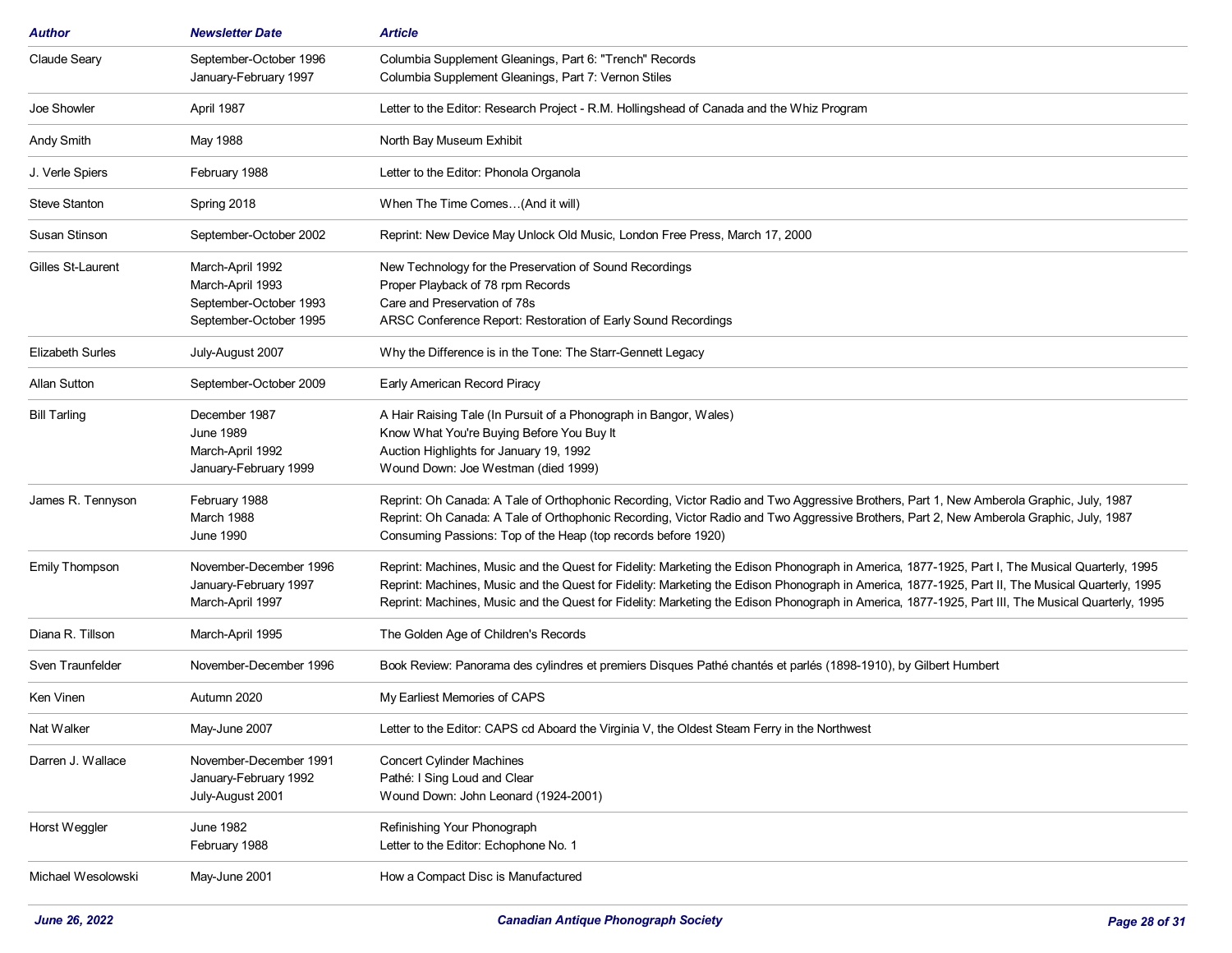| Author              | <b>Newsletter Date</b>                                                                                                                                                                                                                                                                                                                                                                                        | <b>Article</b>                                                                                                                                                                                                                                                                                                                                                                                                                                                                                                                                                                                                                                                                                                                                                                                                                                                                                                                                                                                                                                                                                                                                                                            |
|---------------------|---------------------------------------------------------------------------------------------------------------------------------------------------------------------------------------------------------------------------------------------------------------------------------------------------------------------------------------------------------------------------------------------------------------|-------------------------------------------------------------------------------------------------------------------------------------------------------------------------------------------------------------------------------------------------------------------------------------------------------------------------------------------------------------------------------------------------------------------------------------------------------------------------------------------------------------------------------------------------------------------------------------------------------------------------------------------------------------------------------------------------------------------------------------------------------------------------------------------------------------------------------------------------------------------------------------------------------------------------------------------------------------------------------------------------------------------------------------------------------------------------------------------------------------------------------------------------------------------------------------------|
| Don Wetzel          | November-December 1993                                                                                                                                                                                                                                                                                                                                                                                        | <b>Auction Bidding Techniques</b>                                                                                                                                                                                                                                                                                                                                                                                                                                                                                                                                                                                                                                                                                                                                                                                                                                                                                                                                                                                                                                                                                                                                                         |
| Don Wilson          | Winter 2022                                                                                                                                                                                                                                                                                                                                                                                                   | Rare Berliner Record Brought Back to Life                                                                                                                                                                                                                                                                                                                                                                                                                                                                                                                                                                                                                                                                                                                                                                                                                                                                                                                                                                                                                                                                                                                                                 |
| <b>Jack Winkler</b> | November-December 1998<br>January-February 1999<br>Summer 2017<br>Winter 2019<br>Winter 2021                                                                                                                                                                                                                                                                                                                  | Disc Jockey circa 1902<br>The First Spring-Driven Disc Gramophones<br>Edison's Transatlantic Message<br>Letter to the Editor: U.S. Toy Gramophone<br>Researching Some Early Gramophone Advertising                                                                                                                                                                                                                                                                                                                                                                                                                                                                                                                                                                                                                                                                                                                                                                                                                                                                                                                                                                                        |
| Don Woodrow         | April 1983<br>May 1983<br>October 1983<br>September-October 1993<br>March-April 1994<br>September-October 1997<br>November-December 1997<br>January-February 1998<br>March-April 1998<br>March-April 1999<br>November-December 2000<br>March-April 2003<br>July-August 2008<br>January-February 2015                                                                                                          | Auction Highlights for February 27, 1983<br>Auction Highlights for April 10, 1983<br><b>Spring Winding Device</b><br>Phonograph Repair and Restoration: An Introduction<br>World War I Gramophone Repair<br>Victrola XIII<br>Reproduction Outside Horn Gramophones<br>The Victor Piano Gramophone<br>Blue Amberol Records 1912-1929<br>Repair of Victor Exhibition Reproducers<br>Early Pathé "Stereo" Phonograph<br>Reproduction Outside Horn Gramophones<br>Letter to the Editor: Victor Victrola XXV<br>What Causes a Mainspring to Shatter?                                                                                                                                                                                                                                                                                                                                                                                                                                                                                                                                                                                                                                           |
| Keith Wright        | January-February 2000<br>September-October 2000<br>January-February 2001<br>May-June 2001<br>September-October 2001<br>January-February 2002<br>November-December 2002<br>March-April 2003<br>May-June 2003<br>November-December 2003<br>January-February 2004<br>September-October 2004<br>November-December 2004<br>January-February 2005<br>March-April 2005<br>July-August 2005<br>November-December 2005 | Meeting Report: Forty Years on the Road With Jack Teagarden, October 24, 1999<br>Bringing the Past to the Next Generation<br>Meeting Report: 'CAPS' Off to Our 30th! And CD Launch, October 29, 2000<br>Book Review: Phonographs With Flair: A Century of Style in Sound Reproduction, by Timothy C. Fabrizio and George F. Paul<br>Meeting Report: A CAPS Meeting with Fabrizio and Paul, April 1, 2001<br>Meeting Report: Paraphernalia of the Talking Machine, May 6, 2001<br>Meeting Report: Music Boxes and Organs, October 28, 2001<br>Meeting Report: Disc Jockeys on Record, Radio Promos and Other Nonsense, December 2, 2001<br>Auction Highlights for September 22, 2002<br>Auction Highlights for December 1, 2002<br>Auction Highlights for January 12, 2003<br>Auction Highlights for February 16, 2003<br>Book Review: The Fabulous Victrola "45", by George Vourtsis<br>45sls54: Part 1<br>Auction Highlights for September 28, 2003<br>45sls54: Part 2<br>The Retrophone That Ate the RCA Brand<br>50 Tracks<br>HMV Portable Gramophones<br>Practicing Phonograph History: Casavant Frères Phonograph<br>Canadian 50 Tracks<br>Auction Highlights for September 18, 2005 |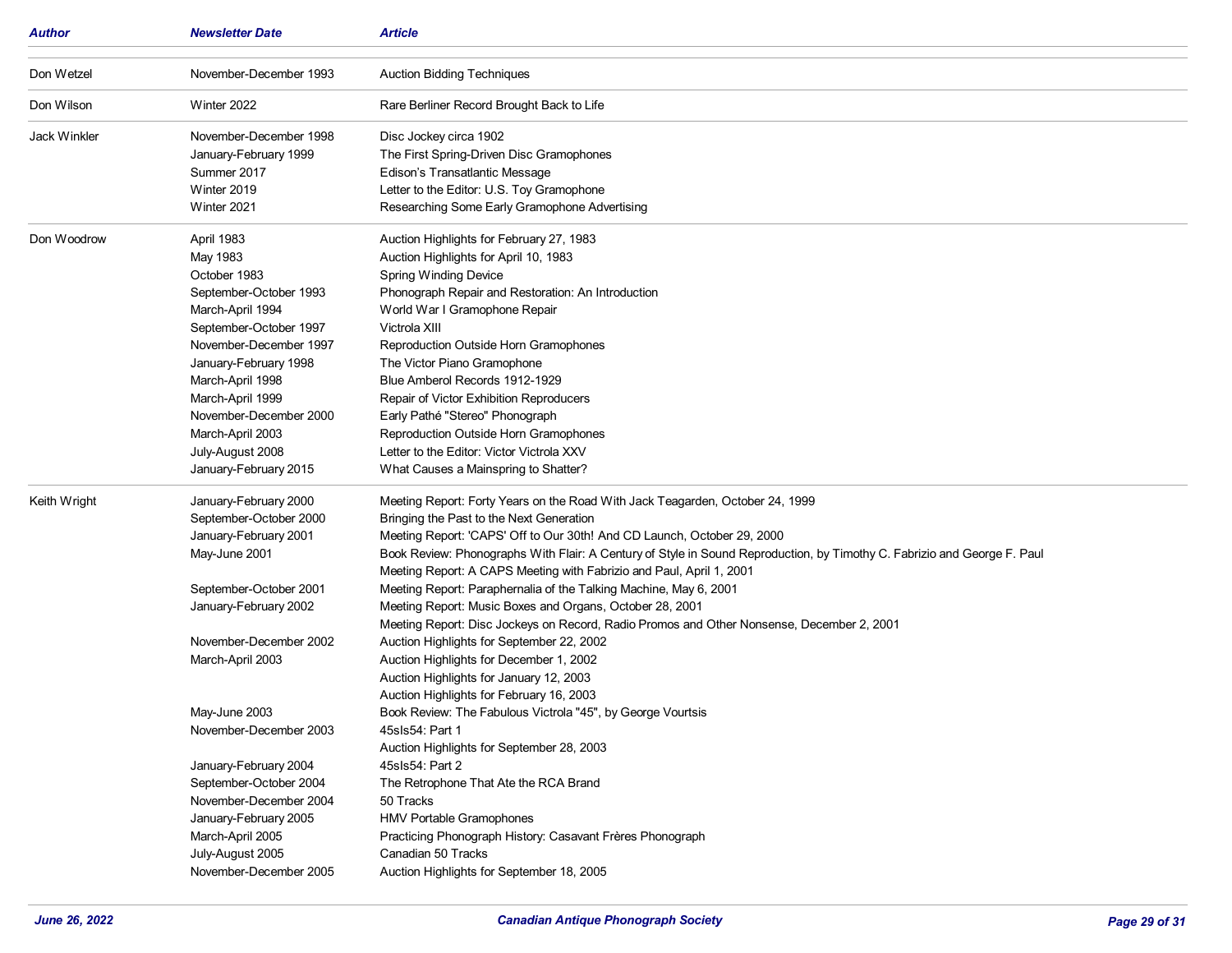| <b>Author</b>       | <b>Newsletter Date</b> | <b>Article</b>                                                                                                    |
|---------------------|------------------------|-------------------------------------------------------------------------------------------------------------------|
| Keith Wright        | March-April 2006       | Auction Highlights for January 8, 2006                                                                            |
|                     |                        | Auction Highlights for February 19, 2006                                                                          |
|                     | May-June 2006          | Auction Highlights for May 7, 2006                                                                                |
|                     | July-October 2006      | Wright's Stuff or This Page Intentionally Blank: BlueBox-o-phones, TrojanPhones and the Spousal Acceptance Factor |
|                     |                        | Auction Highlights for June 4, 2006                                                                               |
|                     | January-February 2007  | Auction Highlights for September 17, 2006                                                                         |
|                     |                        | How My Train Jumped All 8 Tracks or Elvis Cool to Truck Stop Cruel, Program 1                                     |
|                     | July-August 2007       | Auction Highlights for November 26, 2006                                                                          |
|                     |                        | Auction Highlights for January 7, 2007                                                                            |
|                     |                        | Auction Highlights for February 18, 2007                                                                          |
|                     |                        | Auction Highlights for March 18, 2007                                                                             |
|                     | July-August 2008       | The Canadian Antique Phonograph Project                                                                           |
|                     | May-June 2009          | Congratulations on the Ninetieth Birthday of the World's Oldest Talking Machine Society (CLPGS)                   |
|                     | July-August 2009       | How my Train Jumped All 8 Tracks or Elvis Cool to Truck Stop Cruel, Program 2                                     |
|                     | September-October 2009 | "Nipper Building": Rebirth and Centennial                                                                         |
|                     | November-December 2009 | Canadian Antique Phonograph Project Update                                                                        |
|                     | March-April 2010       | An Incredible Find (Edison Class M Phonograph, Payson Science Center, Concord, New Hampshire)                     |
|                     | July-August 2010       | Auction Highlights for September 13, 2009                                                                         |
|                     | November-December 2011 | Auction Highlights for June 5, 2011                                                                               |
|                     | November-December 2012 | The Brave New World of iPod Docks                                                                                 |
|                     | July-August 2013       | Canoedling With a Gramophone                                                                                      |
|                     | January-February 2014  | Golden Ears, "Swissies" and Strange Detours But Still Standing: A History of Thorens                              |
|                     | September-October 2014 | Donalda: A Canadian Melba? (From the Canadian Antique Phonograph Project)                                         |
|                     | January-February 2015  | Phonola and Its Surprisingly-Early Start (from the Canadian Antique Phonograph Project)                           |
|                     | May-June 2015          | Stewart Phonographs and Beyond: W.H. Banfield & Sons (from the Canadian Antique Phonograph Project)               |
|                     | July-August 2015       | Curtiss Aeronola and the Post War Effect (from the Canadian Antique Phonograph Project)                           |
|                     | Winter 2016            | The Brotherhood of the Wooden Tinfoil Phonograph                                                                  |
|                     | Spring 2016            | How my Train Jumped All 8 Tracks or Elvis Cool to Truck Stop Cruel, Program 3                                     |
|                     | Spring 2017            | Great Gatsby! (Spadina House Gatsby Garden Party, Toronto)                                                        |
|                     | Autumn 2018            | How My Train Jumped All 8 Tracks or Elvis Cool to Truck Stop Cruel, Program 4                                     |
| Arthur E. Zimmerman | September 1985         | Letter to the Editor: Research Project - The History of the Queen's Radio Station "CFRC"                          |
|                     | January-February 2001  | Toronto Recording Artists on Radio, Part One                                                                      |
|                     | March-April 2001       | Toronto Recording Artists on Radio, Part Two                                                                      |
|                     | July-August 2001       | CD Review: Oscar Natzka: The Definitive Collection, Volume One, 1938-40                                           |
|                     | May-June 2003          | The Elusive Gus Hill                                                                                              |
|                     | September-October 2003 | Vera McLean: A Canadian Recording Artist of the Acoustic Era                                                      |
|                     | November-December 2003 | Letter to the Editor: Call for Encyclopedic Reference Book on Canadian Phonographs and Gramophones                |
|                     | May-June 2004          | Finally, Meet the Elusive Gus Hill                                                                                |
|                     | January-February 2005  | CD Review: The Better Land, Volume 4, Great Boy Sopranos Recorded 1927-1954                                       |
|                     | May-June 2005          | Edison's Tin-Foil Phonograph in Ontario                                                                           |
|                     | September-October 2005 | Lord Stanley and Edison's Perfected Phonograph at the Toronto Industrial Exhibition, 1888, Part 1                 |
|                     | November-December 2005 | Lord Stanley and Edison's Perfected Phonograph at the Toronto Industrial Exhibition, 1888, Part 2                 |
|                     | July-October 2006      | Standfield MacPherson Company, Phonographs: What's in a Picture - Applied Forensics                               |
|                     | September-October 2007 | Mr. W.E. Ramsay of Toronto: More Forensic Phonography                                                             |
|                     | January-February 2010  | Frank Oldfield: The McCormack of Baritones (1882-1956)                                                            |
|                     | September-October 2010 | George White: Toronto Star Newsboy Builds a Stairway to Broadway, Part 1                                          |
|                     | November-December 2010 | George White: Toronto Star Newsboy Builds a Stairway to Broadway, Part 2                                          |